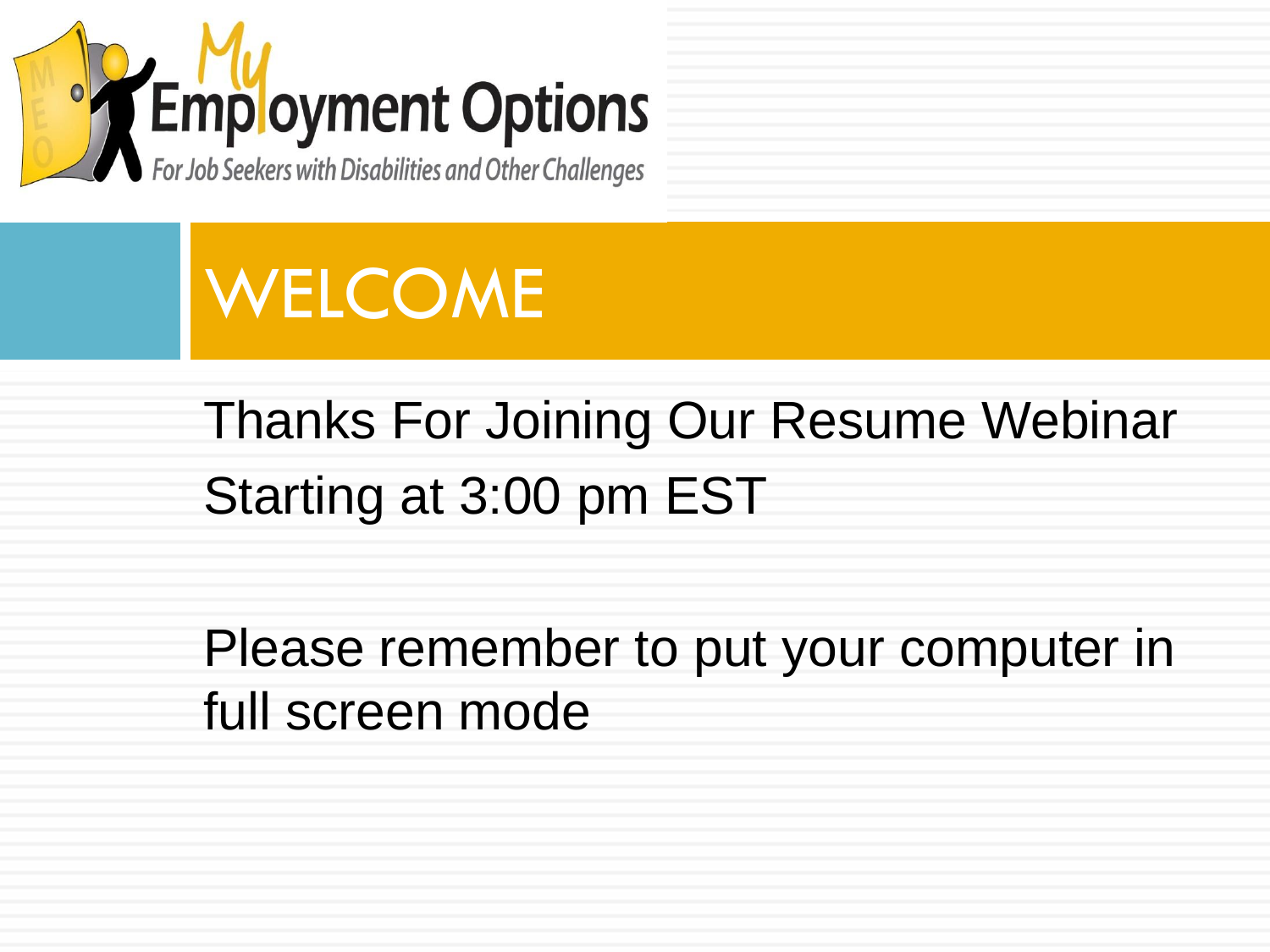#### Moderator



PAULA VIEILLET, the CEO of Employment Options, is a Nationally Certified Vocational Evaluator helping people with physical, mental and emotional challenges find suitable jobs for over 20 years.

Her company, Employment Options is an Employment Network in the Social Security Ticket to Work Program. [www.myemploymentoptions.com](http://www.myemploymentoptions.com/) and provides free job placement services to qualified persons receiving SSI or SSDI.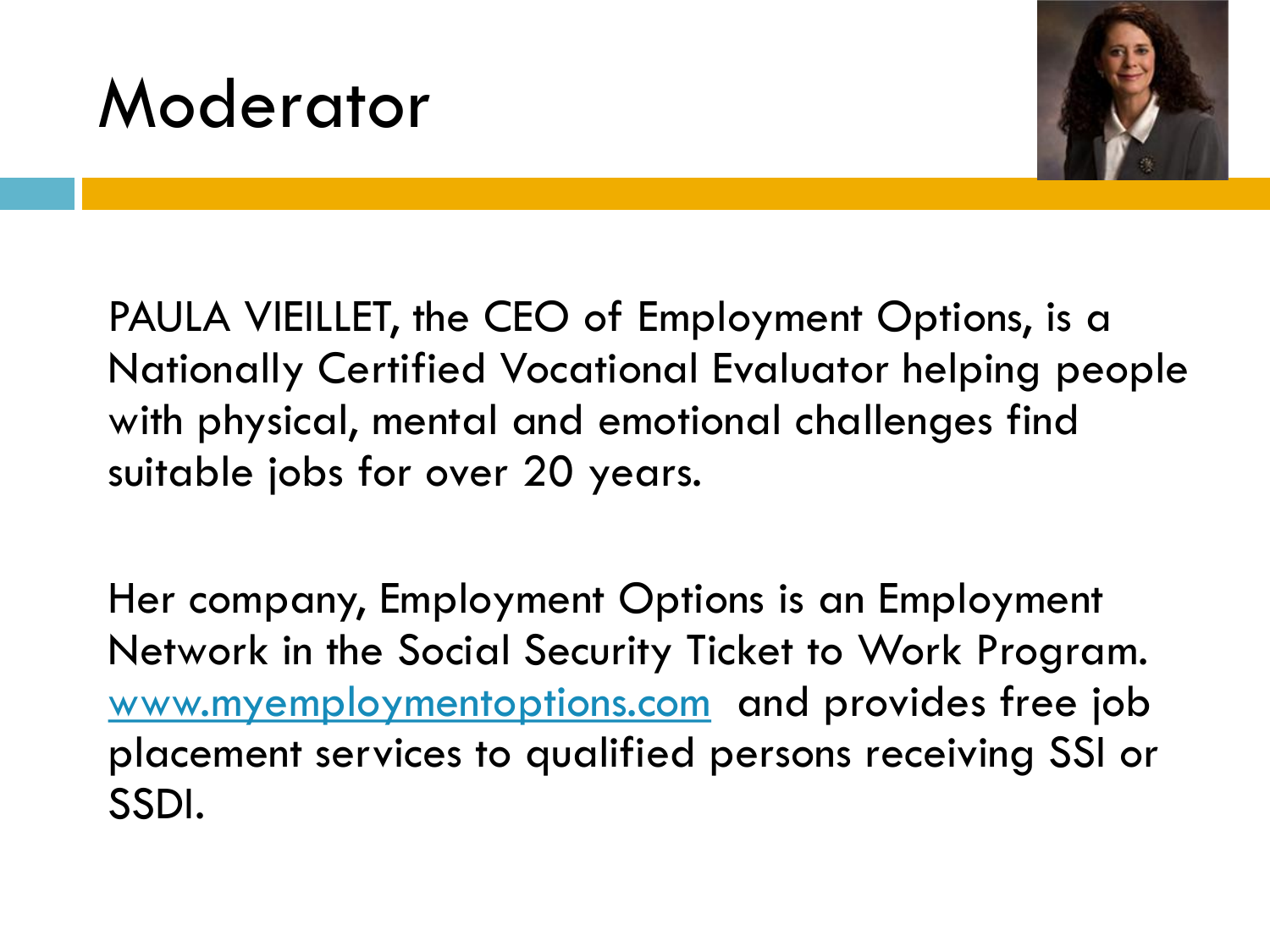



Paula is the author of 3 career books:

**Disabilities/ Different Abilities: A New Perspective for Job Hunters** 

**Instructor's Guide to Disabilities/Different Abilities** 

**Employment Options: The Ultimate Resource for Job Seekers with Disabilities and Other Challenges**



http://myemploymentoptions.com/resources/books/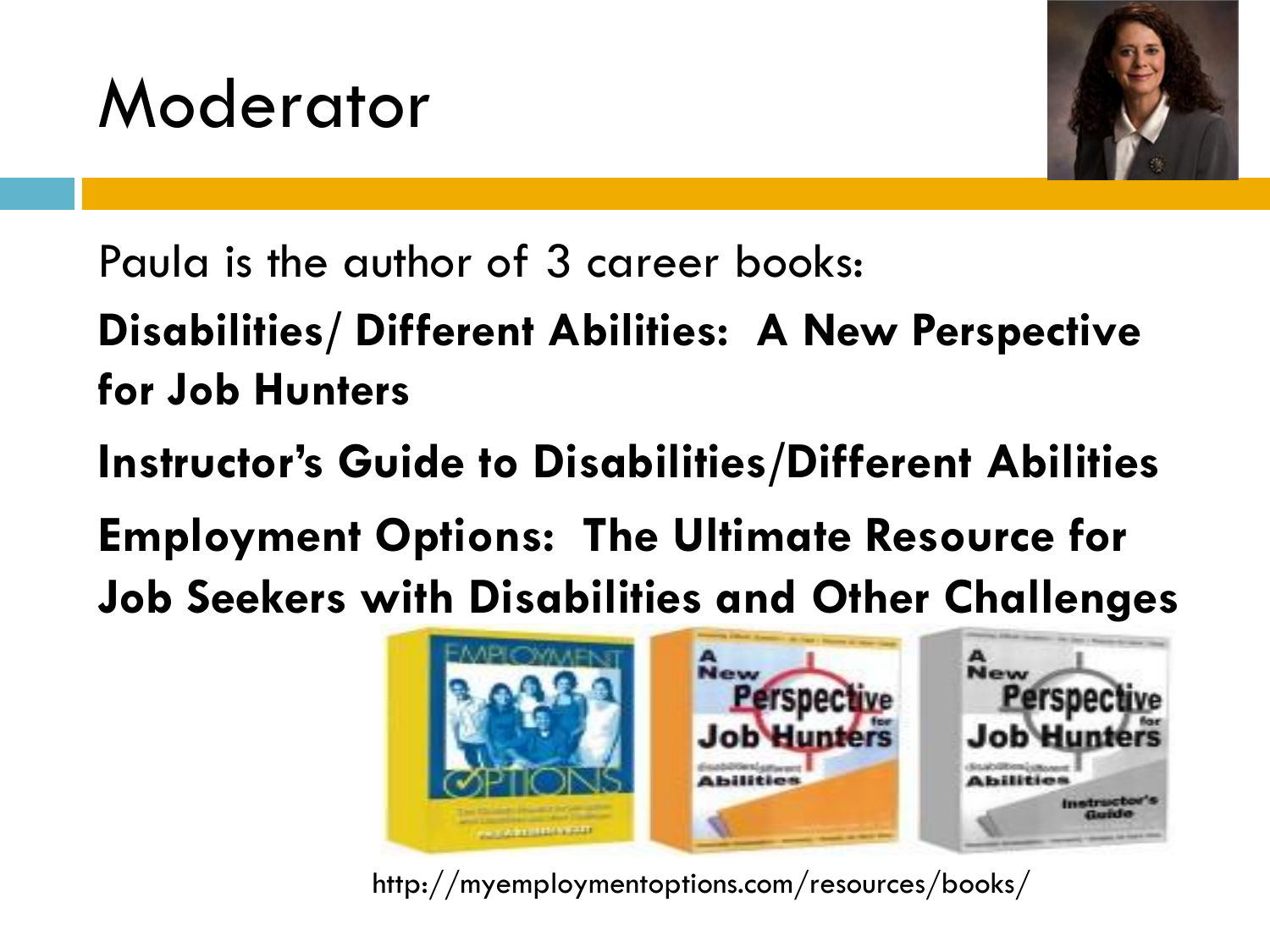#### Presenters





SARAH LIND has been an Employment Counselor for the past 2 years. Sarah specializes in placing people in community employment.

LISA SEELEY has been an Employment Counselor for the past 4 years. Lisa specializes in placing people in work from home employment.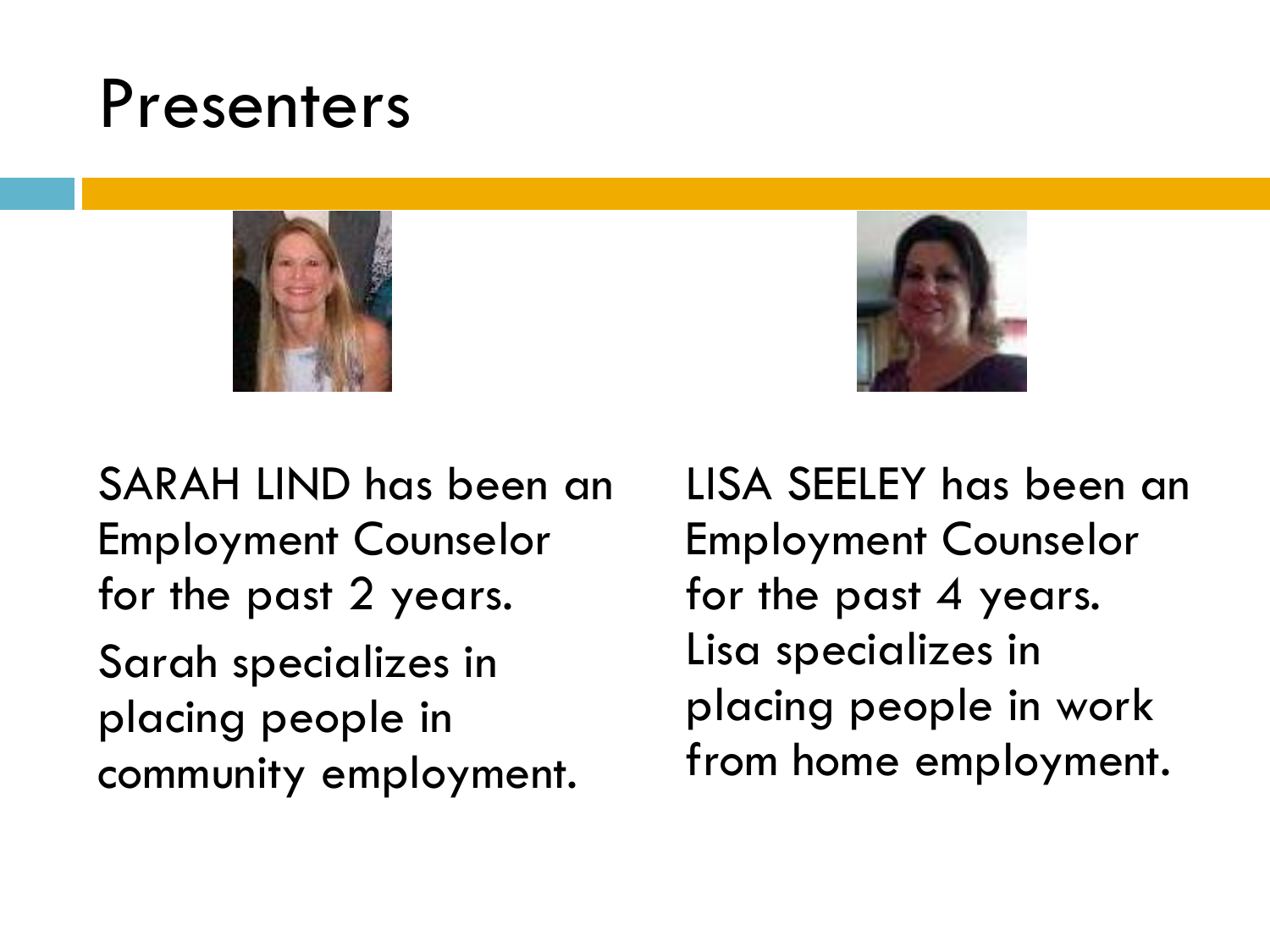

Rev Up Your Resume

# Resumes for People with Disabilities, Gaps in Employment, and Career Changes

\*Excerpts from Books with permission from Publisher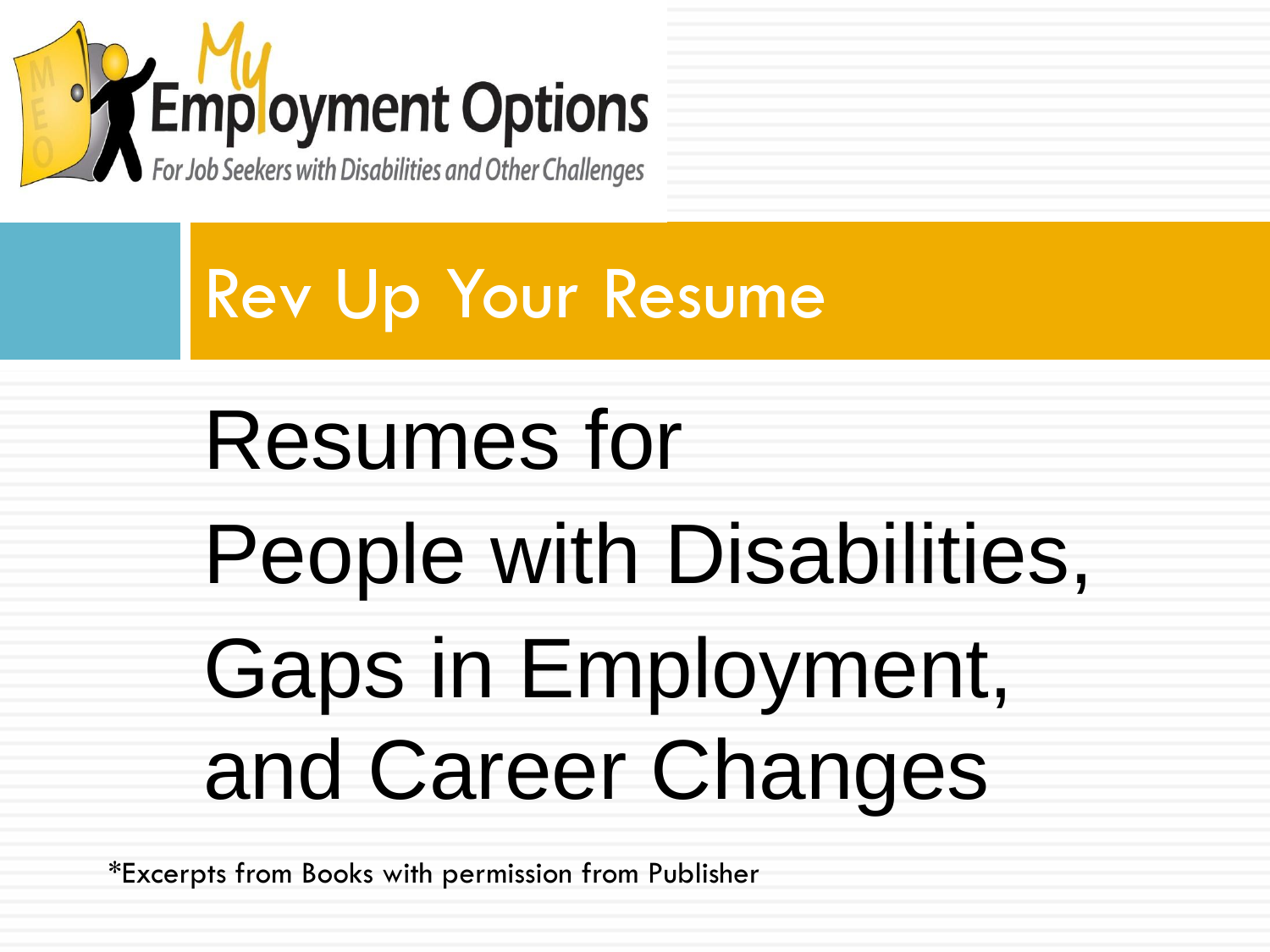

#### A Good Resume Gets Results!

■A strong resume can open doors and get results! ■ Your resume is your opportunity to highlight your skills, abilities, and experience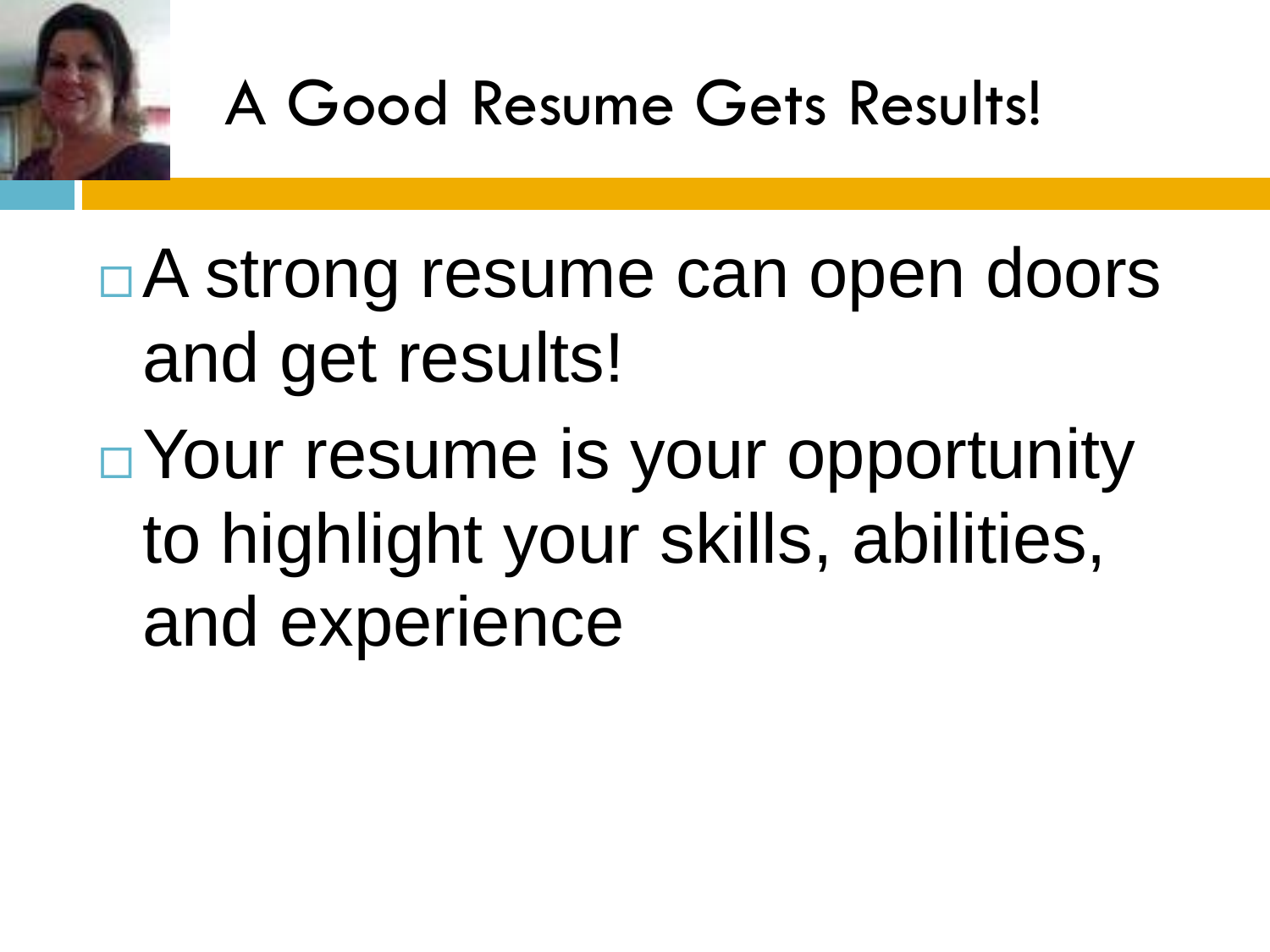

□ The primary purpose of a resume is to obtain an interview

□ The average hiring manager or human resources director typically spends about 20 seconds reading a resume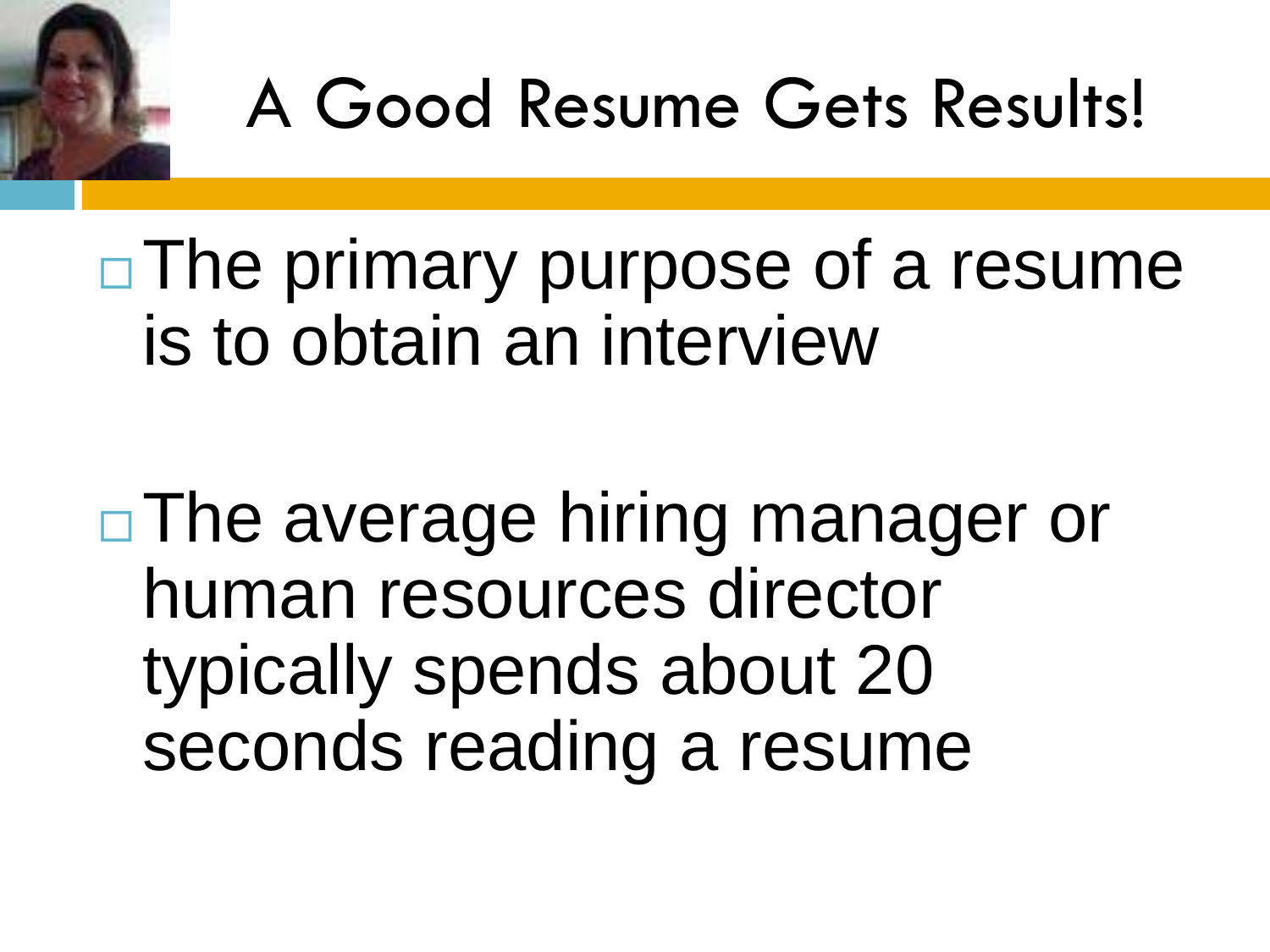

## A Good Resume Gets Results!

#### A resume is like taking a picture of yourself. It presents an image of your skills, interests and experience.

A Good Resume makes an employer want to know more about you.

A Good Resume gets you an interview!!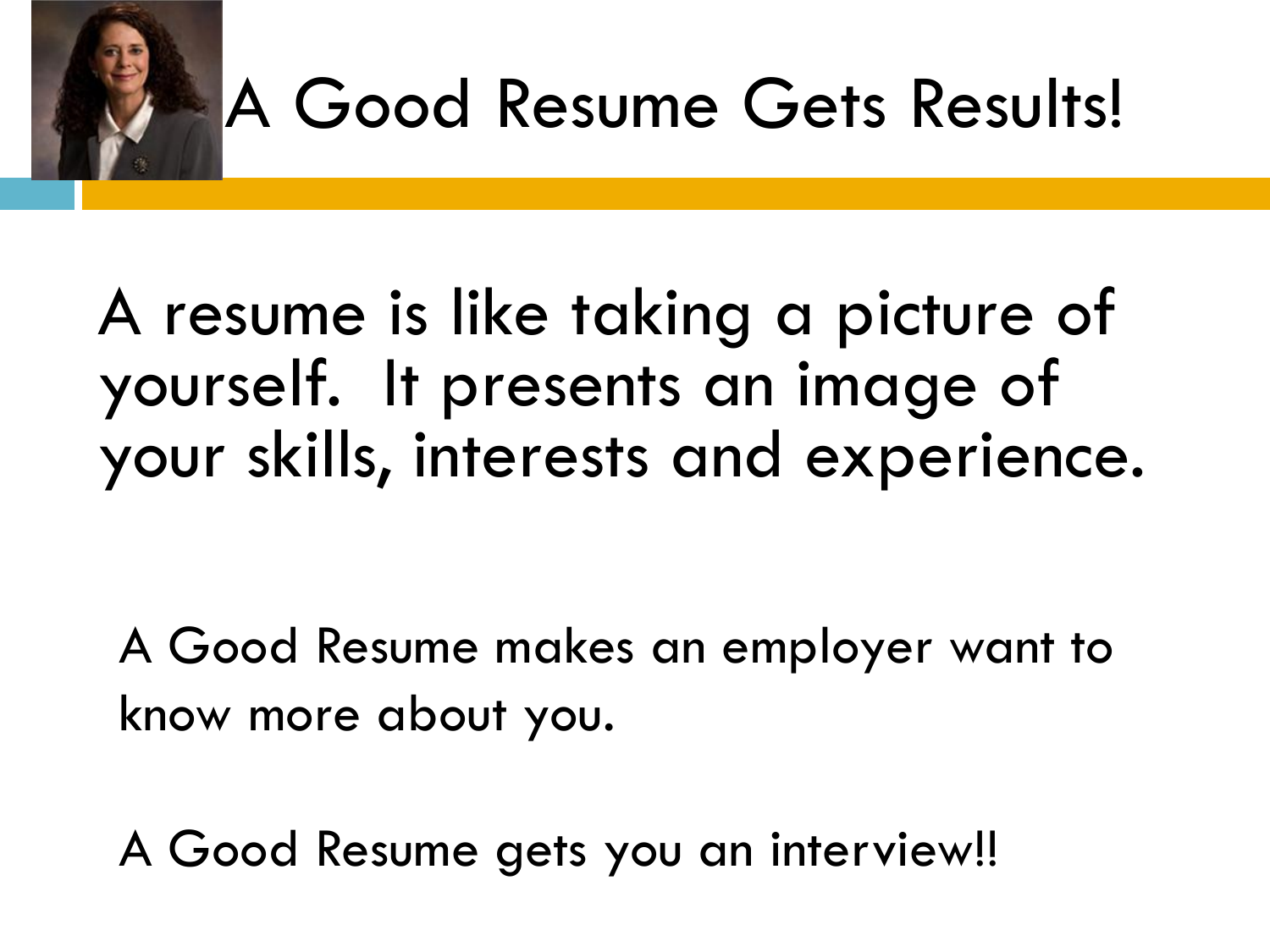

□ The content of your resume is most important, but your resume should also be visually pleasing ■A one-page resume is preferable ■ For high-level positions a twopage resume may be needed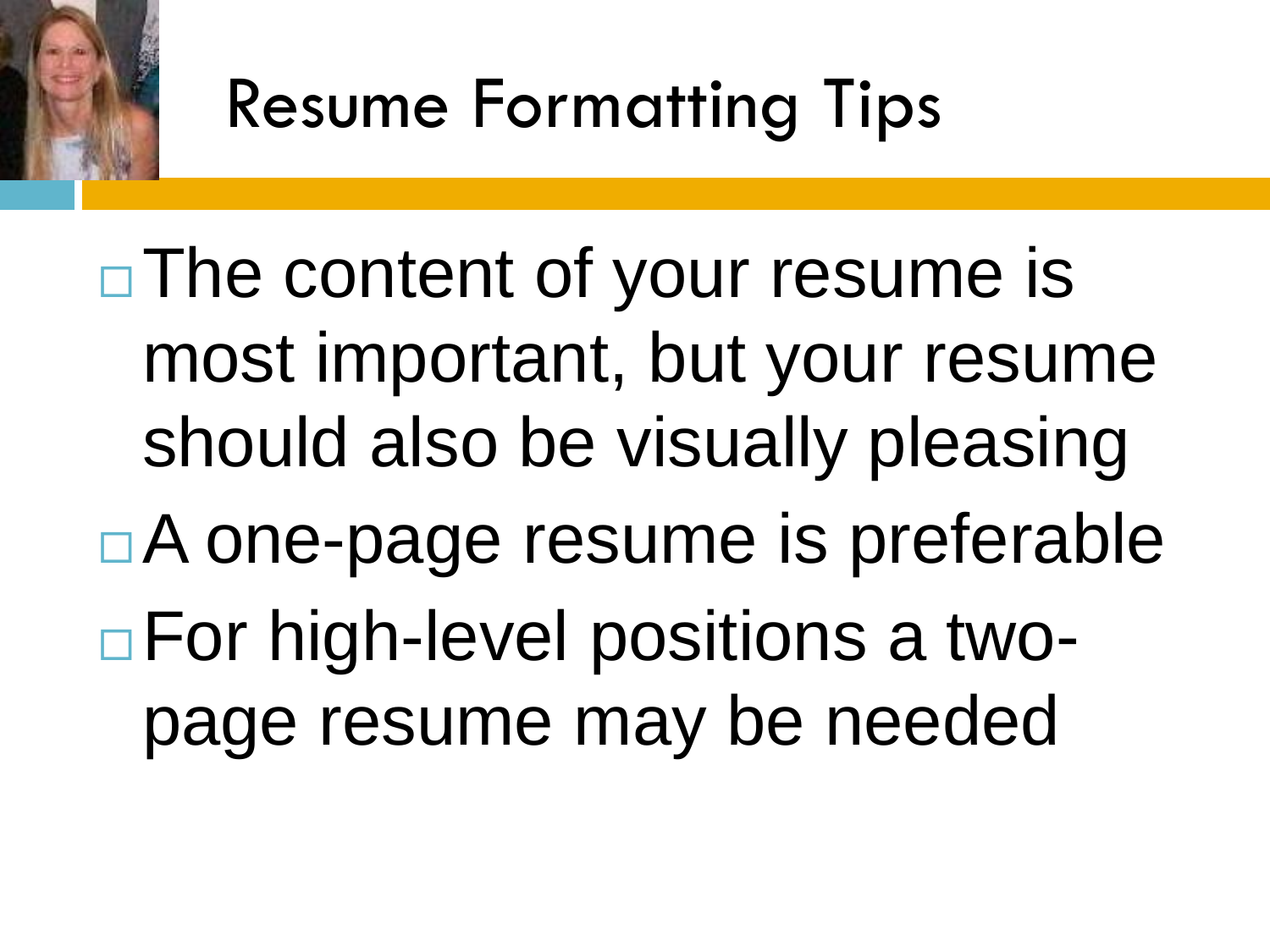

Resume Formatting Tips

### □ Font size should be preferably 12, but at least 10

### ■Any smaller size than 10 is too hard to read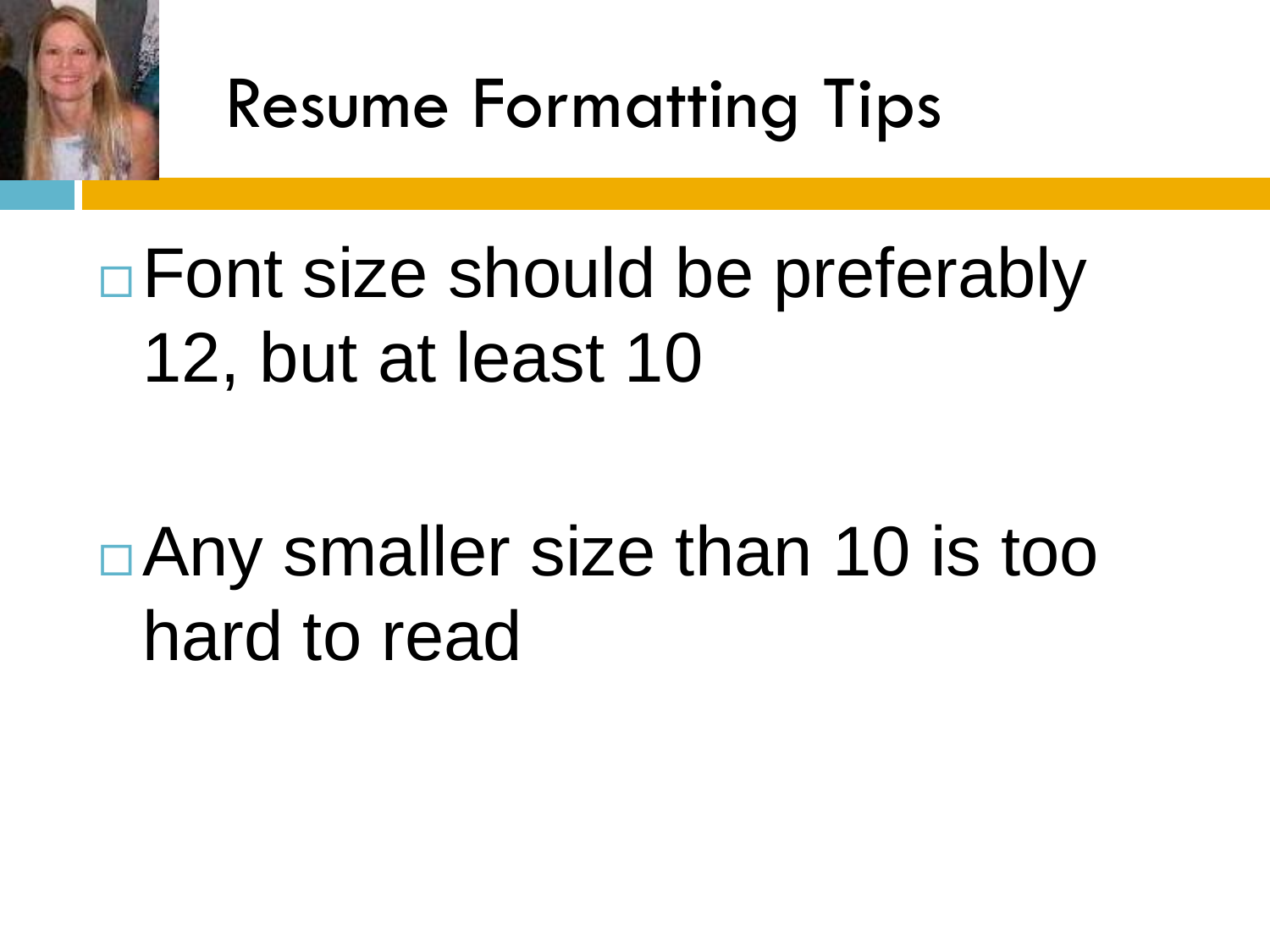

### Resume Formatting Tips

- $\Box$  Set the left and right margins at 1 inch
- $\square$  Set top and bottom margins at a maximum of 1 inch and minimum of .5 inch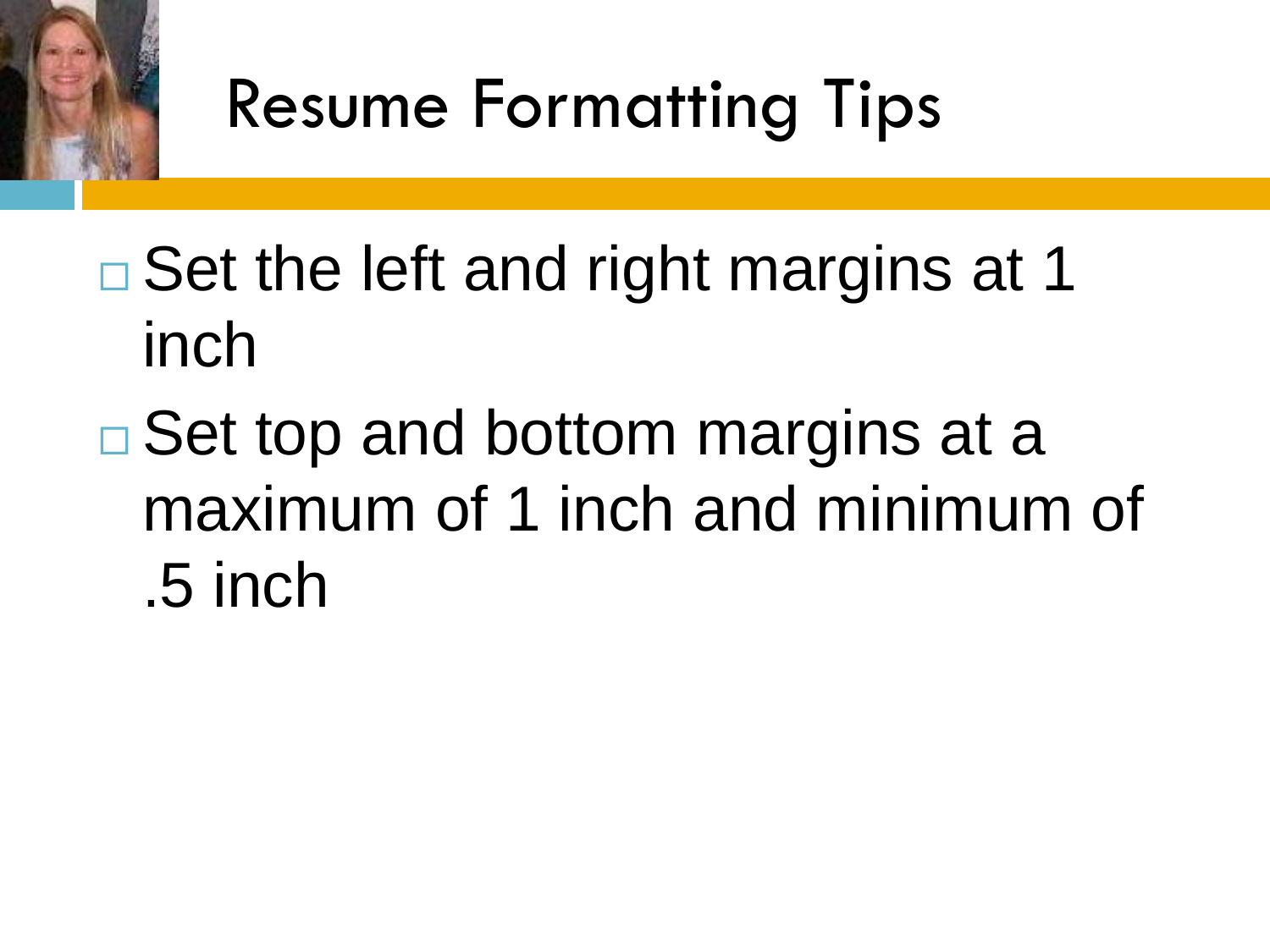#### **Thomas Jeffers**

2052 Monticello Road St. Petersburg, FL 33711 (727) 555-1212 tjeffers@yahoo.com

**OBJECTIVE:** CUSTOMER SERVICE/TECH SUPPORT/SALES

#### **SUMMARY OF QUALIFICATIONS:**

- Excellent customer service skills
- Can type 49WPM
- Computer literate– Can navigate through multiple windows
- Strong collections background
- Experienced with Telecommunications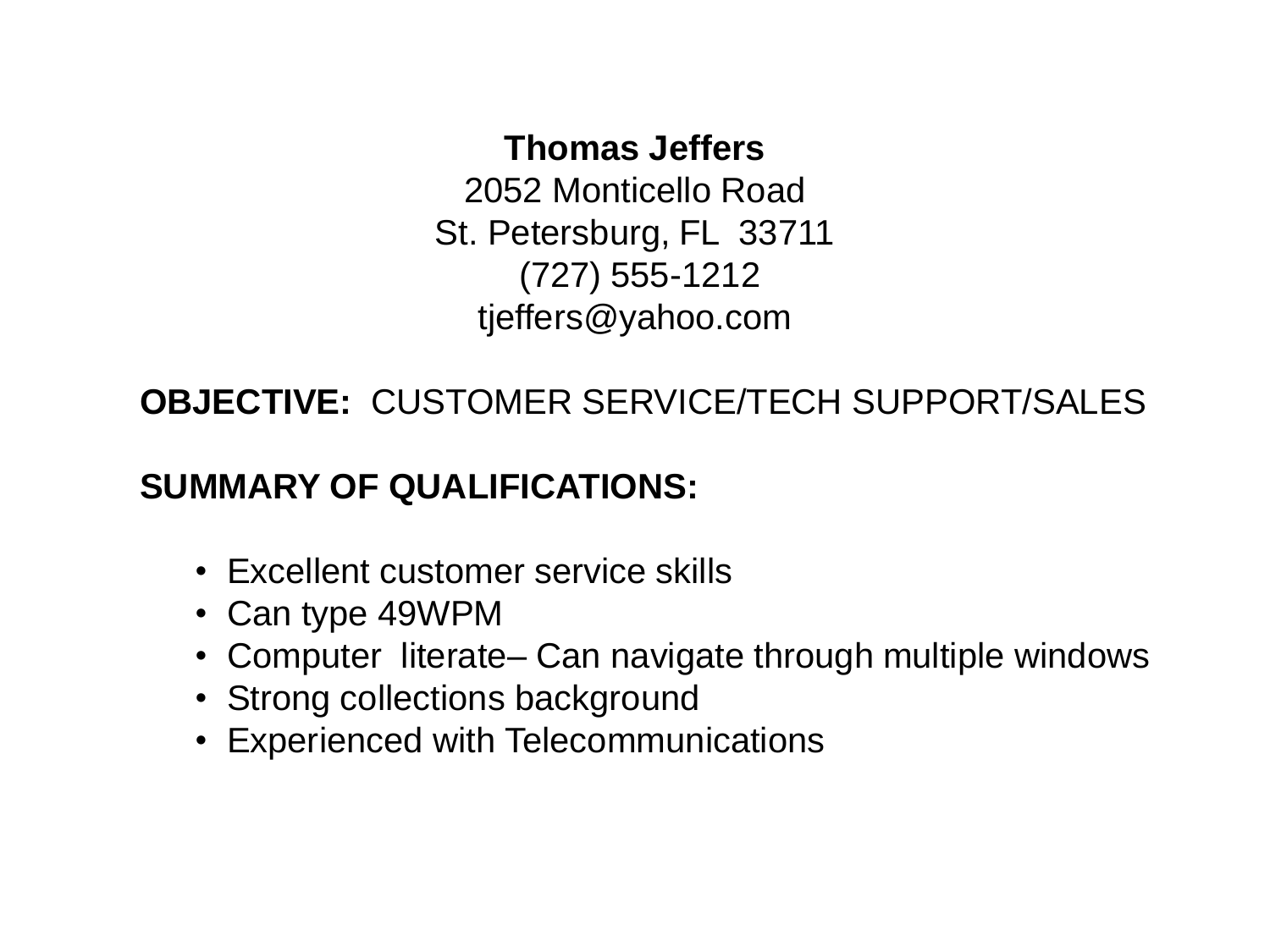

### Resume Formatting Tips

 Choose a font type that is easy to read and understand Recommended fonts are:

- <sup>o</sup> Ariel
- <sup>o</sup>Calibri
- <sup>o</sup>Tahoma

. Times New Roman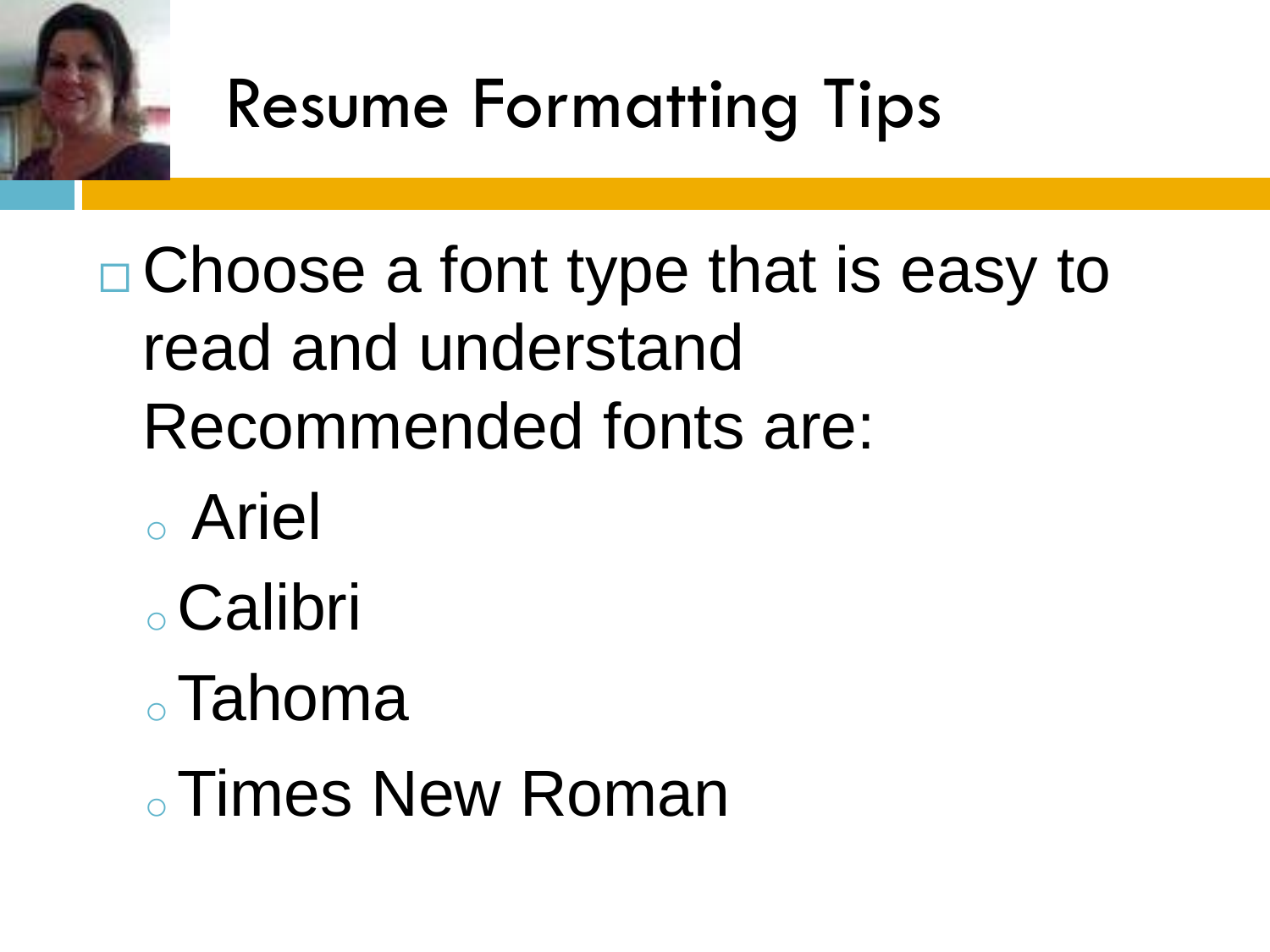

 Section headers should be ALL CAPITAL and **BOLD,** they can be either aligned on the left margin or centered

**□Bullet points list your most** valuable skills, experience, and accomplishments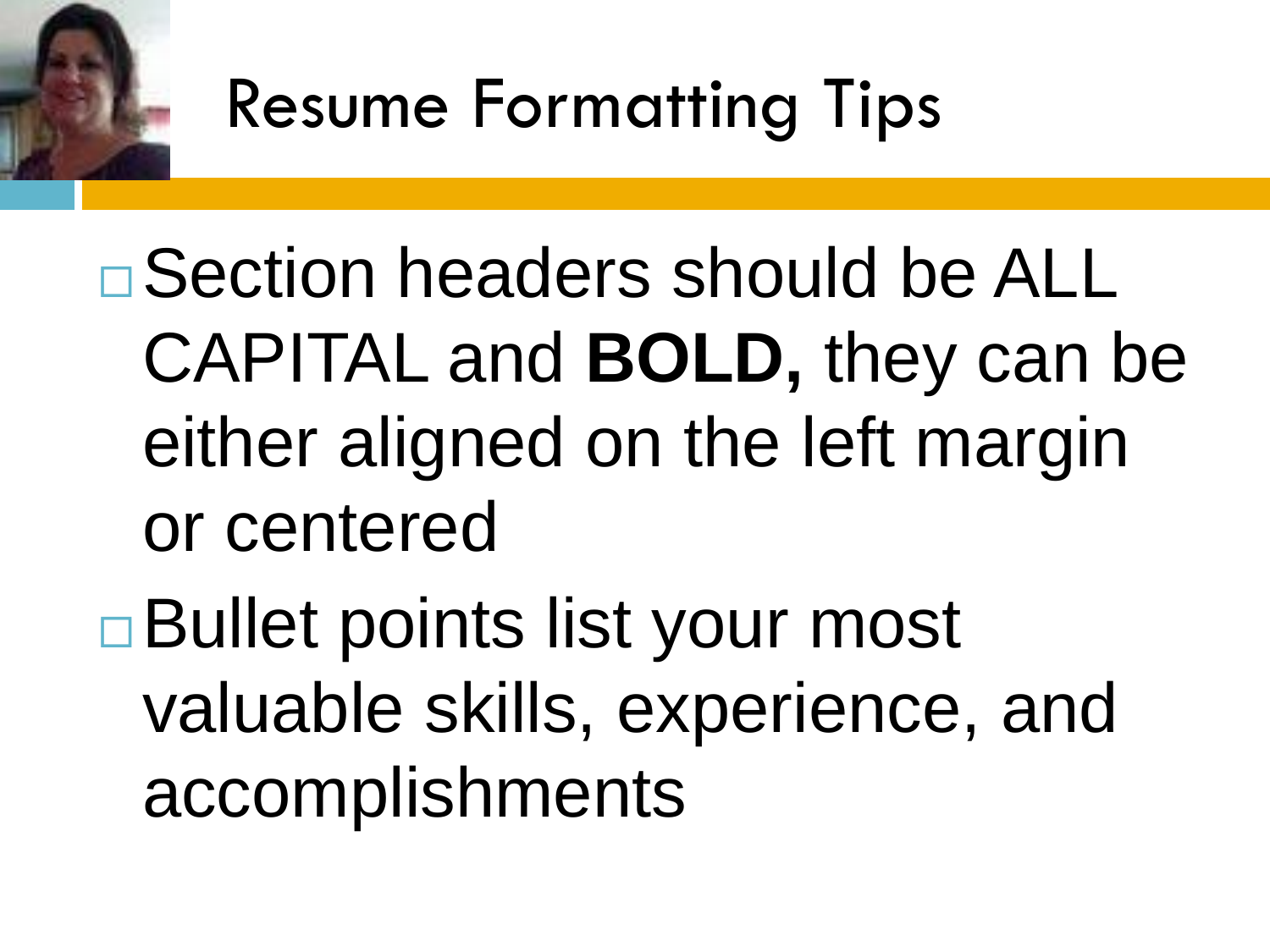

#### Resume Formatting Tips

# Bullets are a one to two line sentence

### **□Use plain circles for bullets,** nothing fancy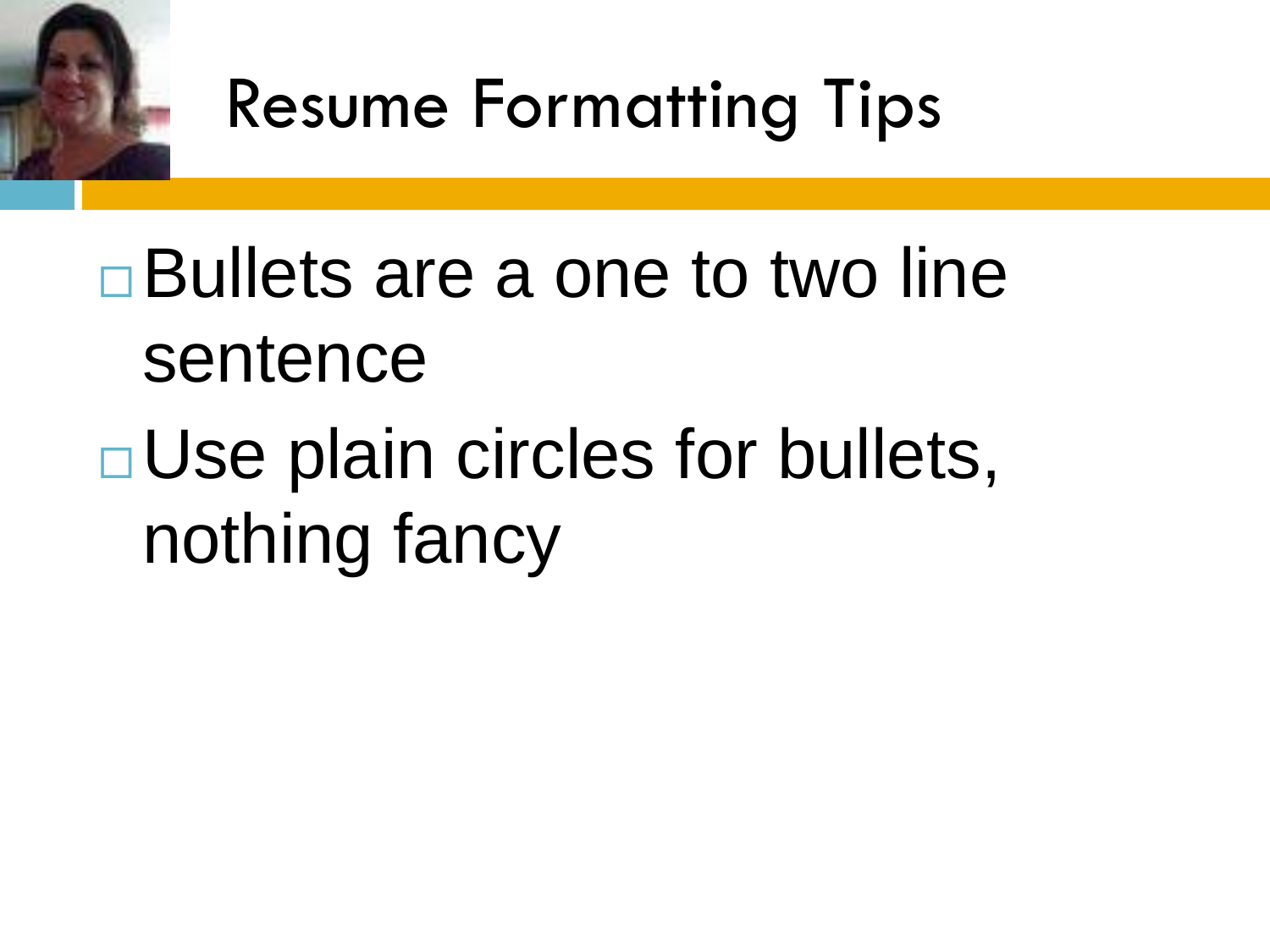#### **WORK HISTORY:**

#### **Accretive Health,** Telecommute/Tampa, FL

*Collector 2008-2011*

- Consulted with patients to resolve their outstanding medical balances with Ascension hospitals
- Directed patients to appropriate government programs
- Accommodated patients with financial assistance within Ascension hospitals

#### **Genesys Regional Medical Center,** Tampa, FL

*Senior Collector 2005-2008*

- Reviewed patient accounts- formed a satisfactory payment arrangements with account holders
- Educated and referred patients to various insurance and financial assistance programs
- Submitted patient's medical claims to the billing department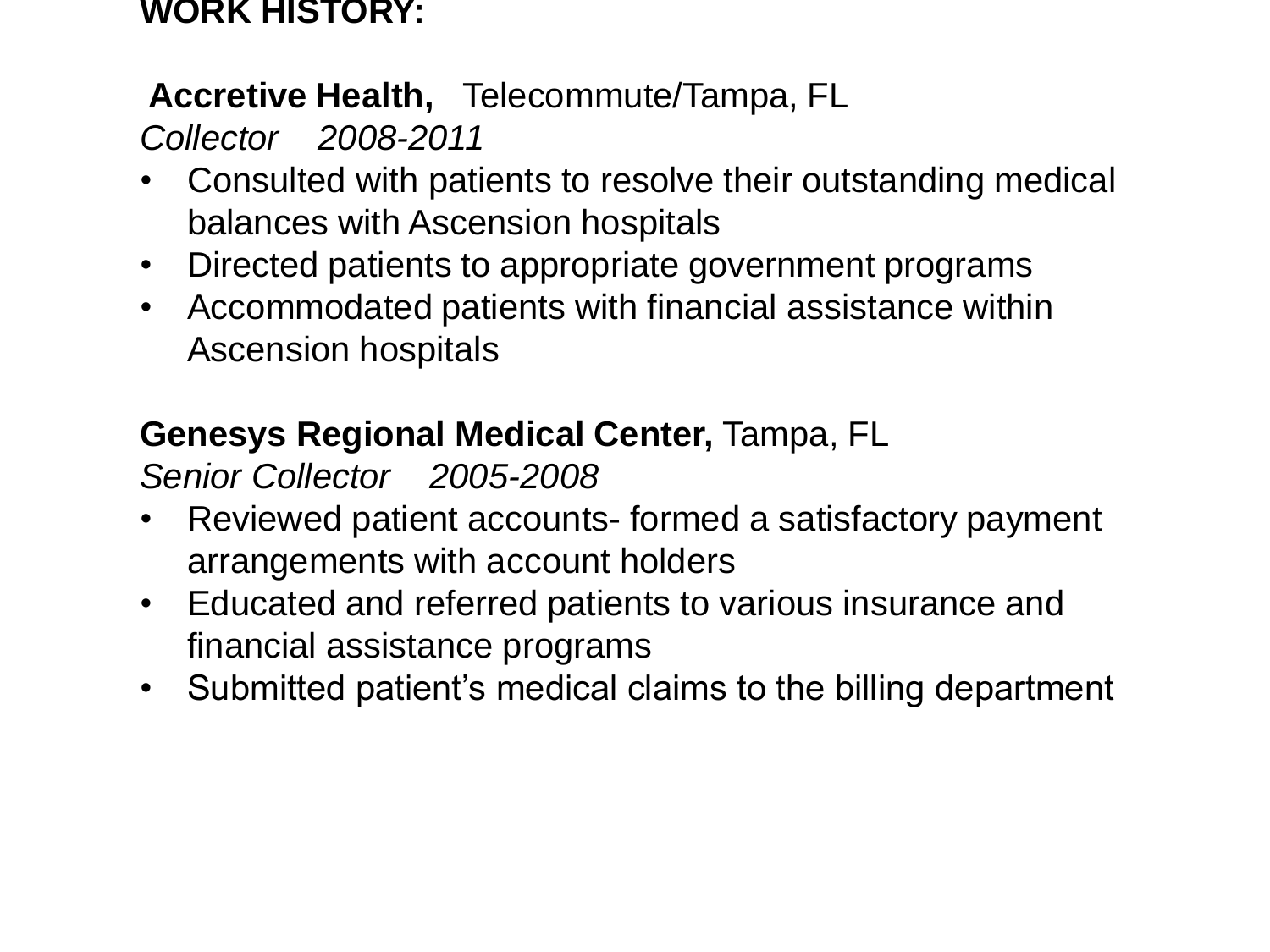

#### **NAME**

Address City, State, Zip (999) 999-9999 yourname@email.com

*Use bold type for your name, and all capital letters if you like Make sure your email address is professional!*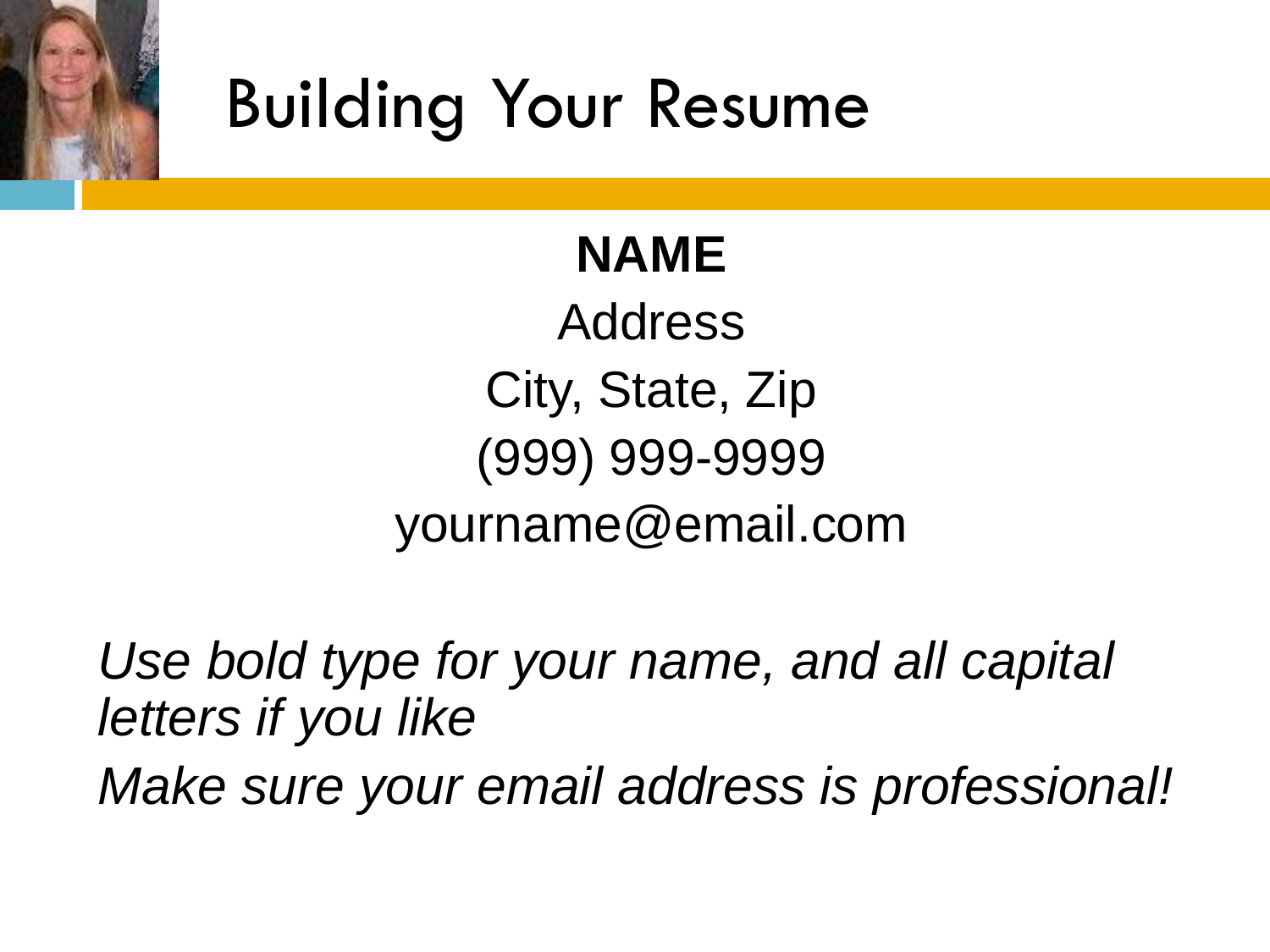

### **OBJECTIVE**: *Your targeted job goal*

*Give employers something specific that focuses on their needs as well as your own.*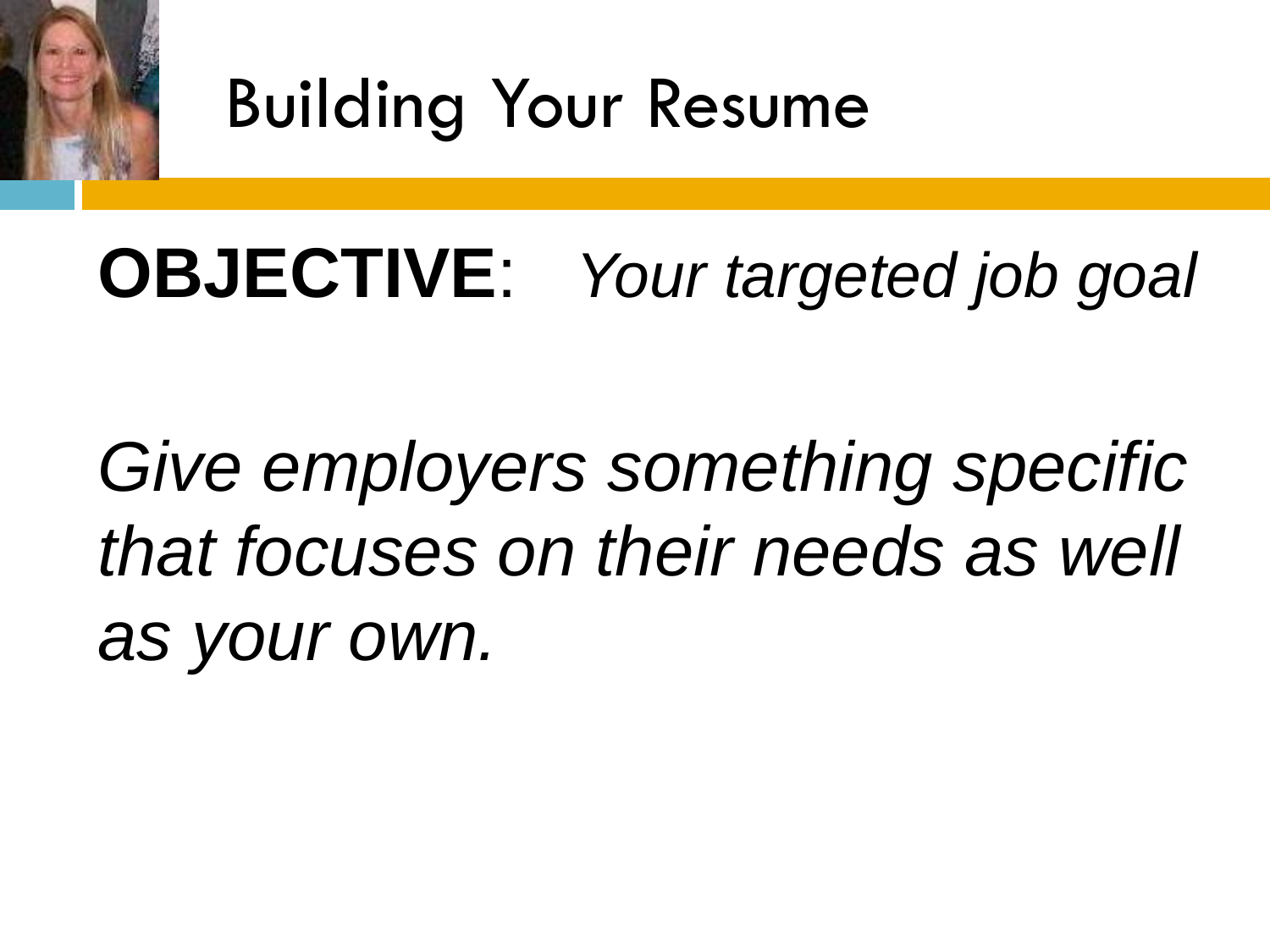

### Job Description Key Skills - Key Words

Home Agent - Customer Service Rep (MEO-528E) **[http://myemploymentoptions.com/job\\_opening/meo528e/](http://myemploymentoptions.com/job_opening/meo528e/)** 

- **Job Description:** Taking calls for customers of a leading national cable, Internet, and telephone company. Taking inquiries from customers. May involve soft sales. Help customers with Internet issues.
- **Minimum Requirements:** Ability to multi-task. Several years customer service preferred. Excellent computer skills; ability to navigate multiple screens and programs.

#### **Other Requirements:**

- •Computer literacy, not afraid of new technology.
- •Able to download programs and email file attachments.
- •Skilled using chat and instant message communications.
- •Knowledge of keyboard short-cuts, such as cut-and-paste.
- •Able to work with seven to twenty browser windows open on desktop and can toggle between multiple windows.
- •Ability to work independently with little supervision.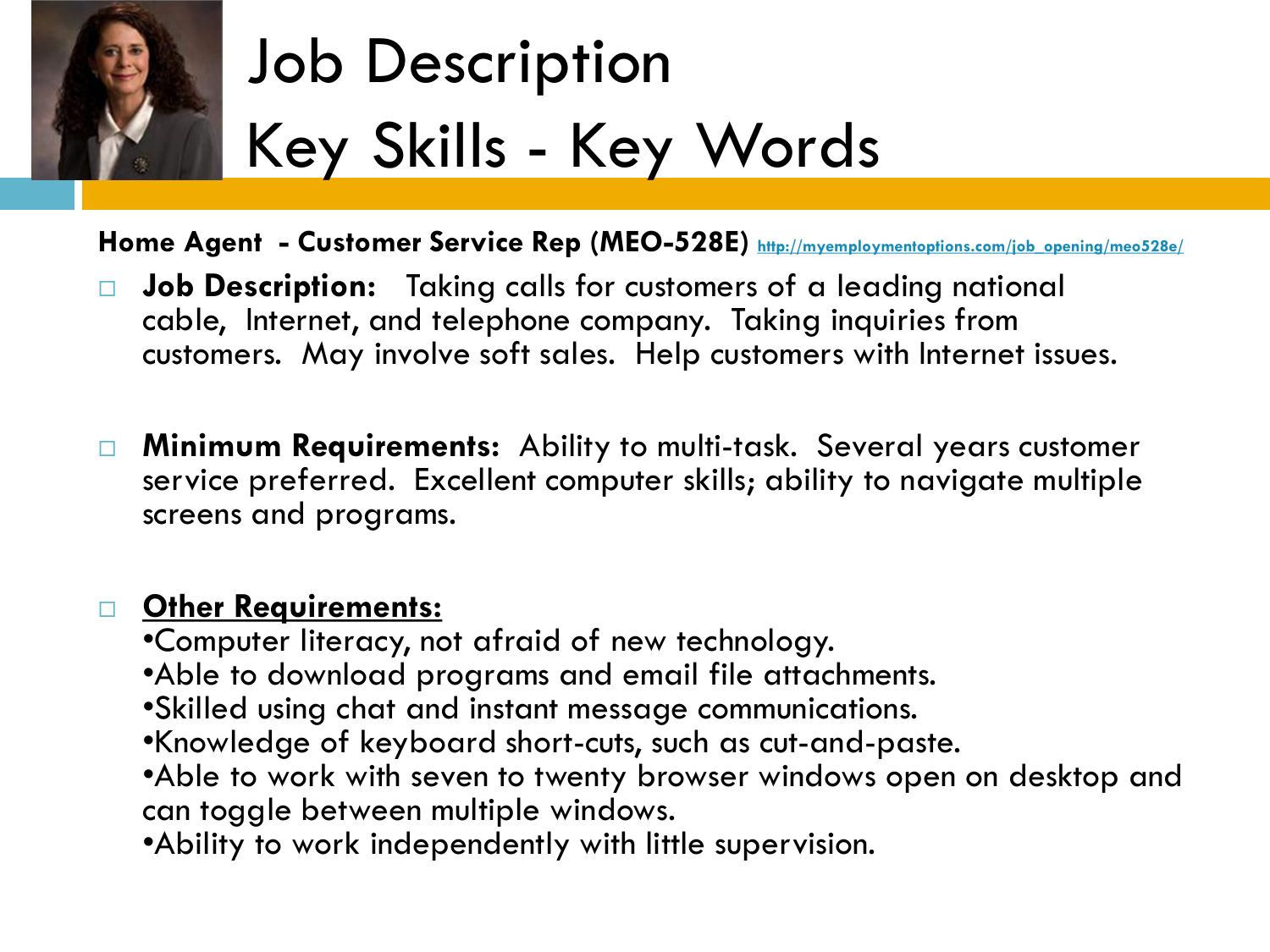

#### **OBJECTIVE**: *Your targeted job goal*

*Examples:* 

Full–Time Customer Service Representative

Medical Office Clerk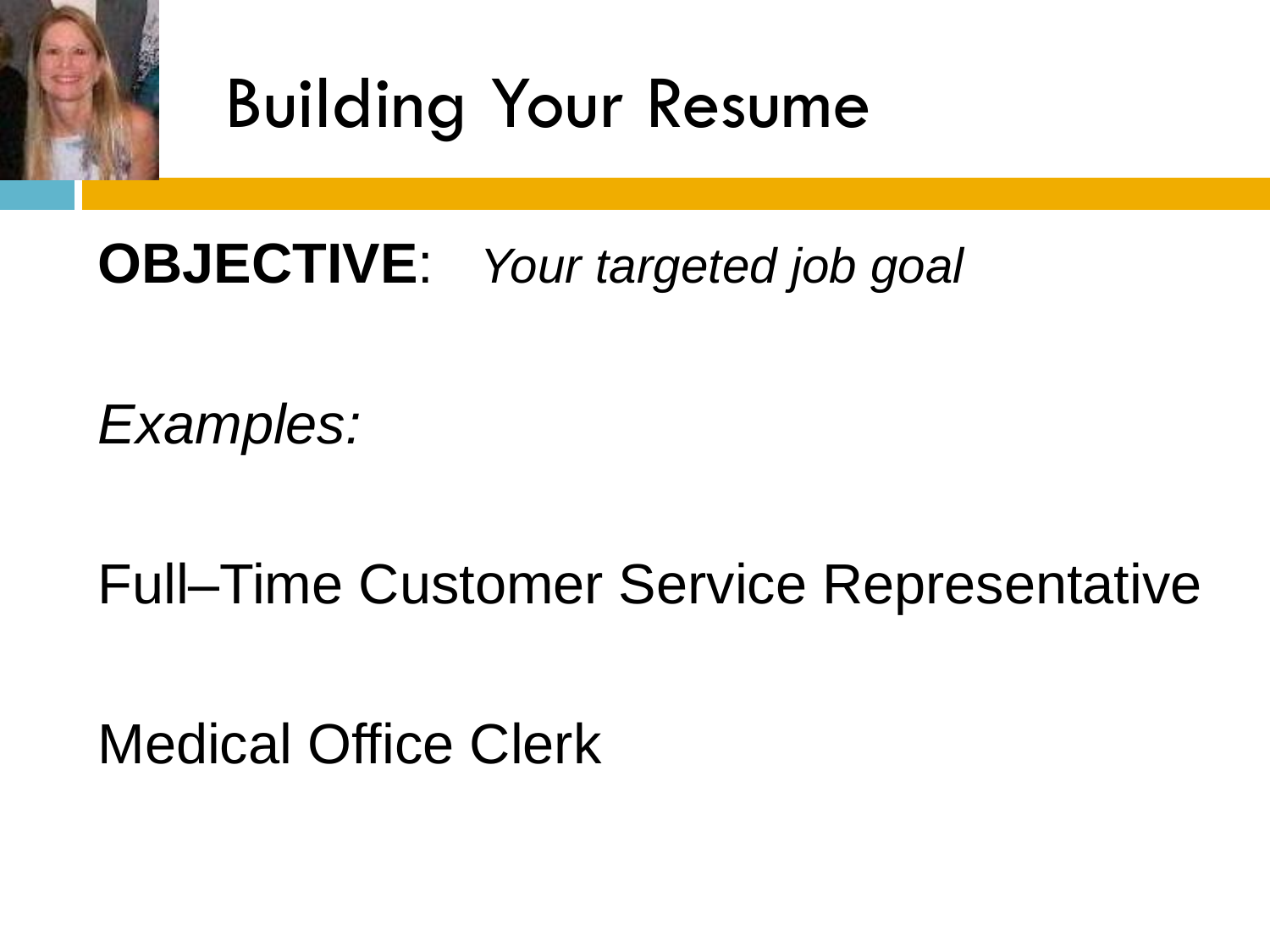

**PROFILE**: *Use a summary statement at the beginning of your resume to sell yourself for the position that you are applying for.*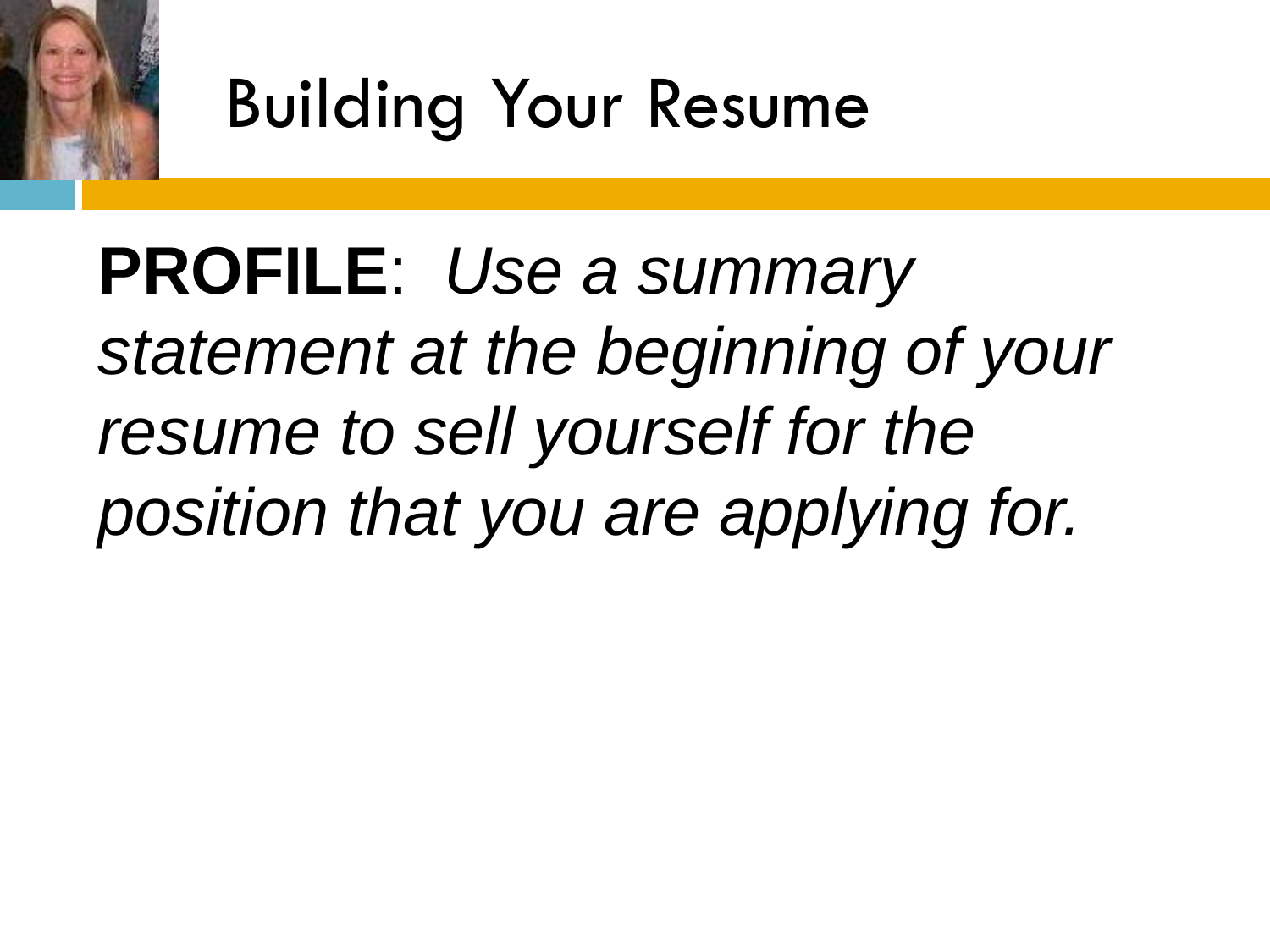

## **PROFILE***:*

*Examples:* 

Reliable, results oriented **Customer Service Professional** with 5 years experience assisting customers and resolving various issues.

Dedicated, well organized **Administrative Assistant** with over 10 years experience in managing multiple projects.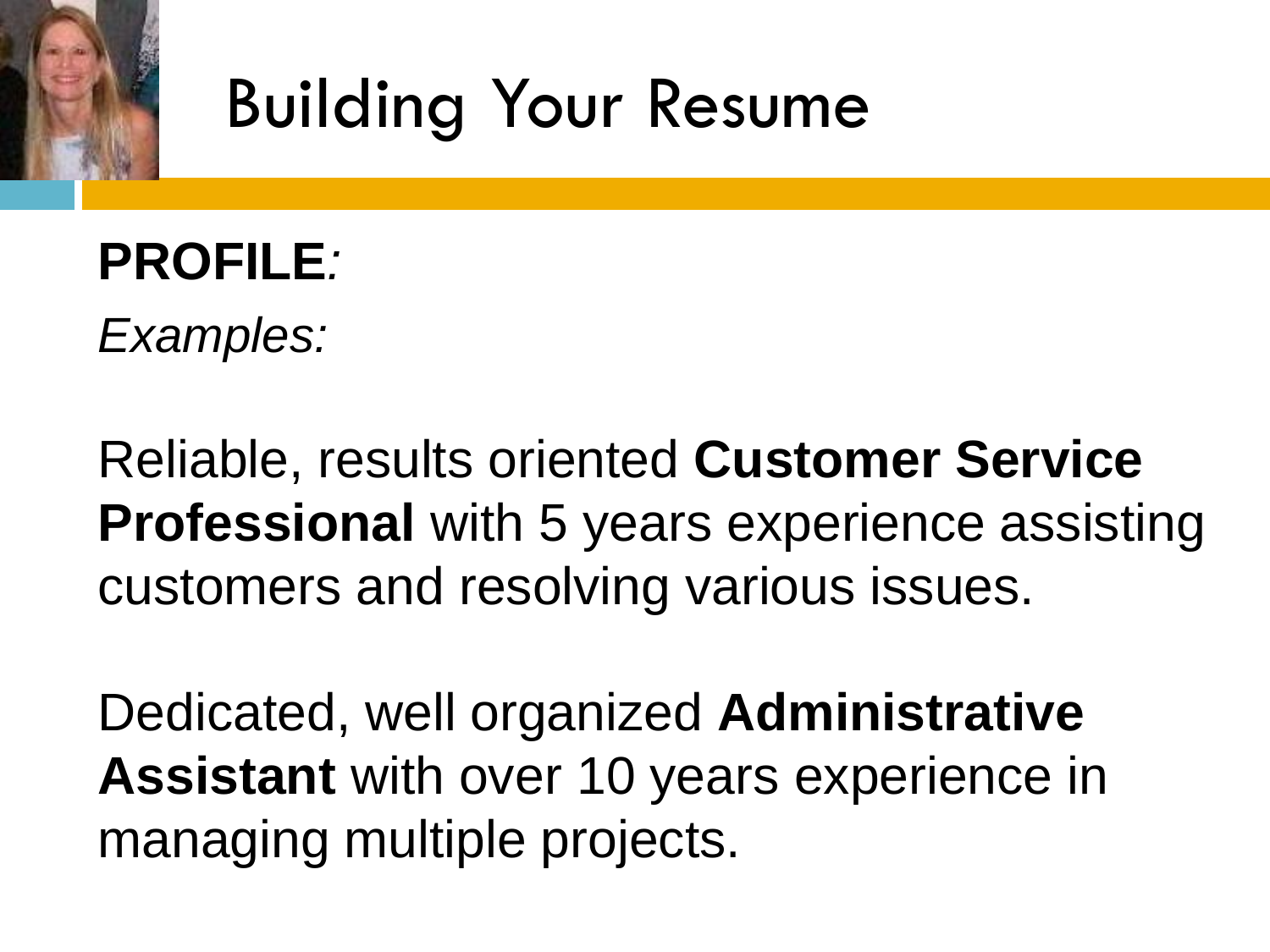

#### **SUMMARY OF QUALIFICATIONS**:

- *Use your qualifications that best match the type of job you are seeking*
- *Use descriptive words to describe your strengths and skills* 
	- *List 3 to 5 of your major qualifications*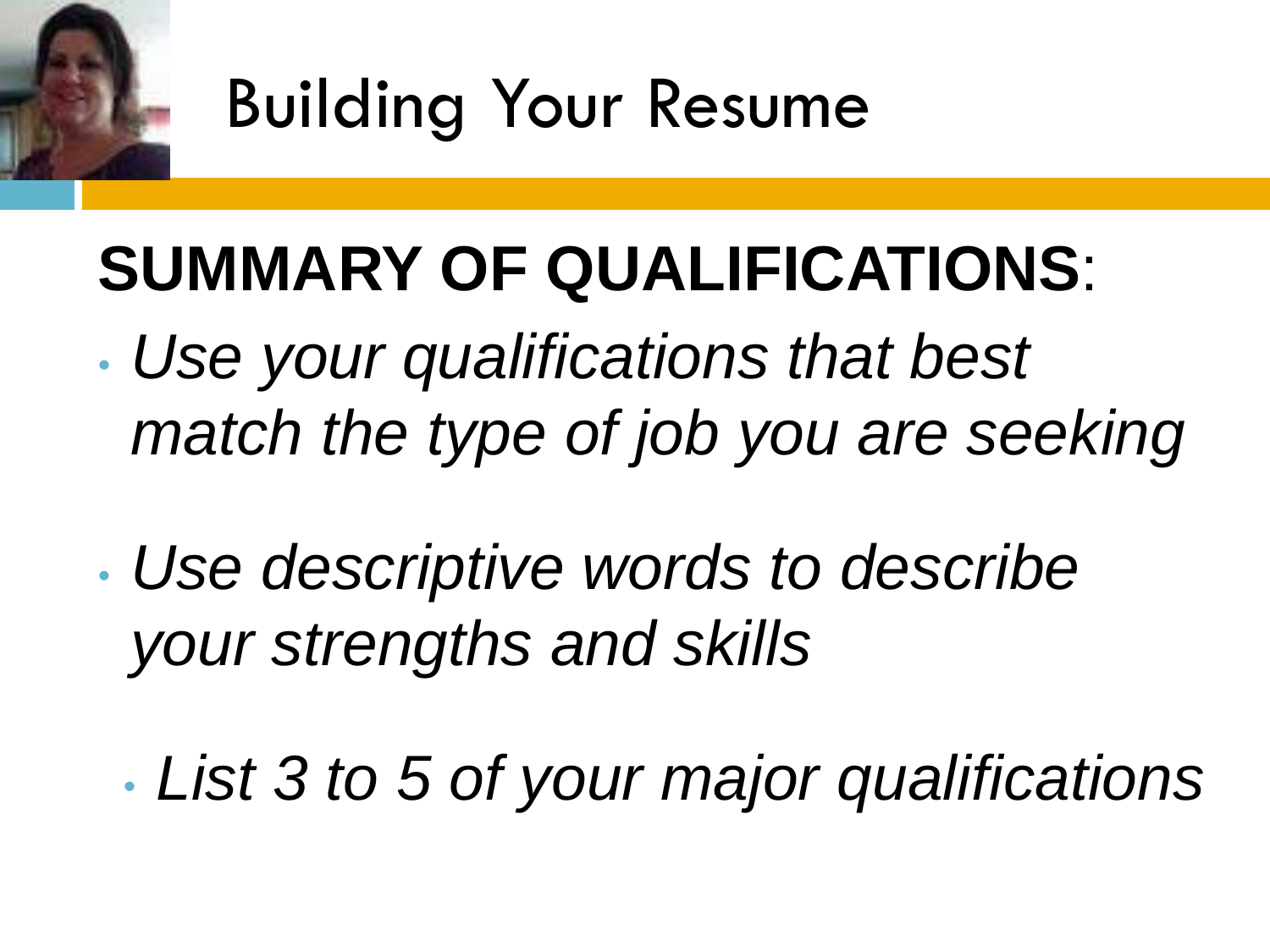

## **SUMMARY OF QUALIFICATIONS** *Examples:*

- Computer Savvy Windows, Internet, Chat, Microsoft Office Suite
- Excellent communications skills verbal and written
	- Able to Multi-task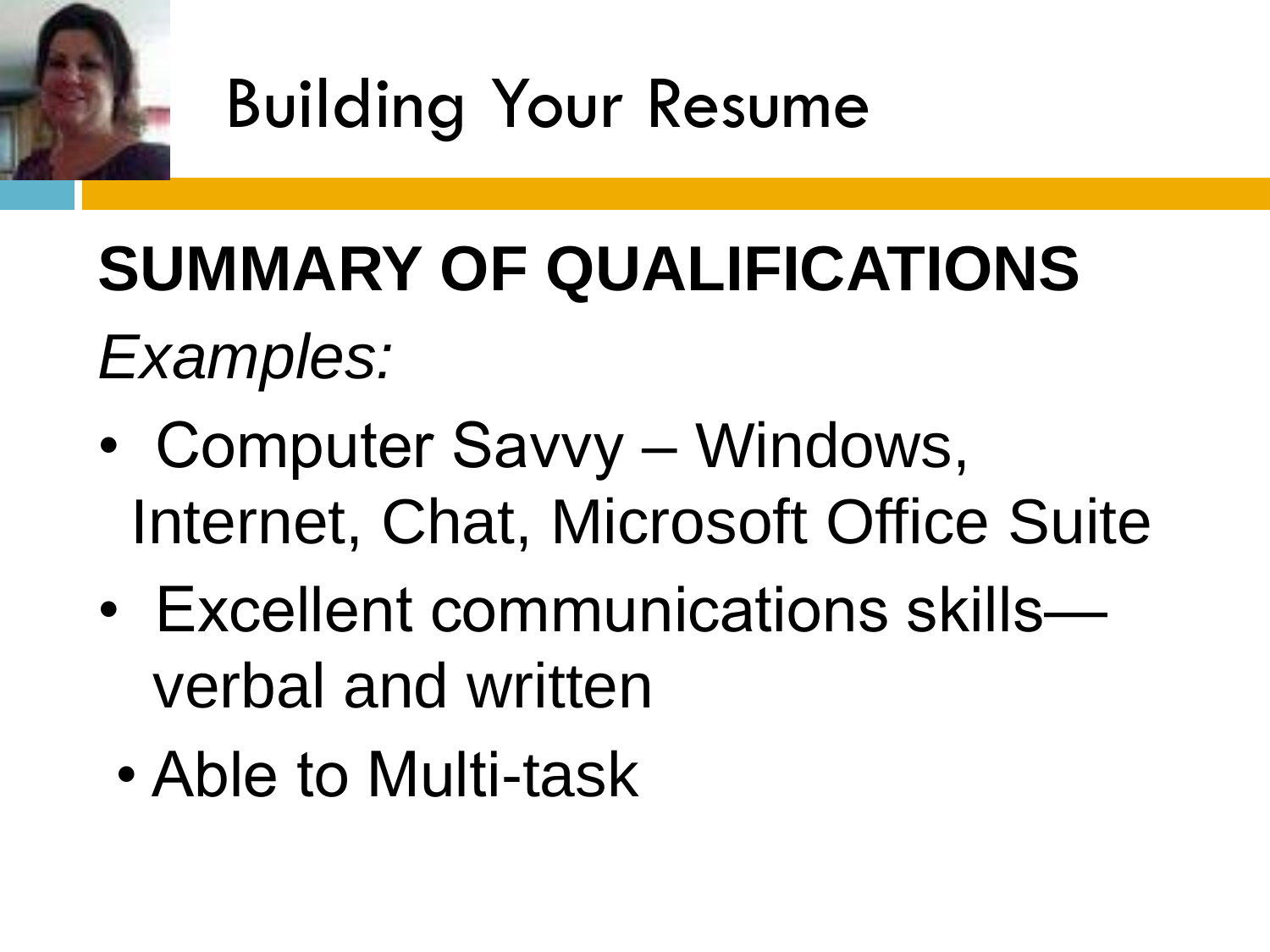

#### **EMPLOYMENT EXPERIENCE**: *Include 10 to 15 years of work experience*

*If your most relevant experience pre-dates that, you could add a section headed* 

*"***PRIOR RELEVANT EXPERIENCE***" and summarize it with or without the dates*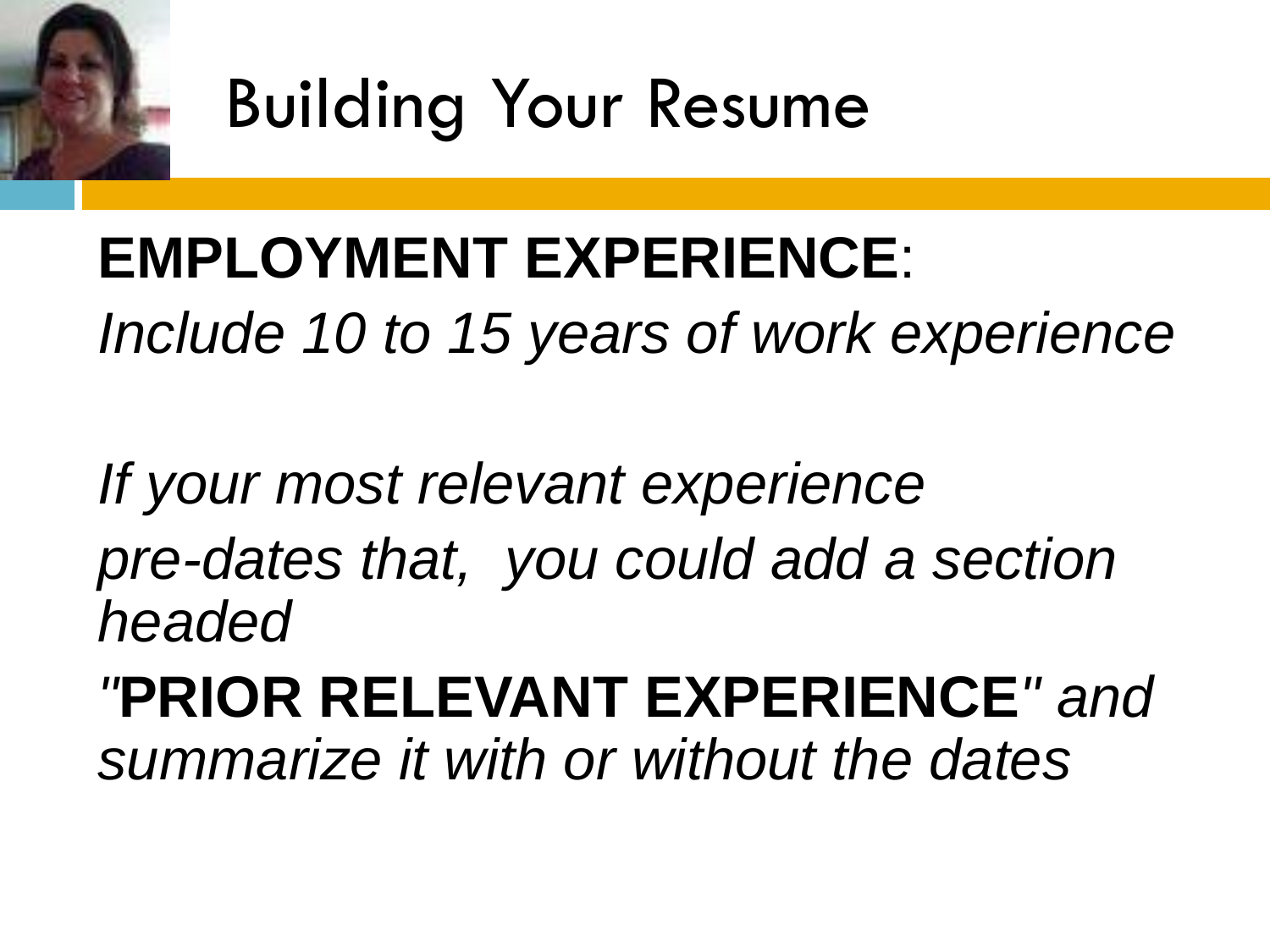

#### **EMPLOYMENT EXPERIENCE:**

MM/YY-MM/YY **Job Title**, Company Name, City, State

- Responsibilities and Achievements
- Responsibilities and Achievements
- Responsibilities and Achievements

*If you have had two jobs within the same company, combine them under that company name*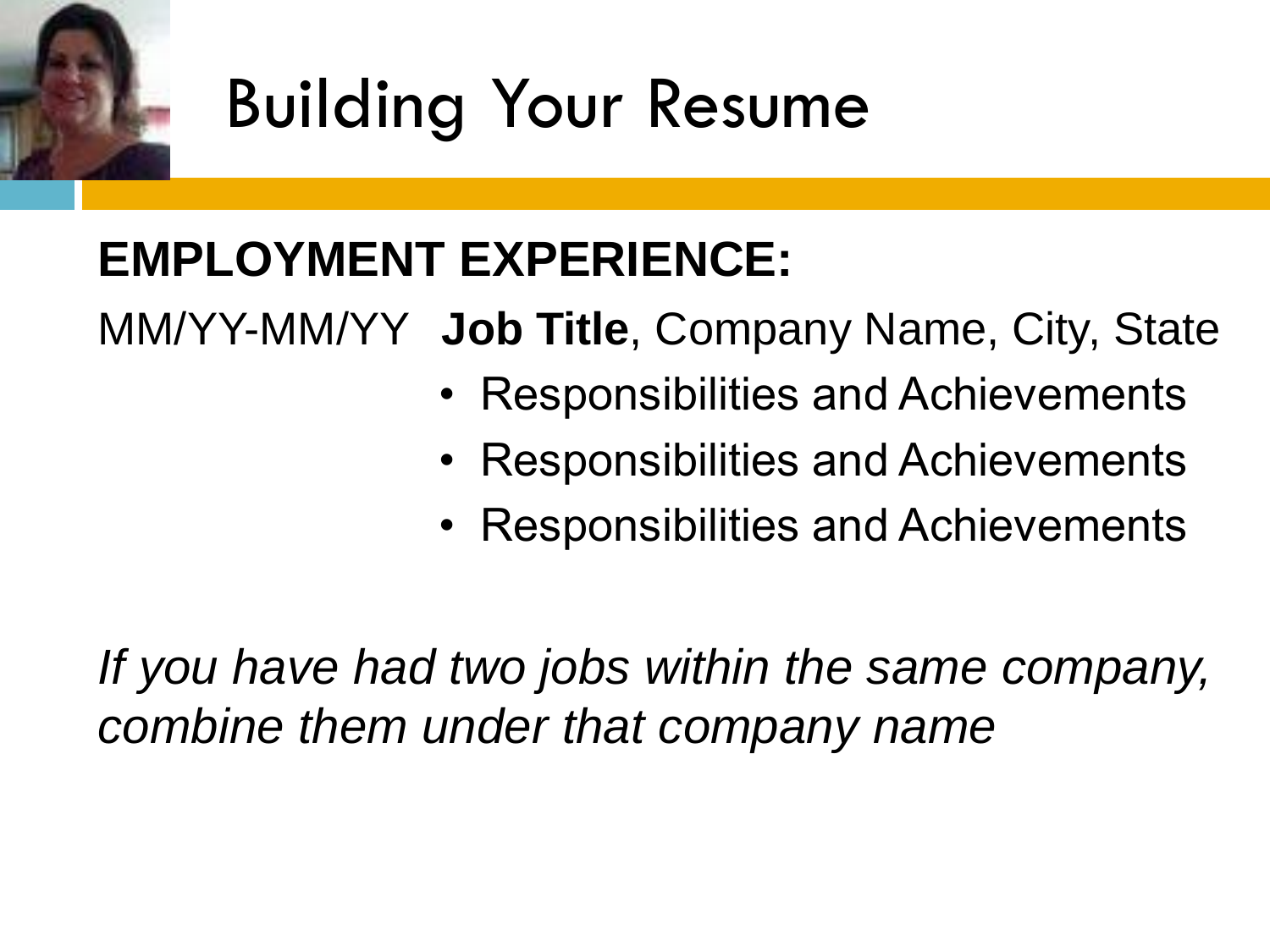

*Responsibilities and Achievements* List 3 or 4 of your major job responsibilities and achievements **□ Use action words instead of phrases** like "Responsible for…"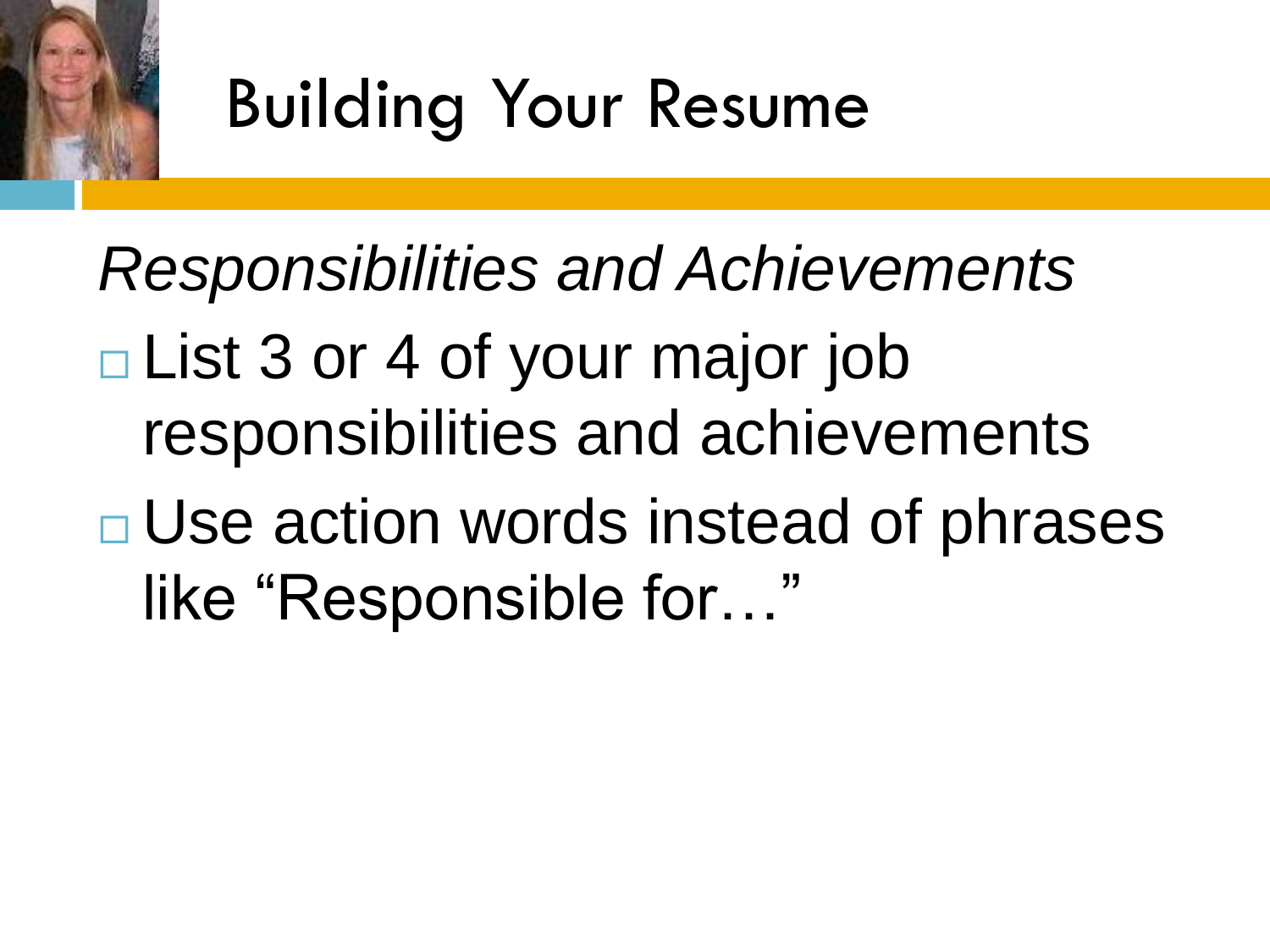

*Responsibilities and Achievements Examples:* 

- Resolved help desk user questions
- Maintained accurate client database
- Exceeded quotas for calls handled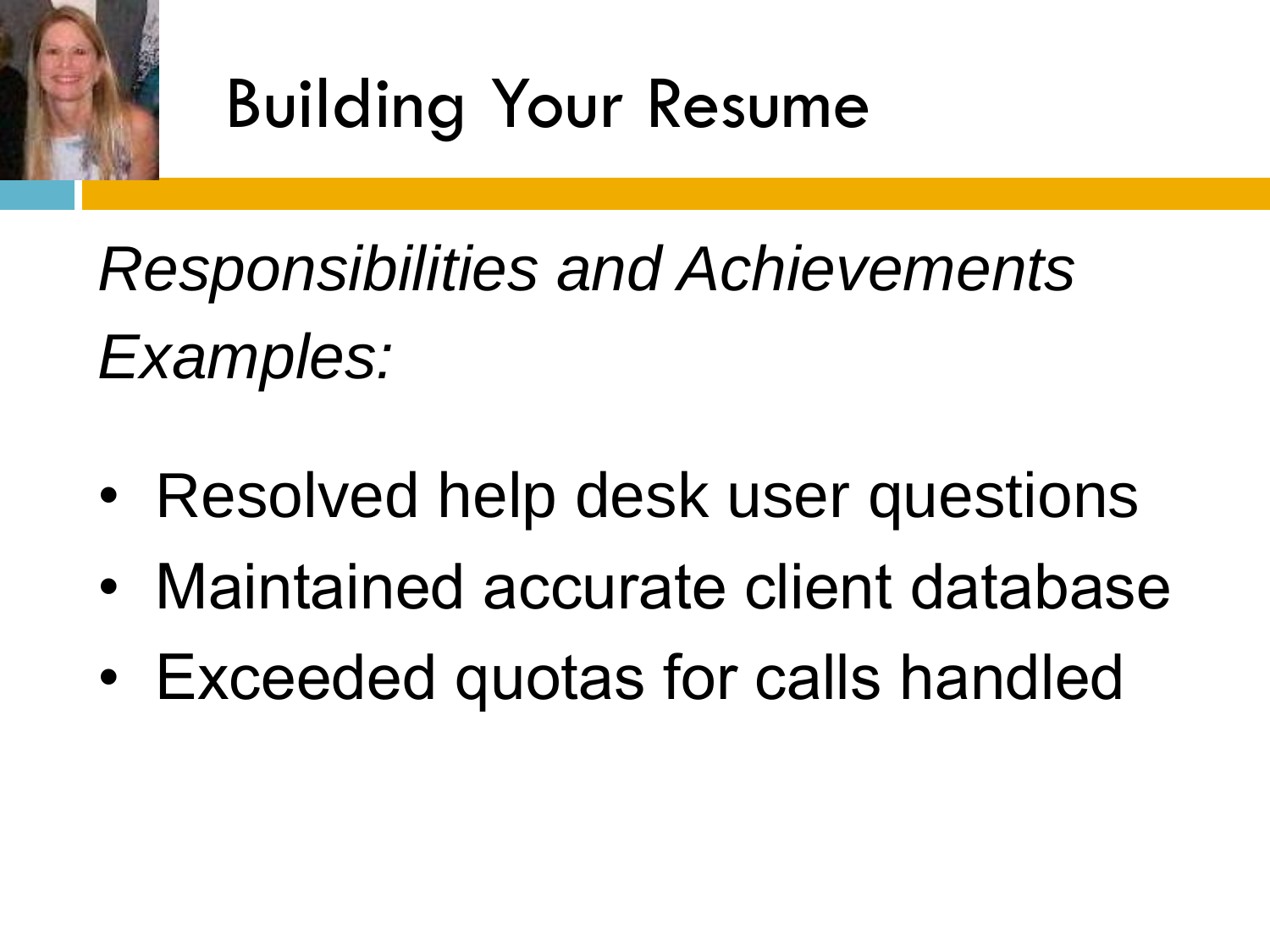

#### **EDUCATION**:

 *Include pertinent education If you completed a real estate program, but you are looking for a job in the medical field, you may not want to include that*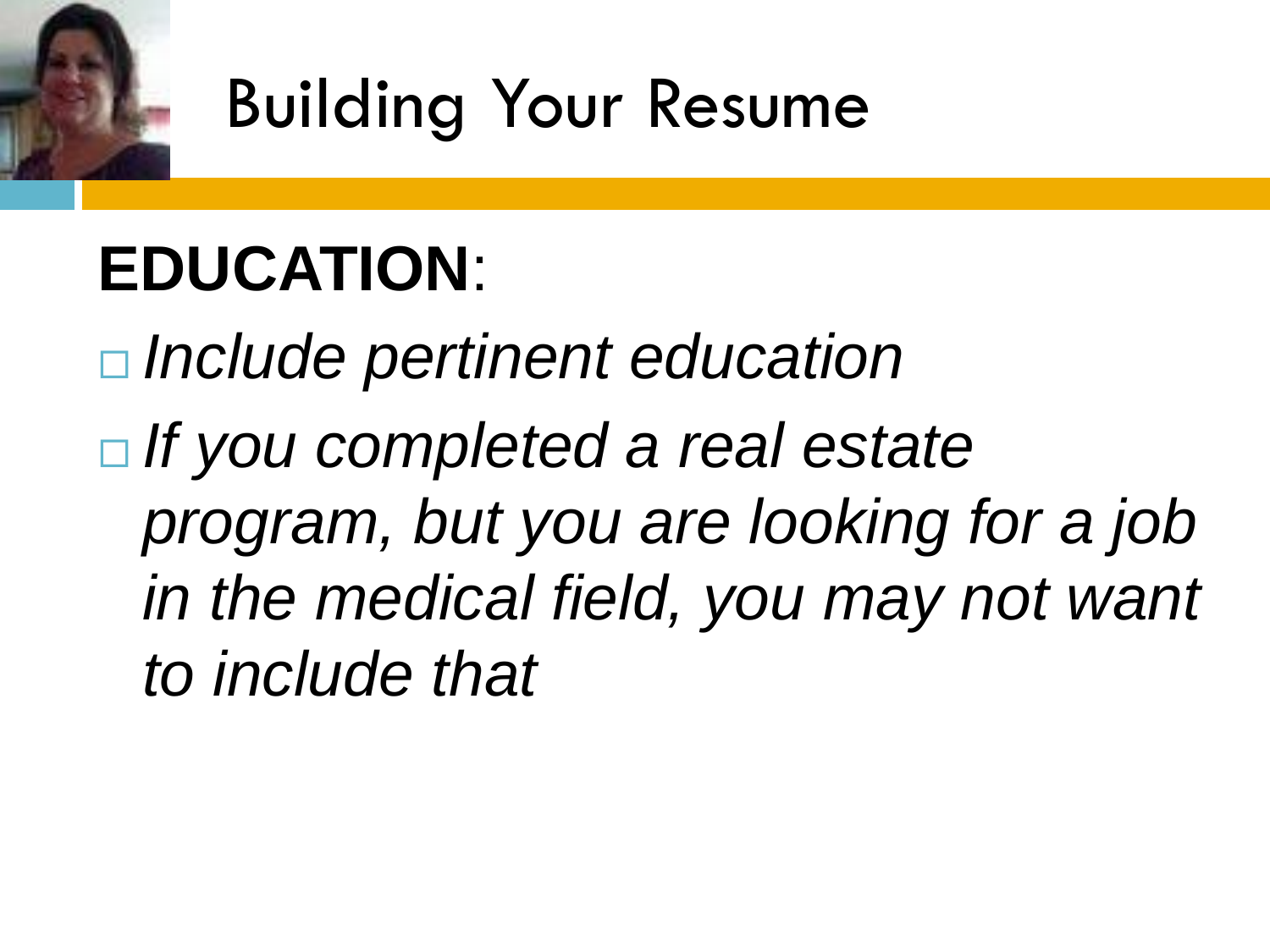

#### **EDUCATION**:

- *No need to show dates when degrees or programs were completed, it may invite age discrimination.*
- *If you are a recent graduate you may want to include date.*
- *If you are still working on a degree, indicate when you expect to receive it*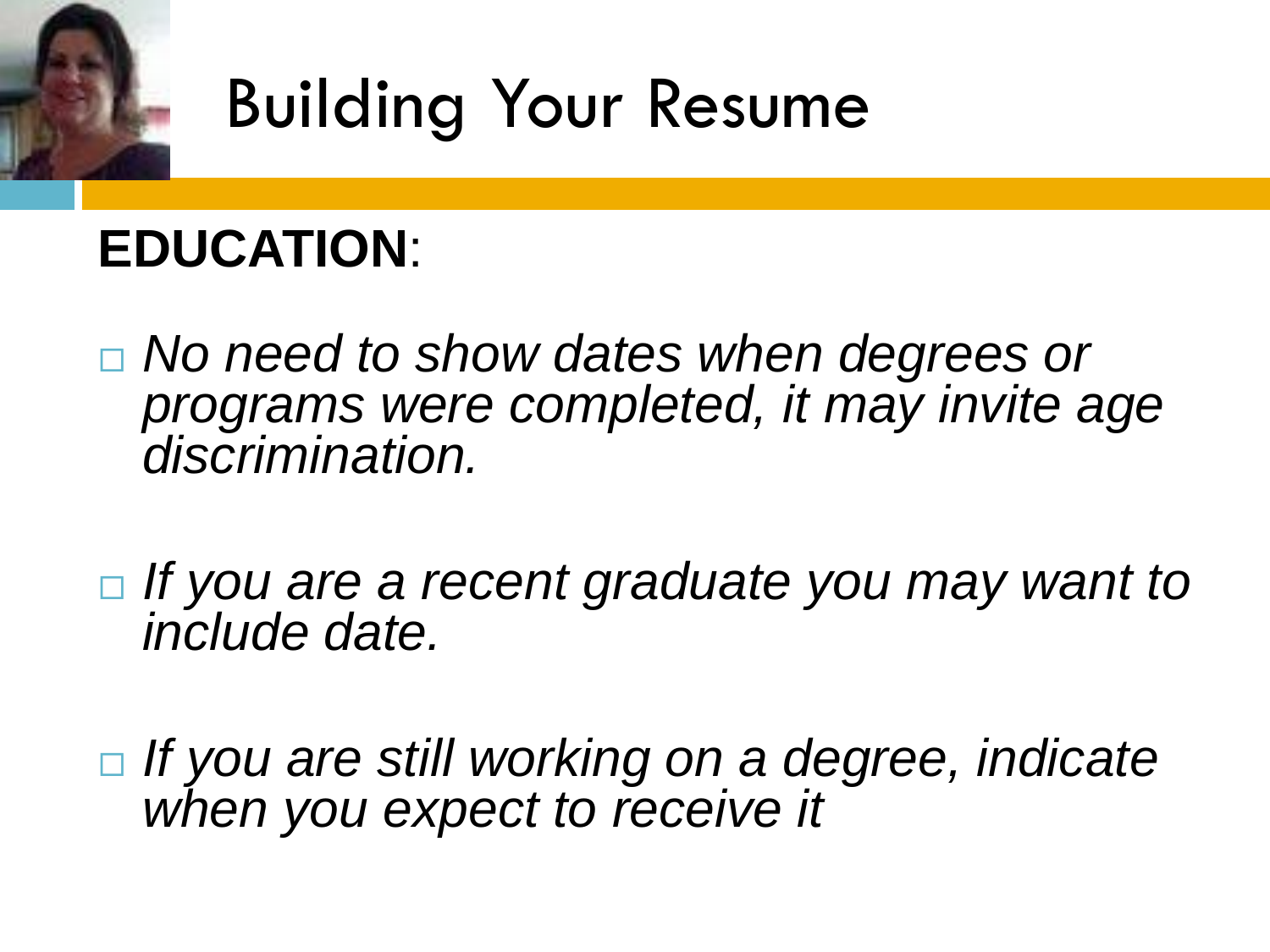

#### **PROFESSIONAL LICENSES**

 *Include any applicable, current licenses* 

 *Former licenses can be included if relevant*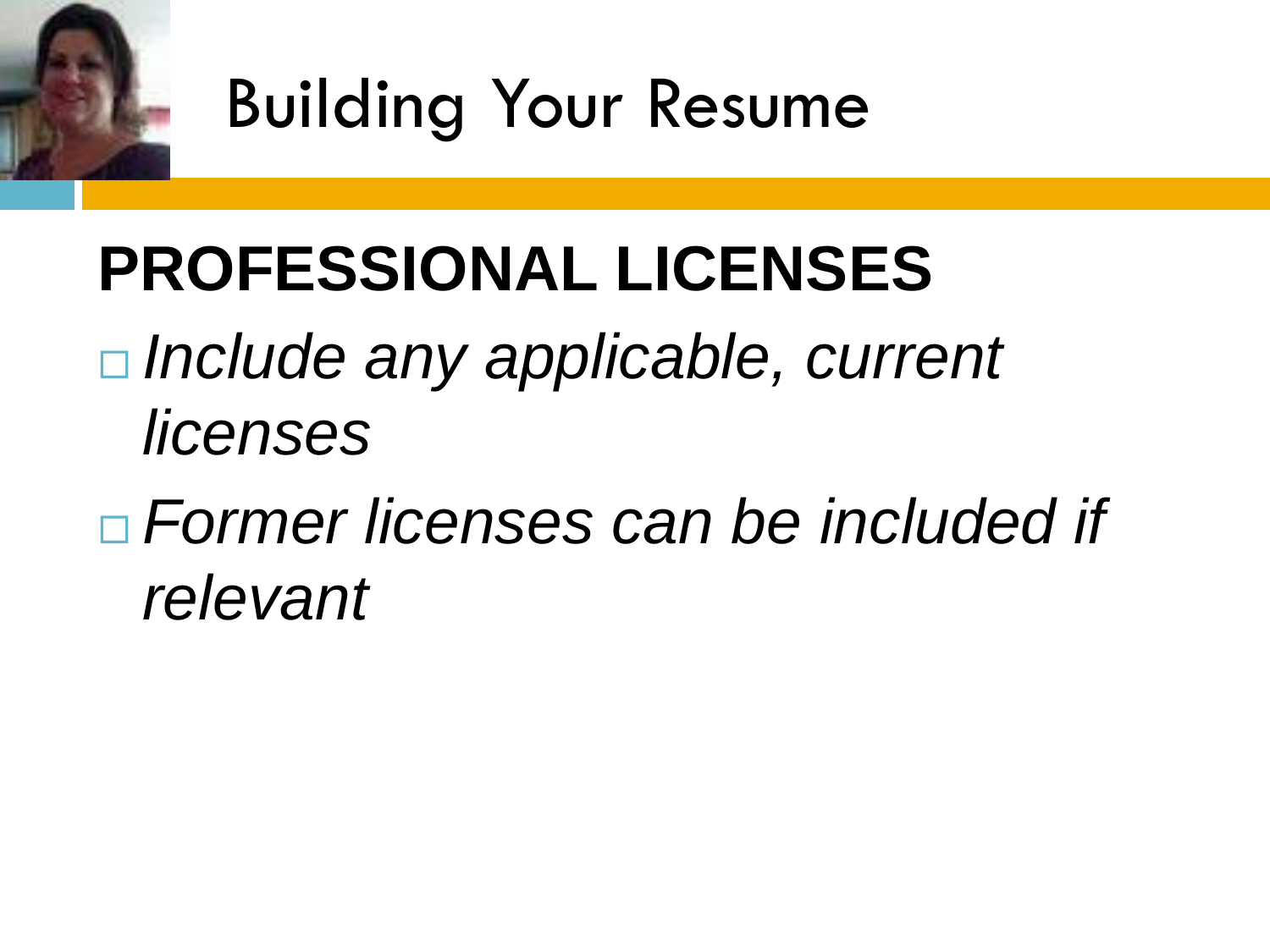

**□ Leave off ethnic, political or religious** affiliations

**□ Certain affiliations may invite**  pre-interview discrimination, so don't include them unless they support your job objective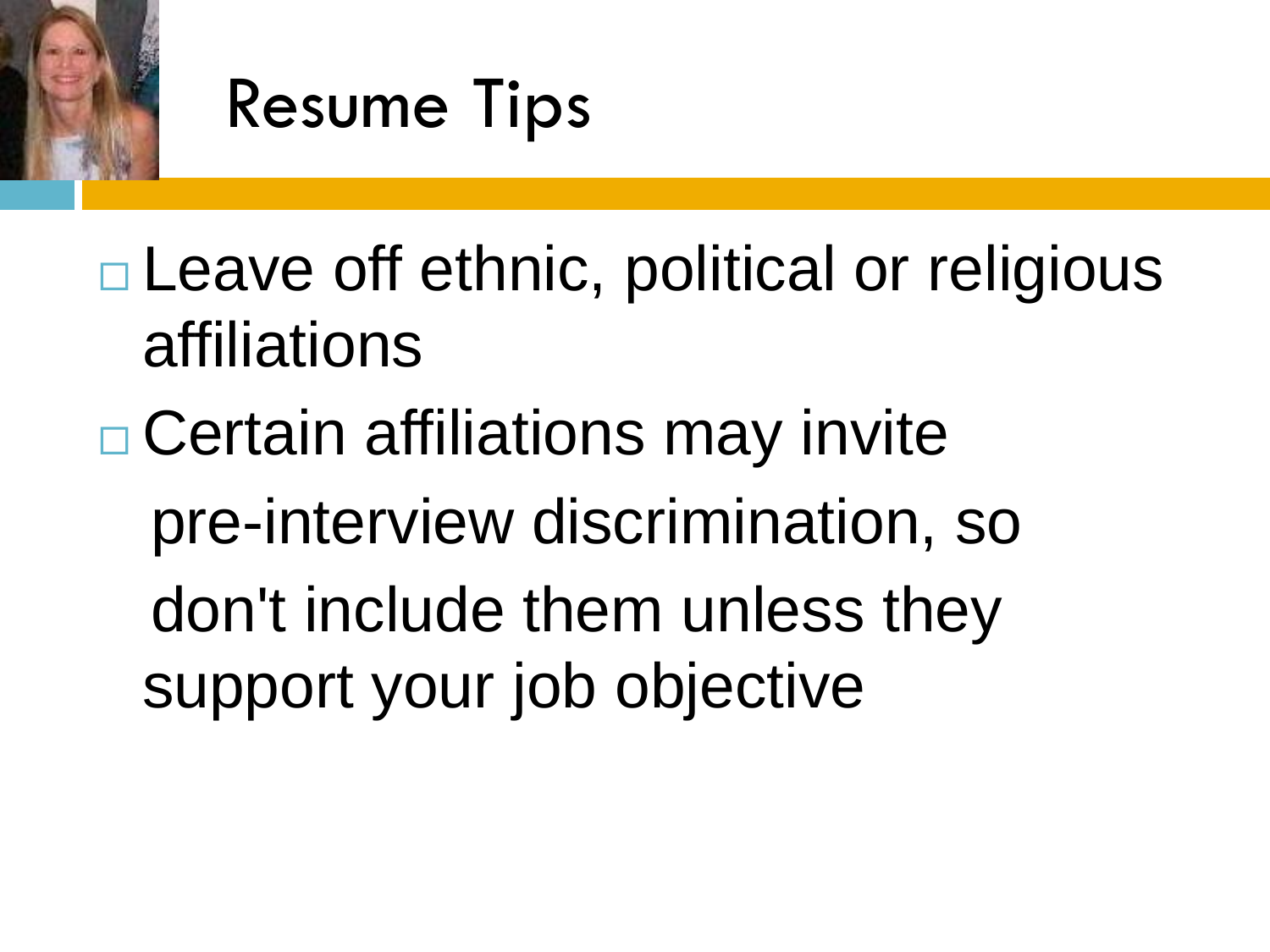

**□ People sometimes omit hobbies to** keep their resumes streamlined, but hobbies can show you are a real person

□ Hobbies could be a point of discussion with a prospective employer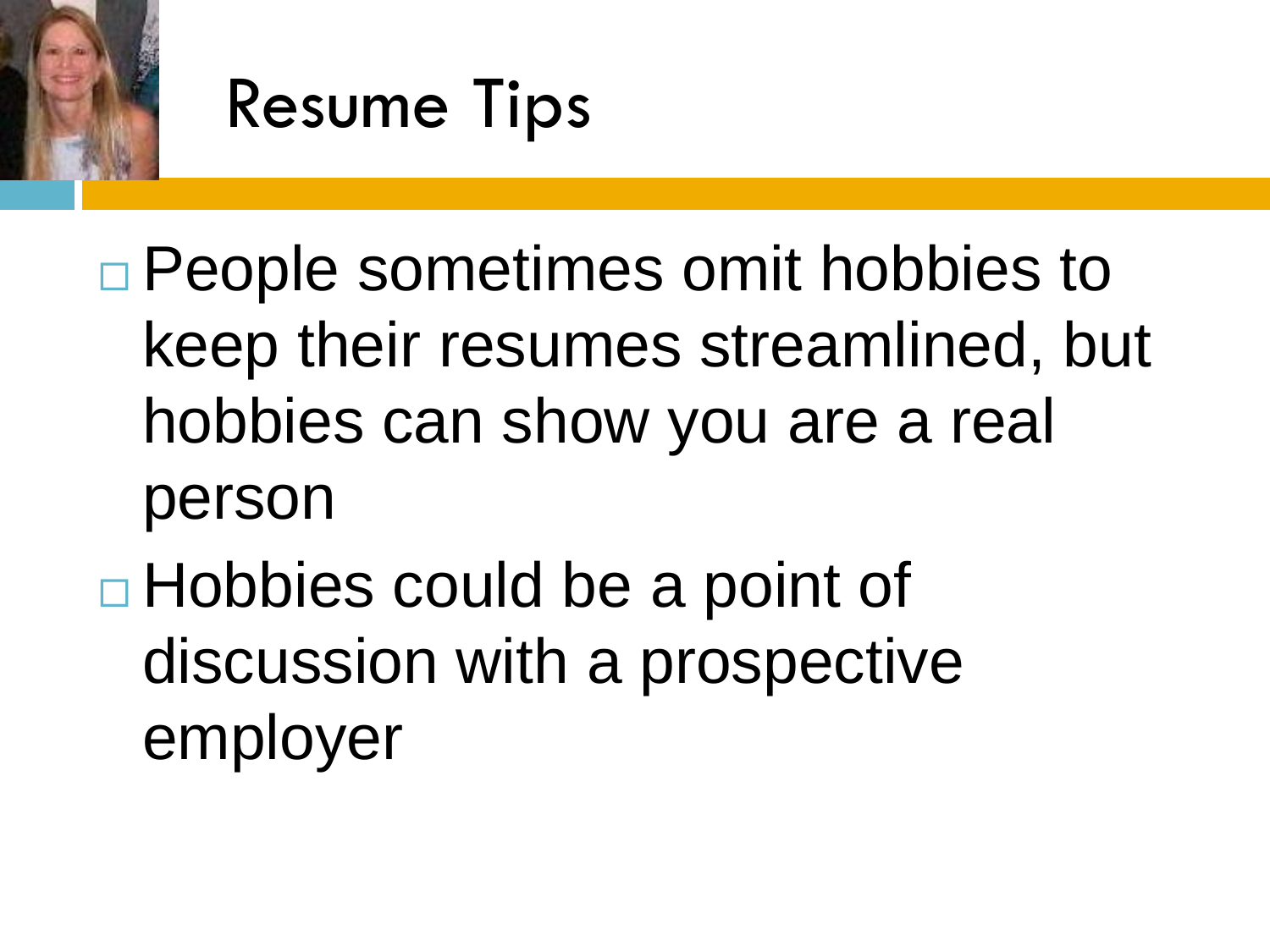

**□ Eliminate clutter by removing useless** information that potential employers often view as a waste of their time

- *Example:*
- References available upon request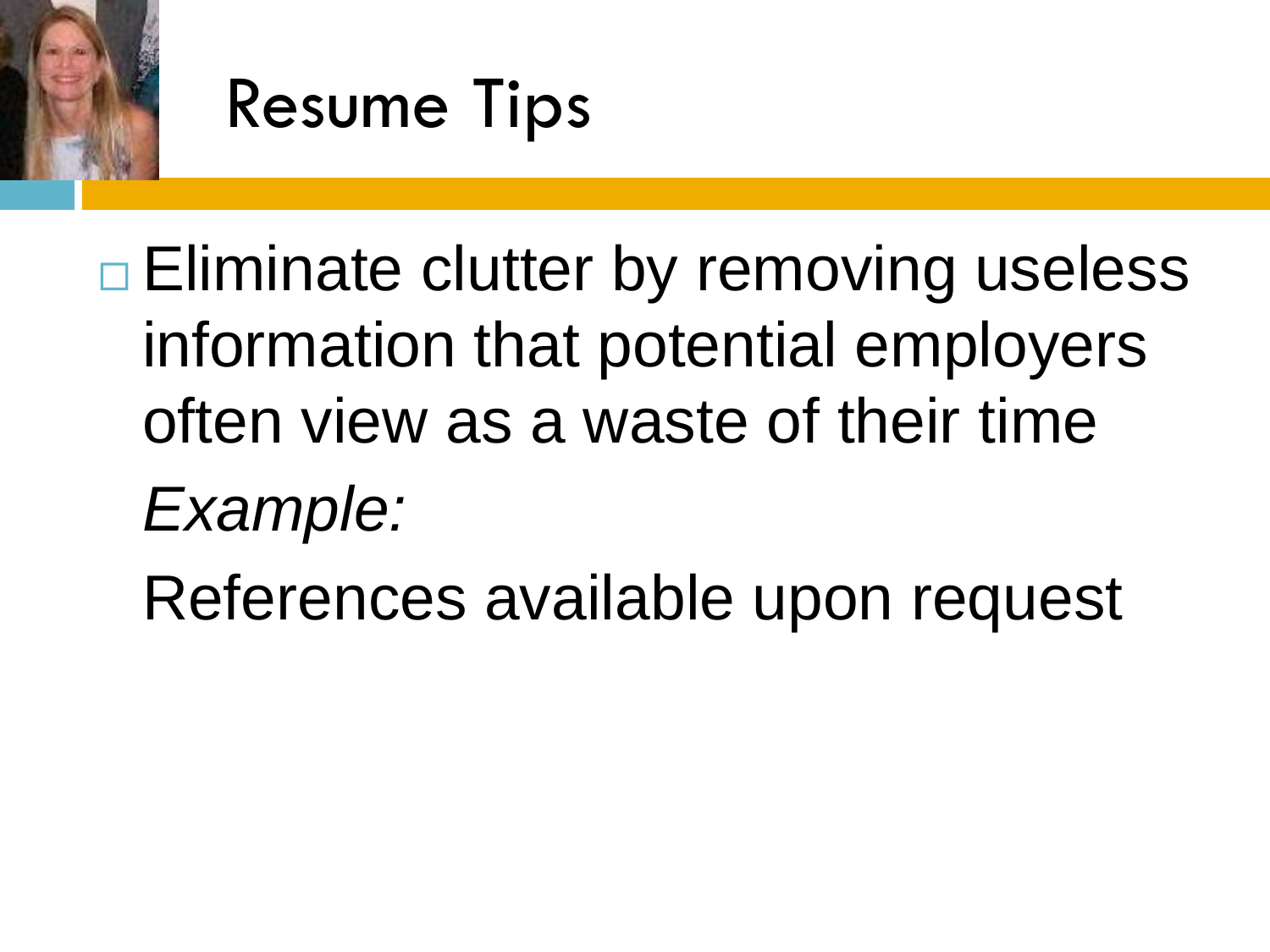

□Be sure to spell check and proofread everything before you send it out!

**□ Have someone look over your** resume for spelling and other errors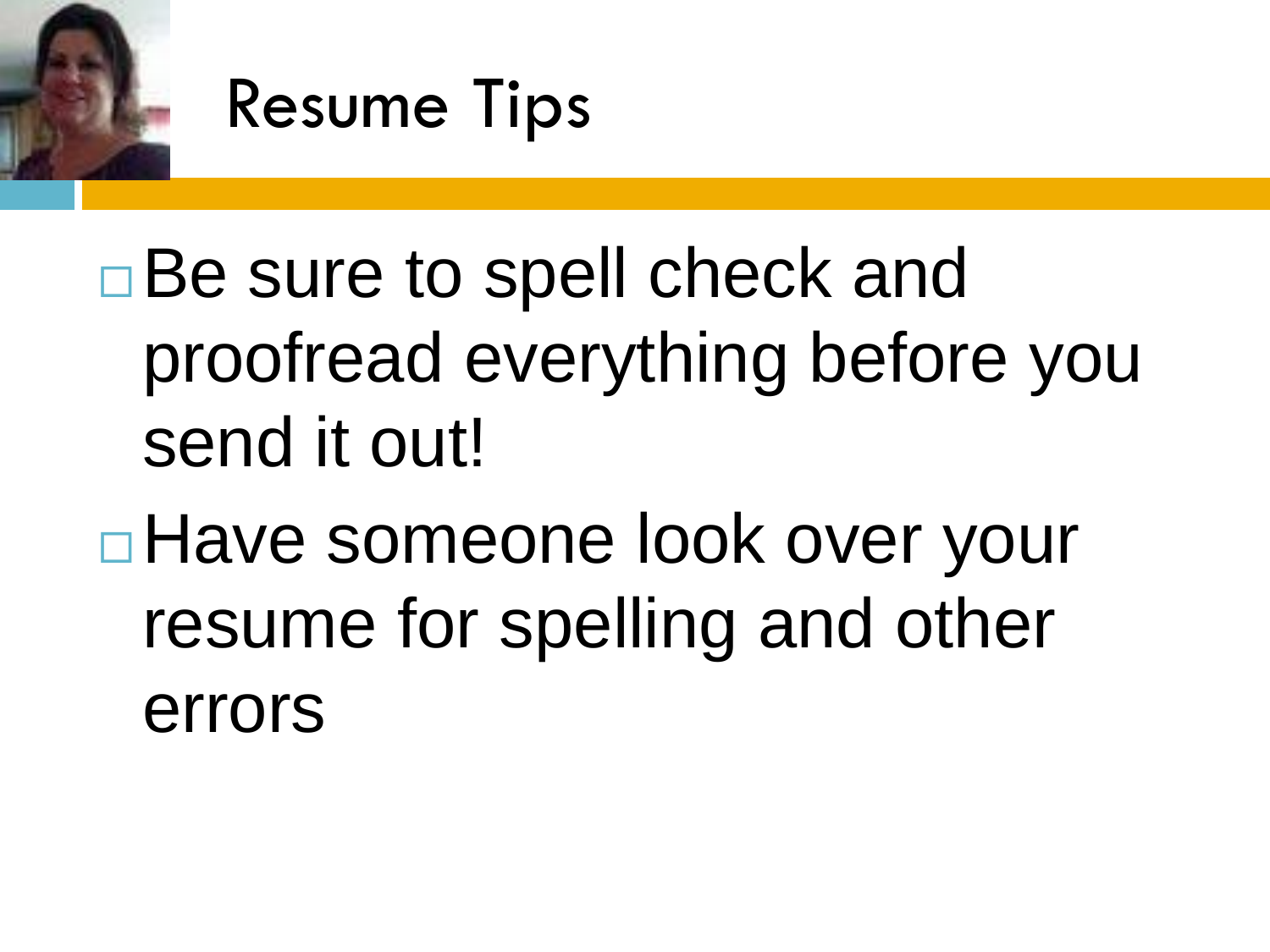

 Minimize the "job-hopper" image--if you have a fragmented work history with several short-term jobs, combine several similar jobs into one section

□ Don't discount a job, even if it lasted for a short time, if you acquired important skills or experience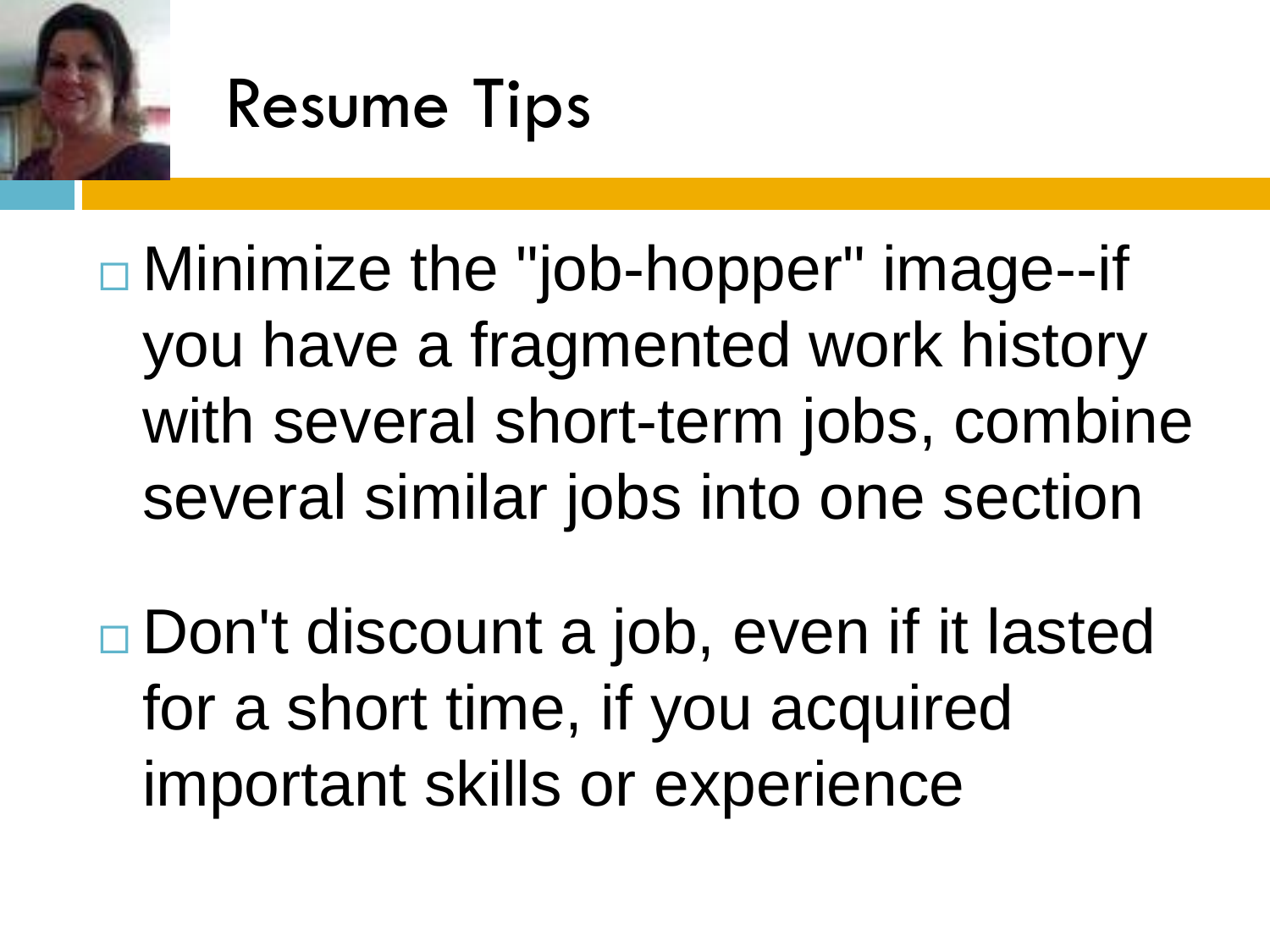### **EMPLOYMENT EXPERIENCE:**

- **Hospitality Positions,** 08/11-Present
- Currently with Fairfield Inn, Tampa, FL
- Greet and provide services to guests
- Handle reservations and inquiries
- Answer phones and take messages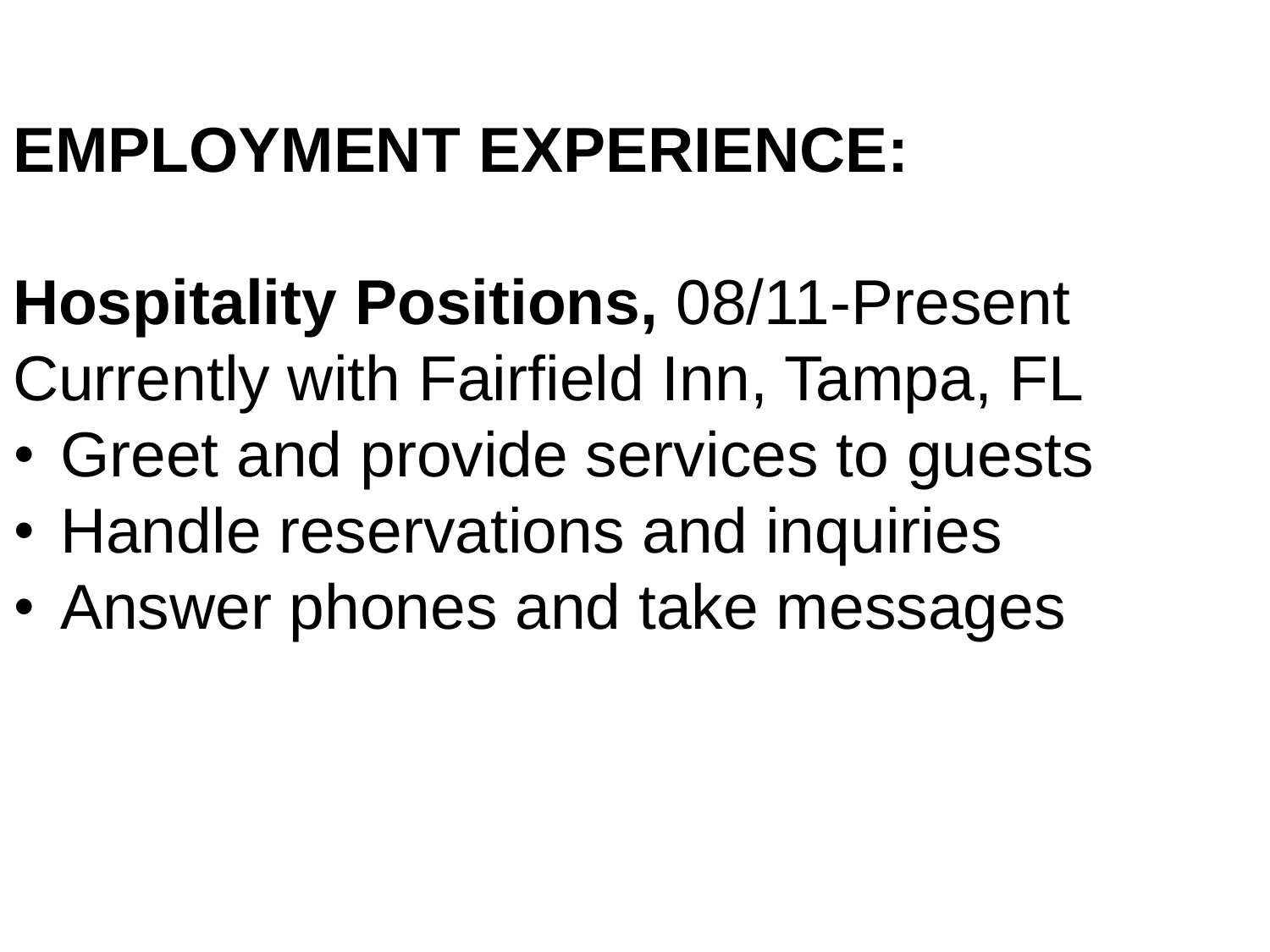

- **□ Never disclose your disability on your** resume
- $\Box$  The Americans with Disabilities Act puts the law on your side—you **do not** have to disclose your disability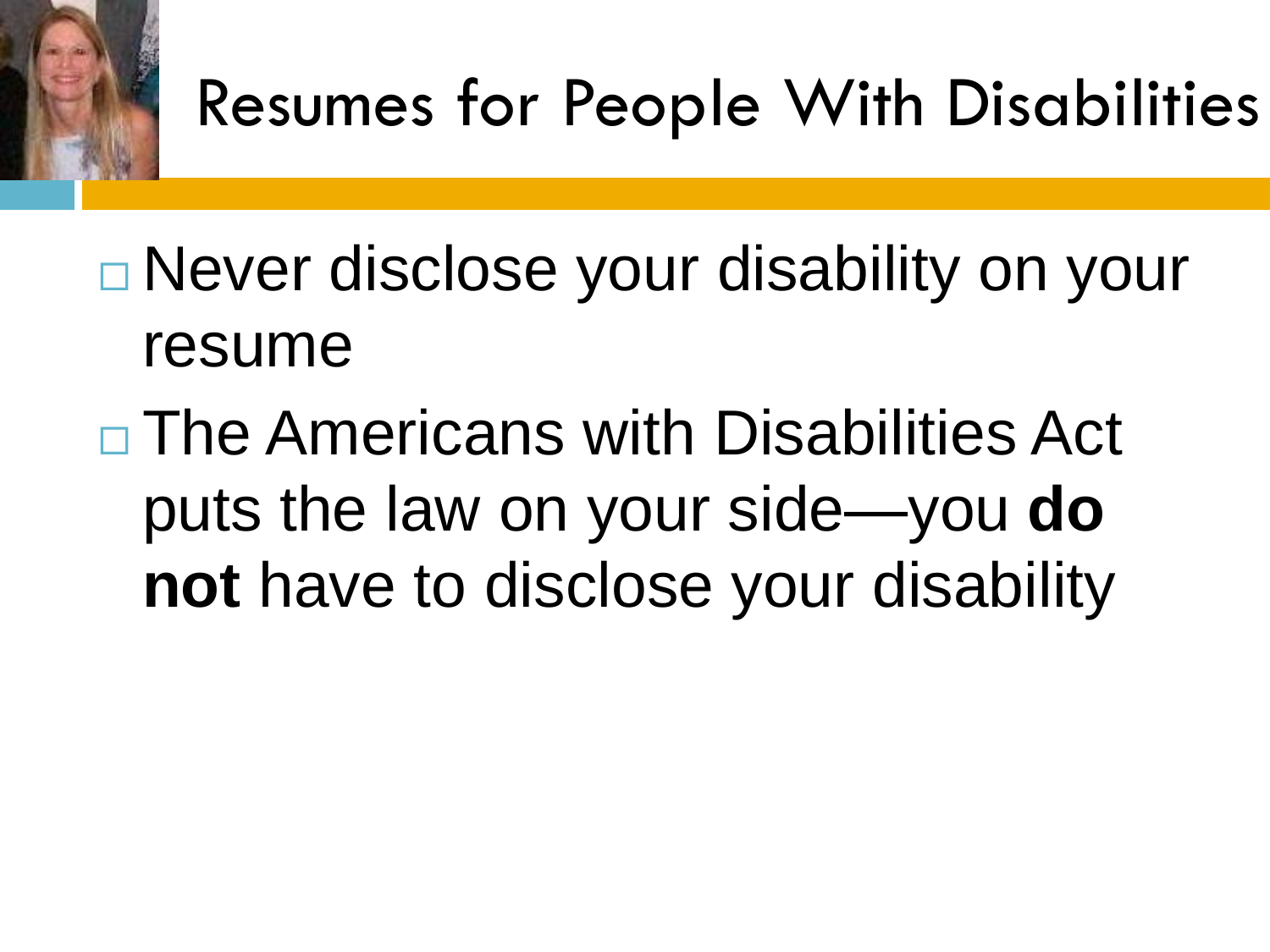

□ The goal of your resume is to get an interview—you want to avoid being screened out

□ Although it's illegal, discrimination still happens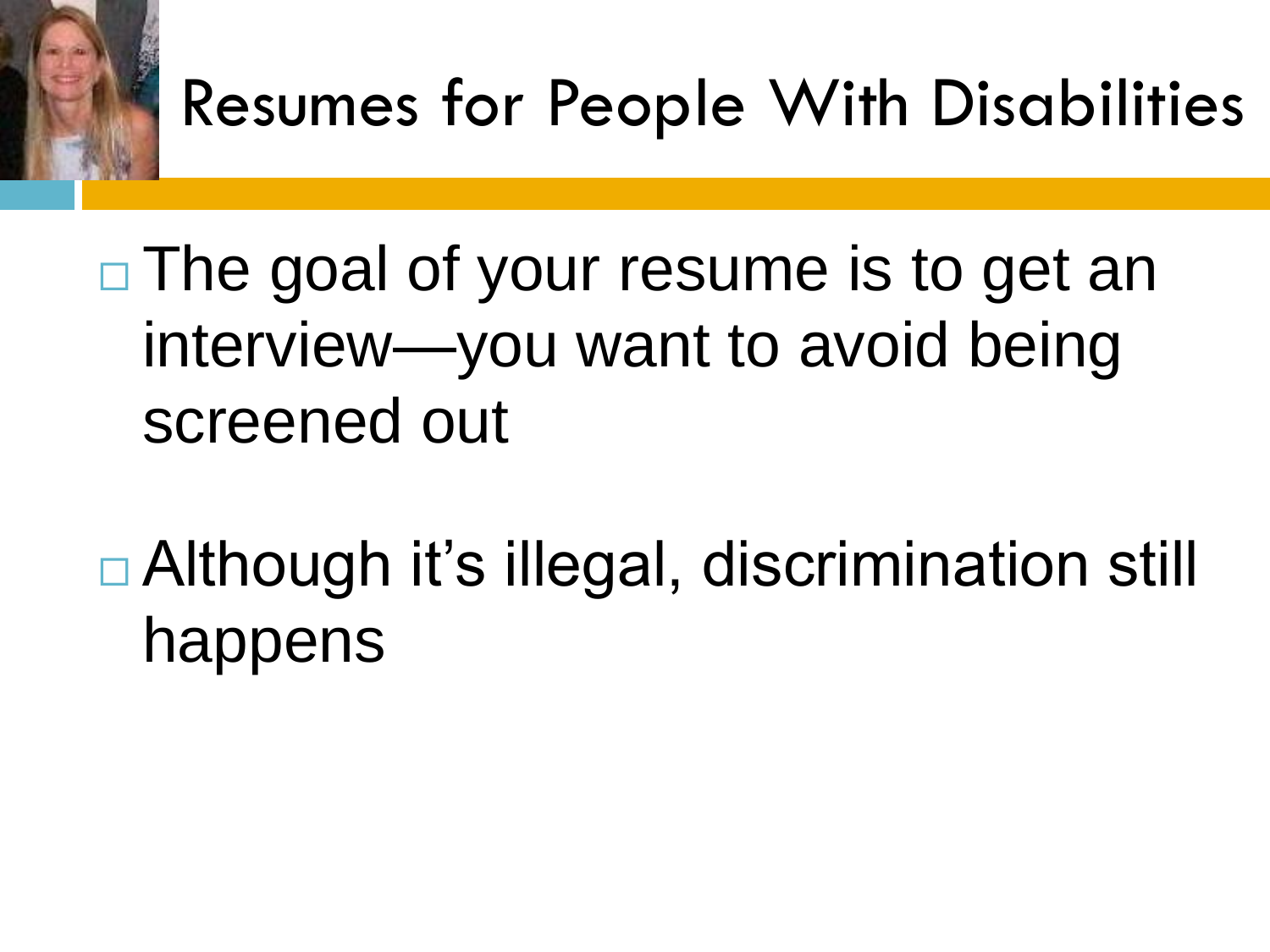

 $\Box$  If your disability is visible, the best time to disclose may be when the interview has been set and you are confirming the arrangements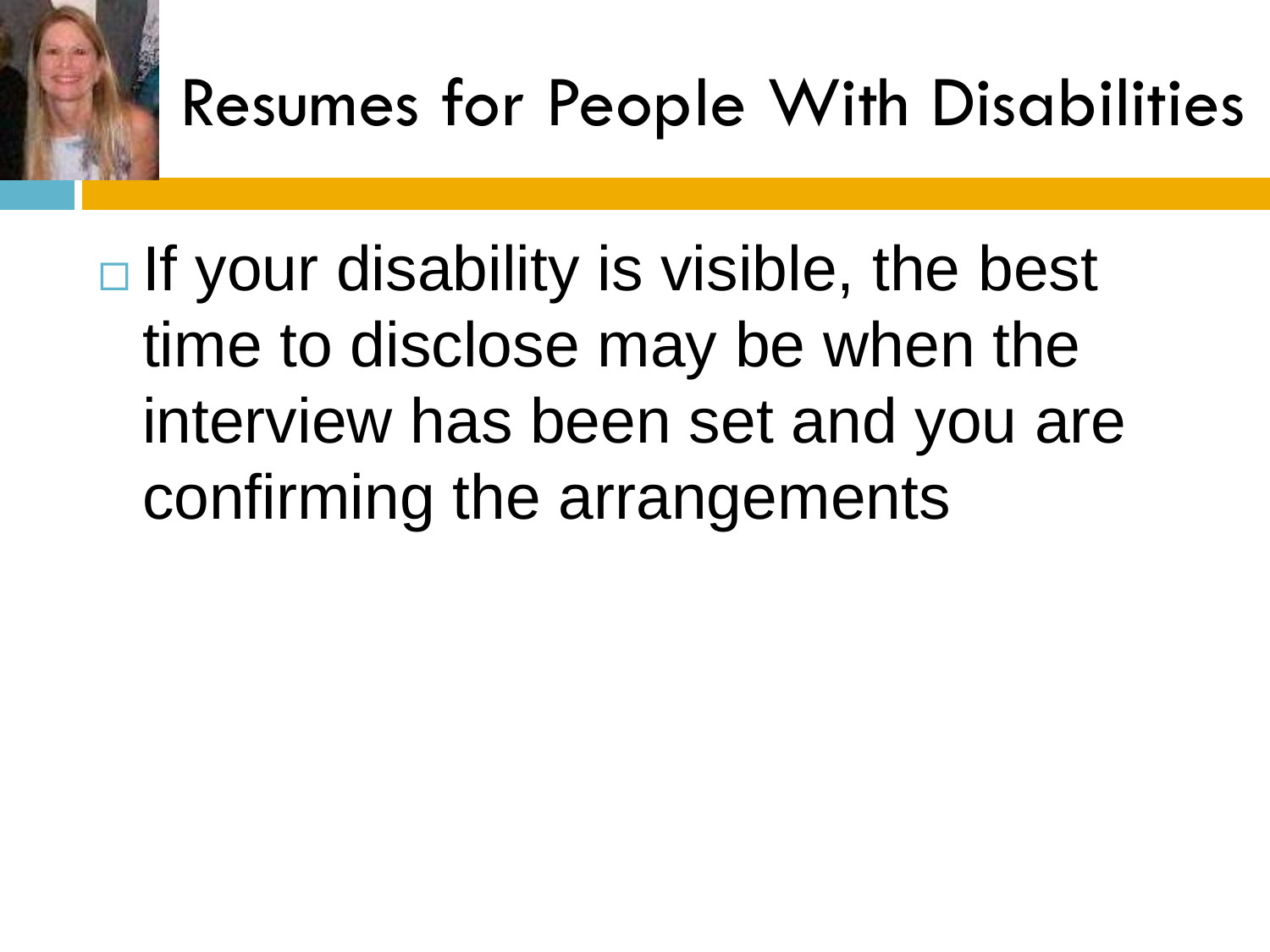

 $\Box$  If you have not worked in paid employment for over a year, you may want to address the gap

□ Most people have been doing something while they were not employed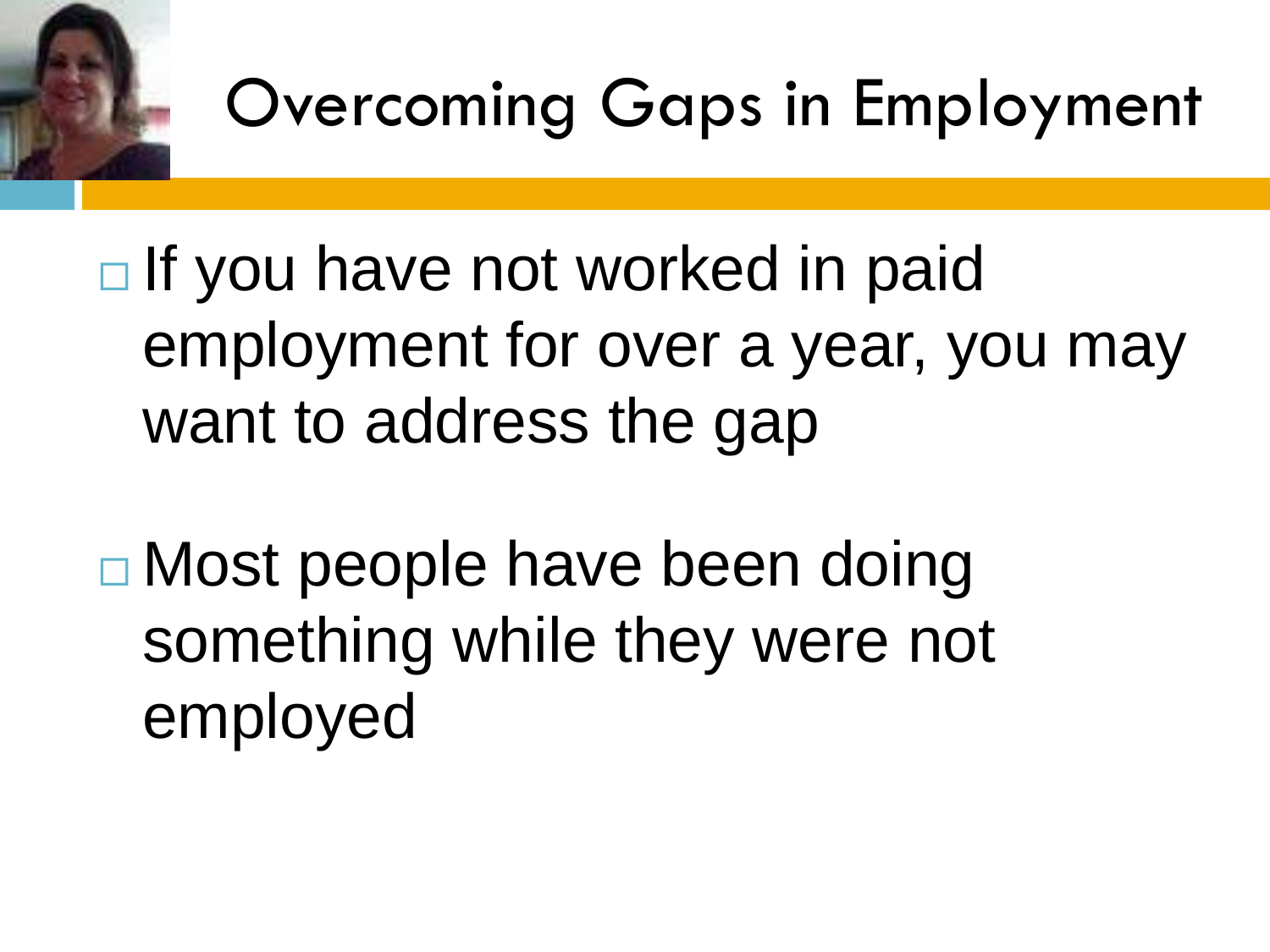

**□ Have you been doing volunteer work,** being a homemaker, or caring for parents?

 Are you an ebay seller or doing odd jobs?

**□ Have you been a full time student?**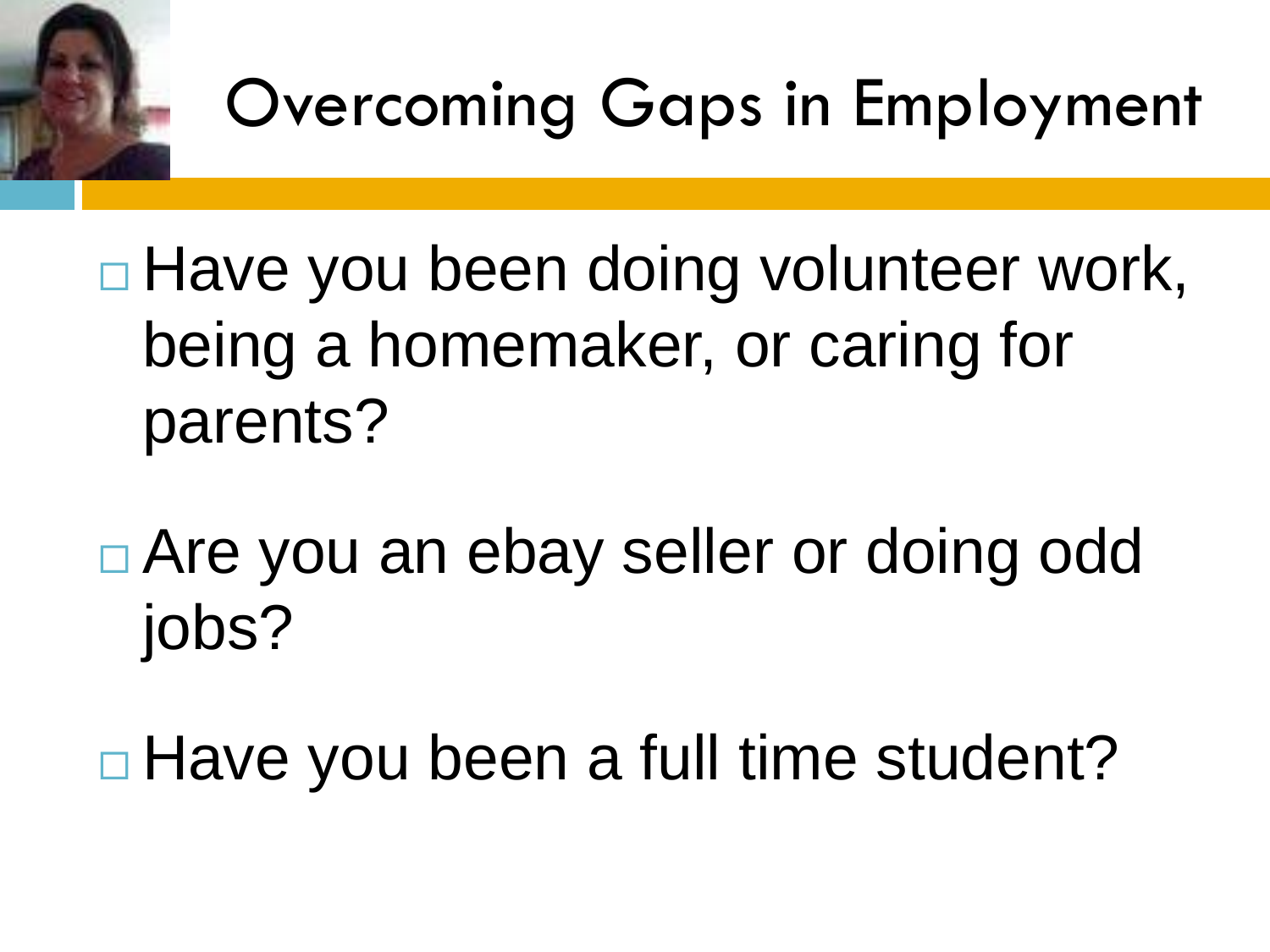#### *Example:*

#### **Homemaker**, 2004-2009

- Managed household including budgeting and paying bills
- Purchased all food and supplies, handled all household repairs and vehicle maintenance
- Organized and managed schedules for family members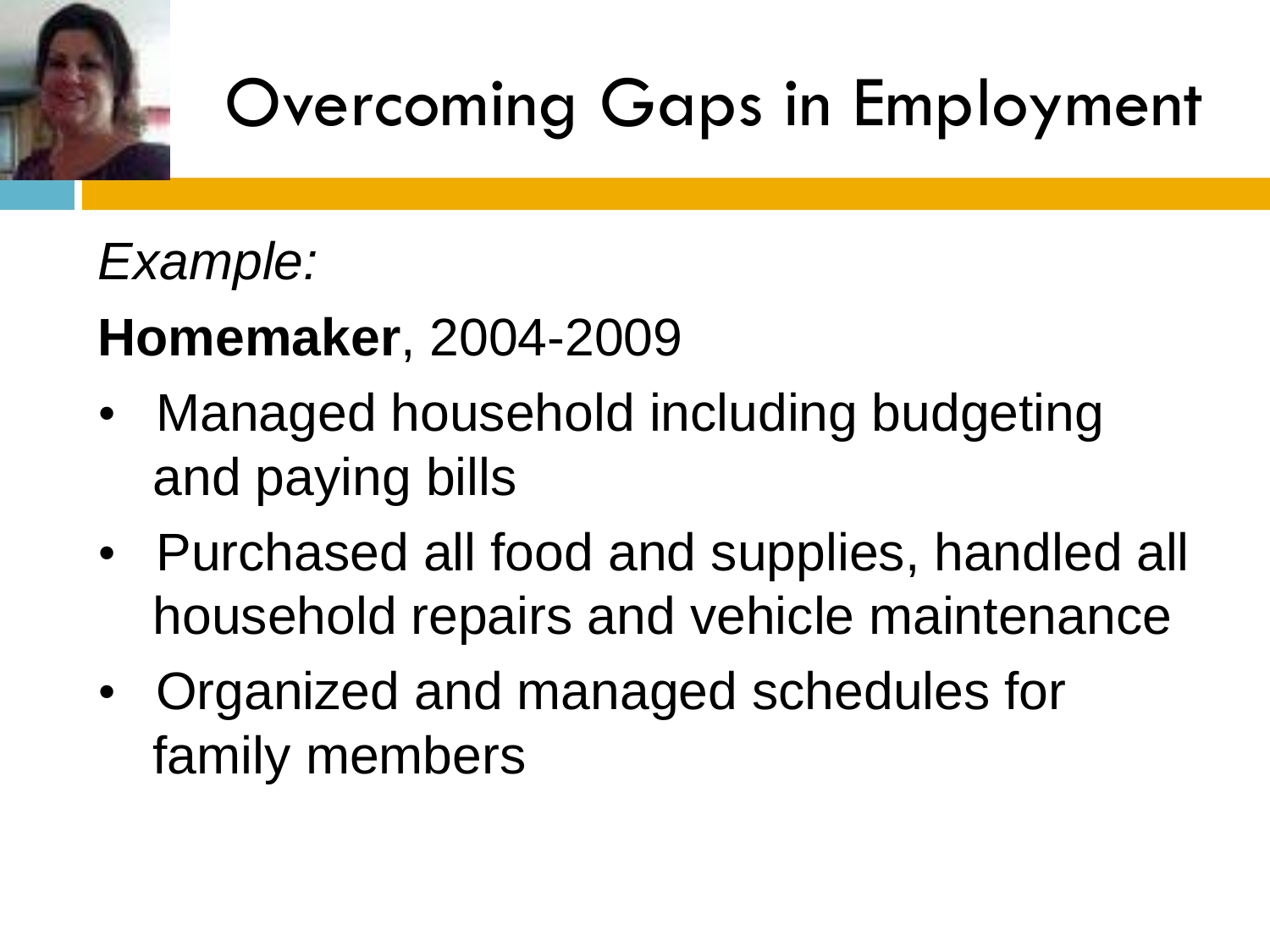

#### *Example:*

#### **Personal Caregiver**, 1999-2010

- Provided personal care for family member
- Handled all financial business for family member
- Scheduled family member's appointments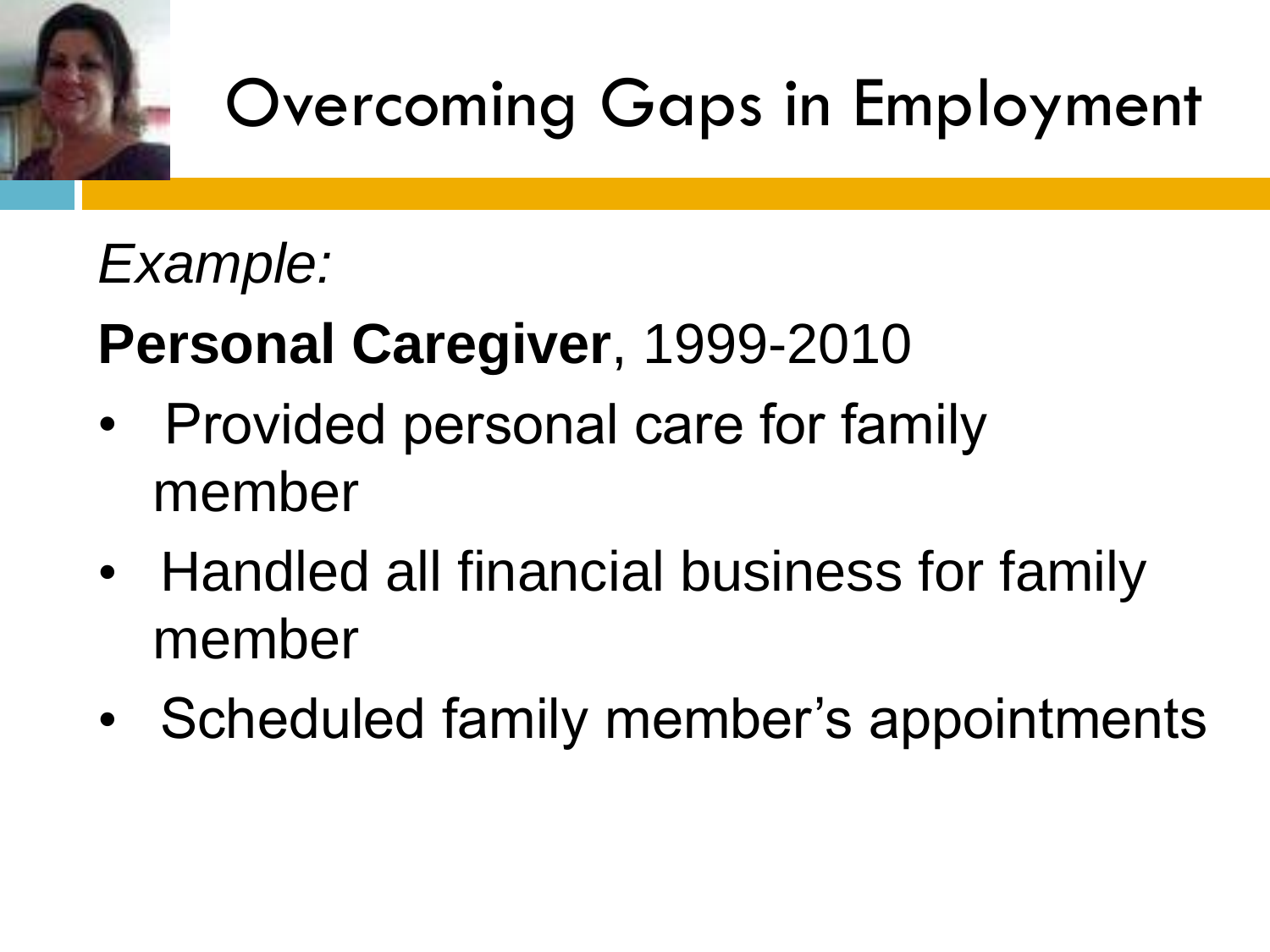*Example:*

**Admitting Clerk**, Med Center, 2010-present (Volunteer position)

- Greet incoming patients
- Assemble patient information for admitting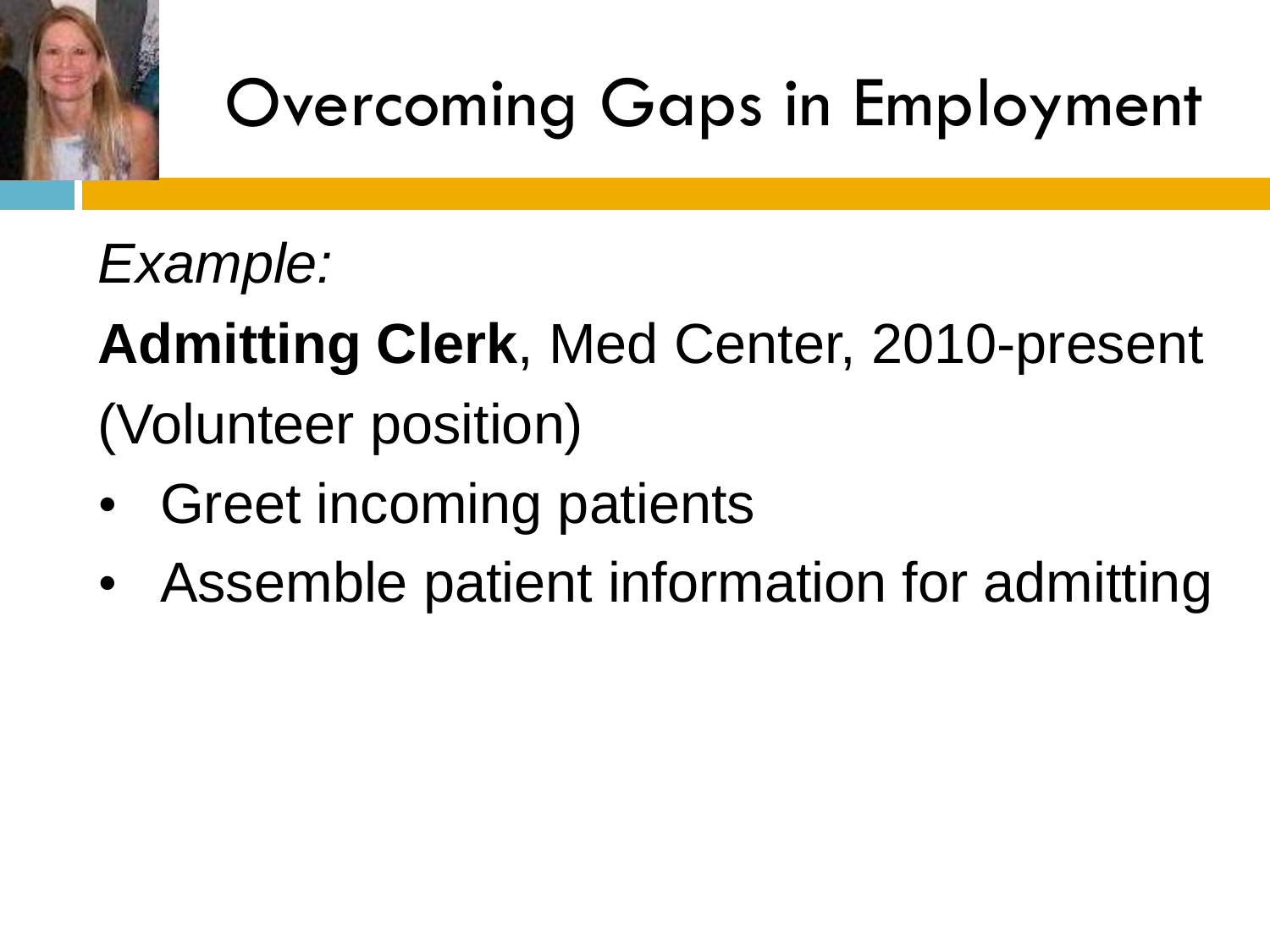

*Example:*

**Full Time Student**, State University, 2009-2011

- Managed a full time school schedule
- Maintained a 3.5 GPA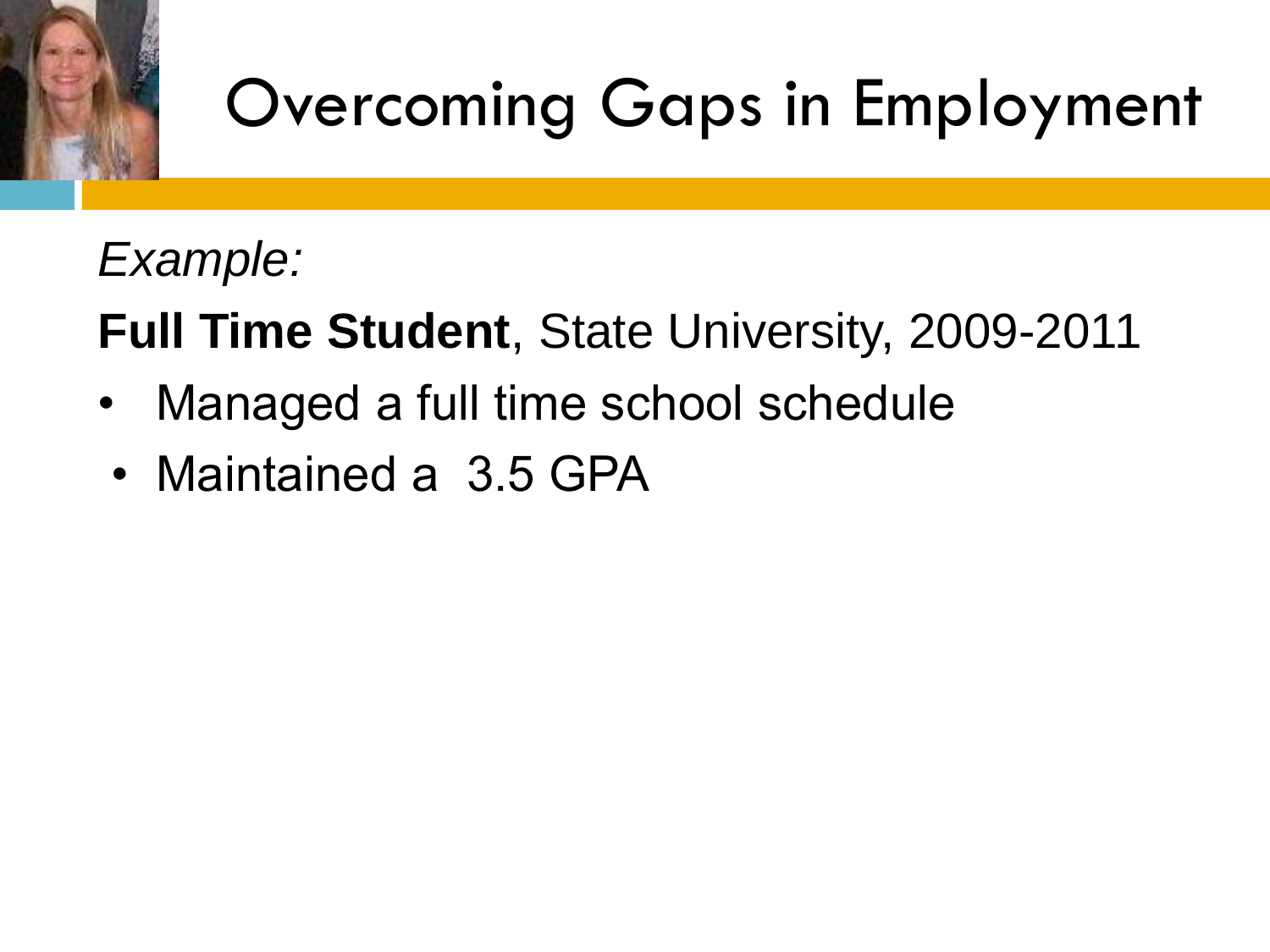#### *Example:*

01/11-06/11 University Medical Center, New York **Medical Education Researcher** (Intern)

- Assisted in planning a study for a diverse population
- Independently recruited and interviewed study participants
- Transcribed tapes and prepared study for evaluation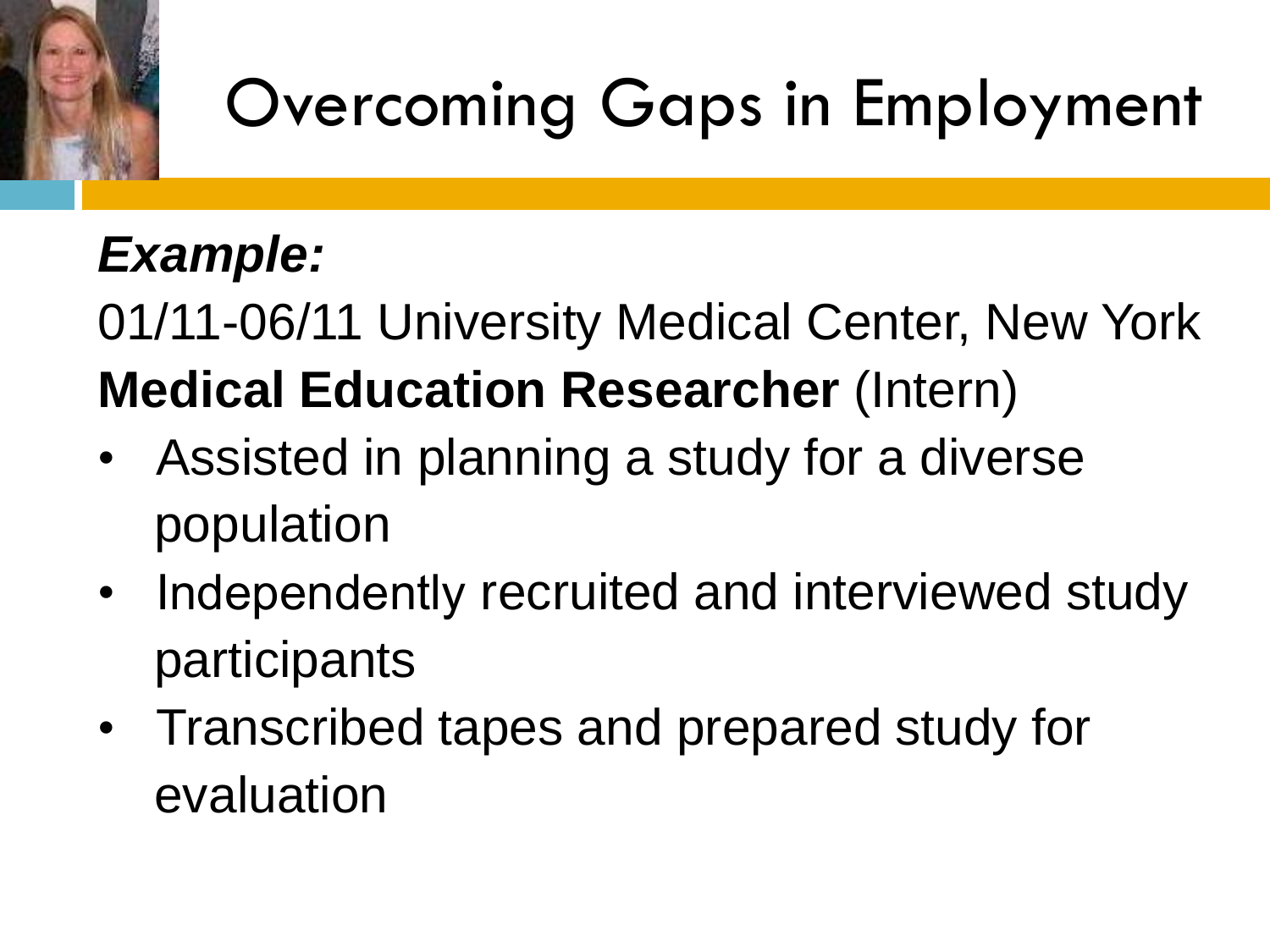

**□ Use your resume to emphasize the** skills, abilities and education you will utilize in your new career

**□ Analyze those skills that would be** transferable to a new types of jobs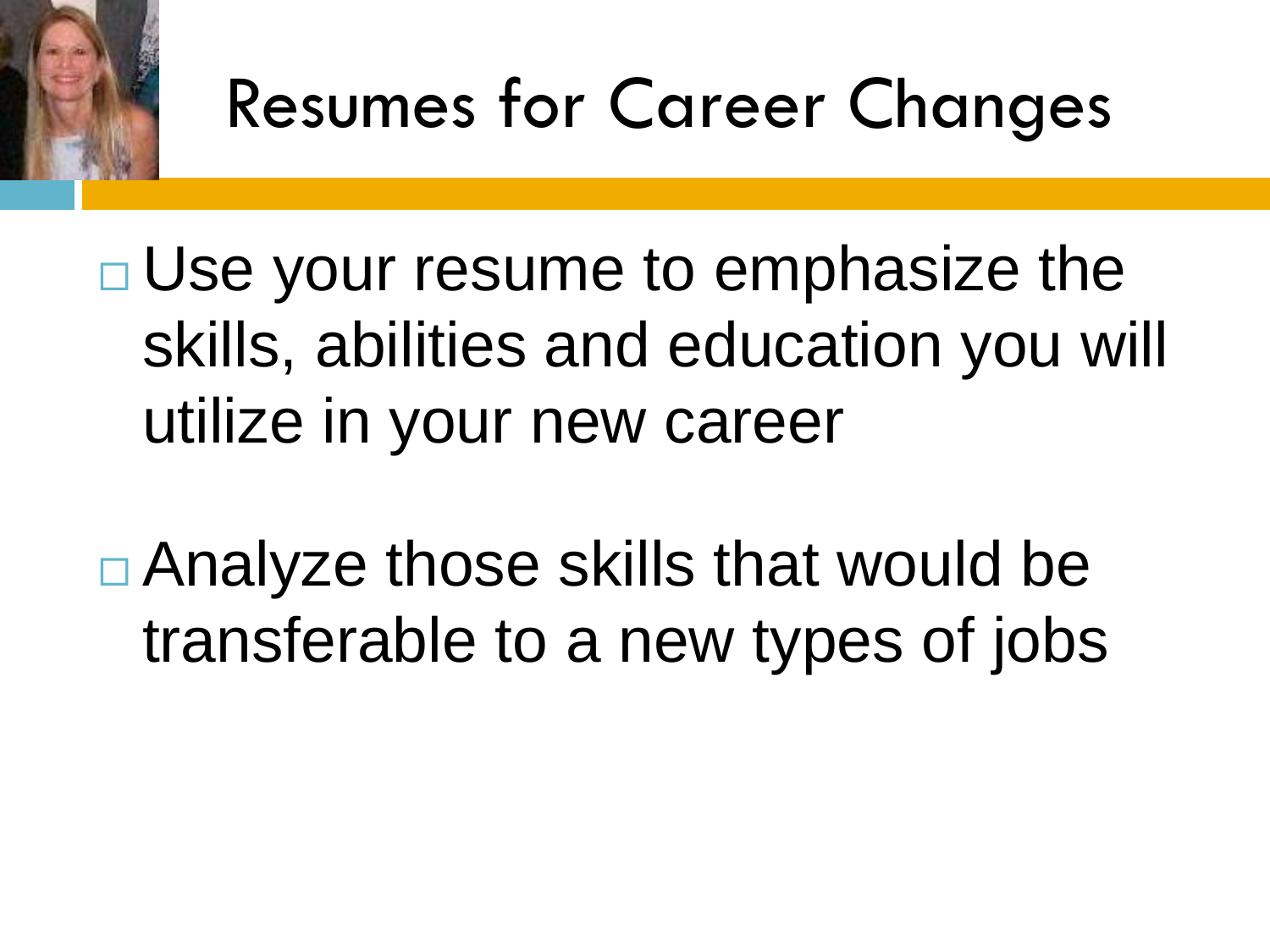

□ A food server has experience in customer service and sales resolving issues and selling restaurant customers on additional menu items

**□ A military officer has management** experience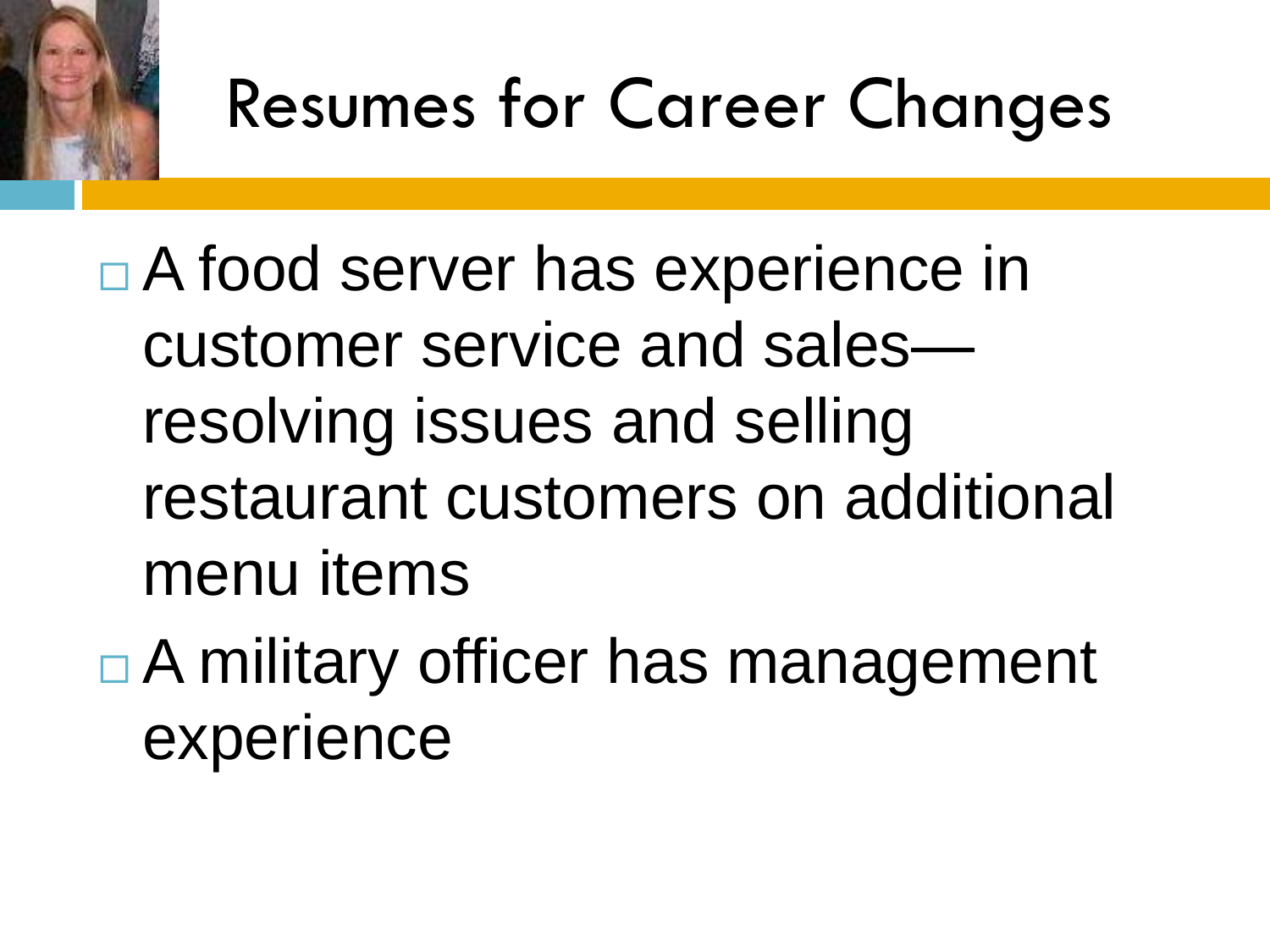

□ Learn the language of your new career field and find ways to include in your resume

□ Always put your strongest points first!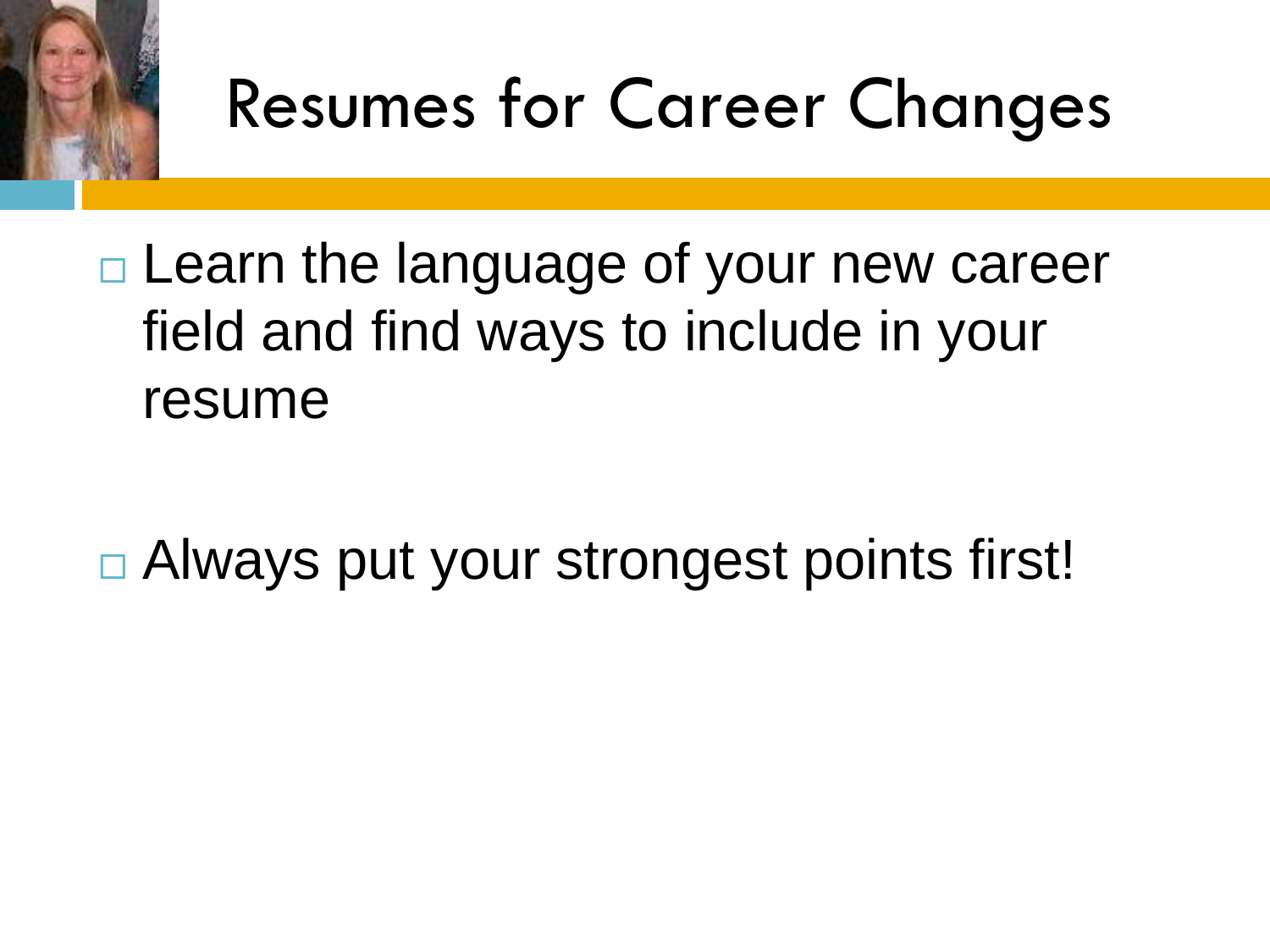#### Bill Thompson 9100 Main Street. St. Petersburg, Florida 33712 (727) 956-0199

**OBJECTIVE:** Technical- electrical and Customer Service

**PROFILE:** Well rounded, courteous, creative, and flexible individual

#### **SUMMARY OF QUALIFICATIONS:**

- Hands-on experience with AC/DC circuiting, hydraulics, pneumatics, magnetics
- Experience with step-up and step-down transformers and familiar with Y+ and Delta
- Electrical wiring up to box including 240 x 480 volt electric and 3 phase electric and controls
- A/C experience with thermostats, refrigeration, controls, and solenoids
- Computer literate: Windows; Typing, 30 wpm
- Team player good at interpersonal skills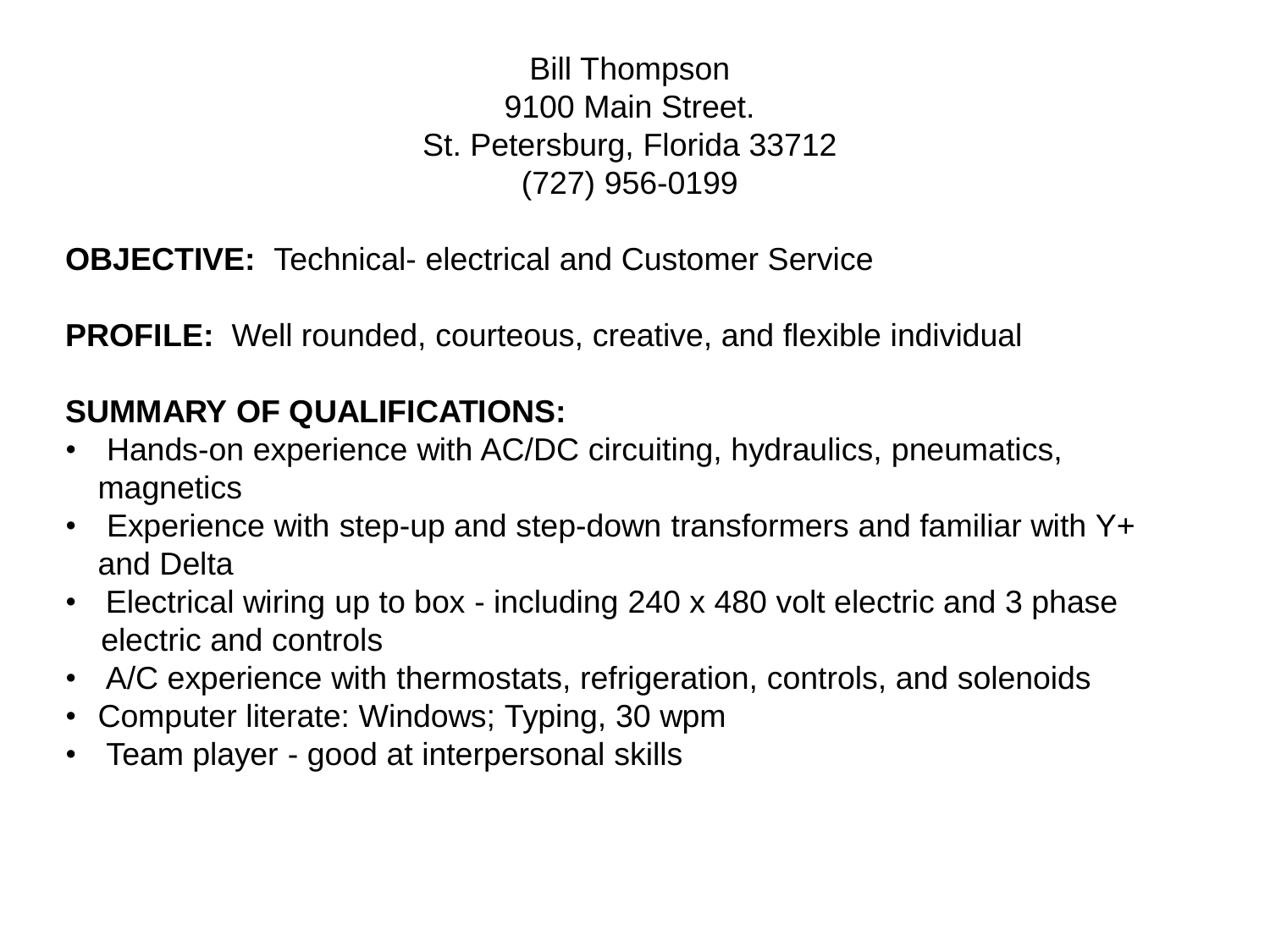#### **EDUCATION:**

**St. Petersburg Tech Institute**, St. Petersburg, Florida, 3.0 GPA Certified as Industrial Electrician VICA member, Vocational Industrial Clubs of America Air Conditioning and Heating *Accomplishments:* Rotary scholarship recipient **Public Works Academy**, St. Petersburg, Florida

#### **WORK HISTORY:**

**Minute Press**, St. Petersburg, Florida Machine Press Operator, 4 years

• Assembly line work collecting and stacking phone books

**Town and Country Yacht Club**, St. Petersburg, Florida

Maintenance/Housekeeping, 1 year

• Maintained facilities - setting up and breaking down banquets

#### **Suncoast Dome**, St. Petersburg, Florida

Commissary Manager, 2 years

- Working supervisor of seven people including scheduling
- Responsible for distribution, manifesting, stocking, janitorial, and maintenance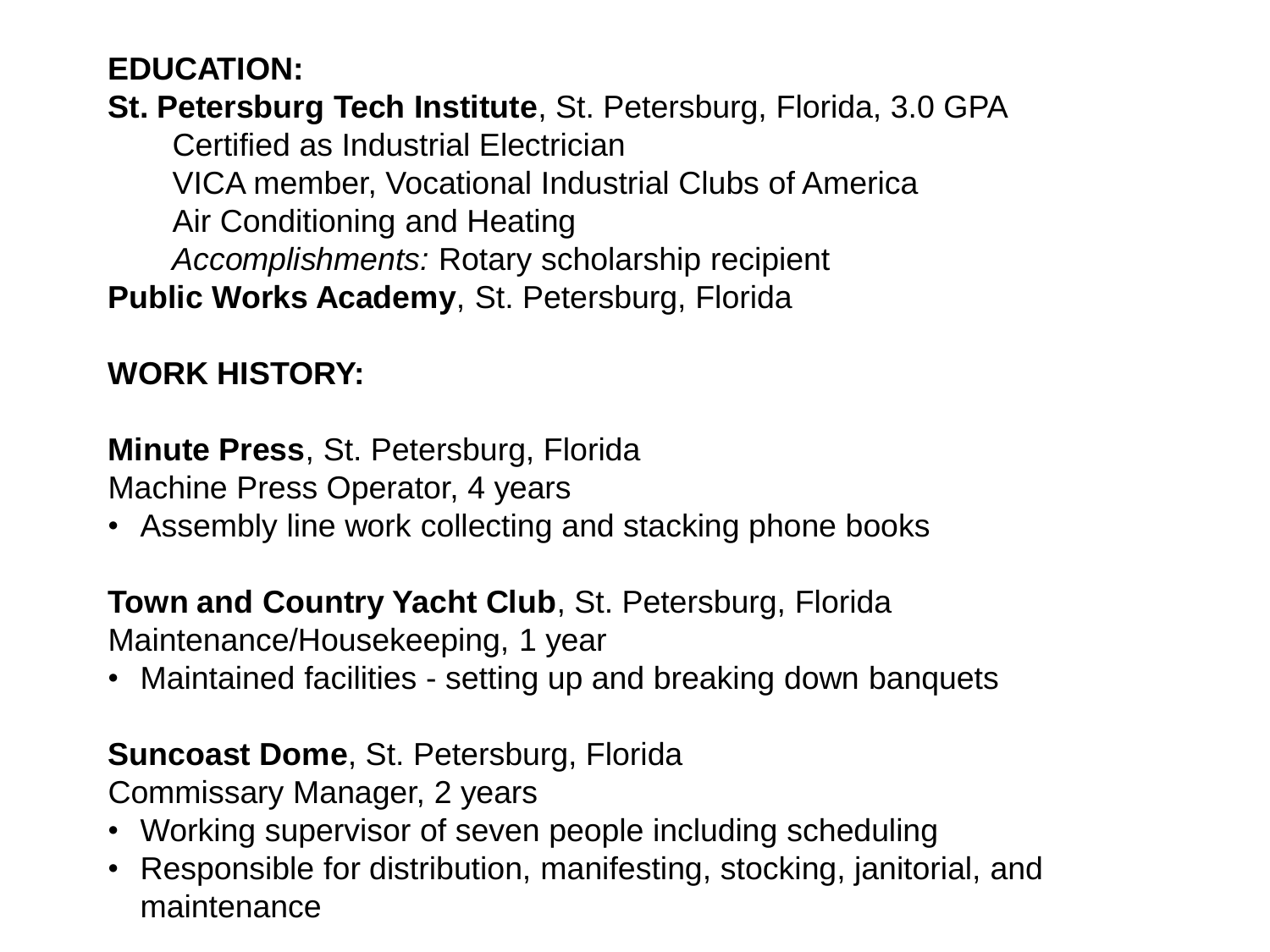

**□ Skills for your new career can be** acquired in a variety of ways: <sup>o</sup>On the job

- **⊙Education**
- <sup>o</sup> Life experiences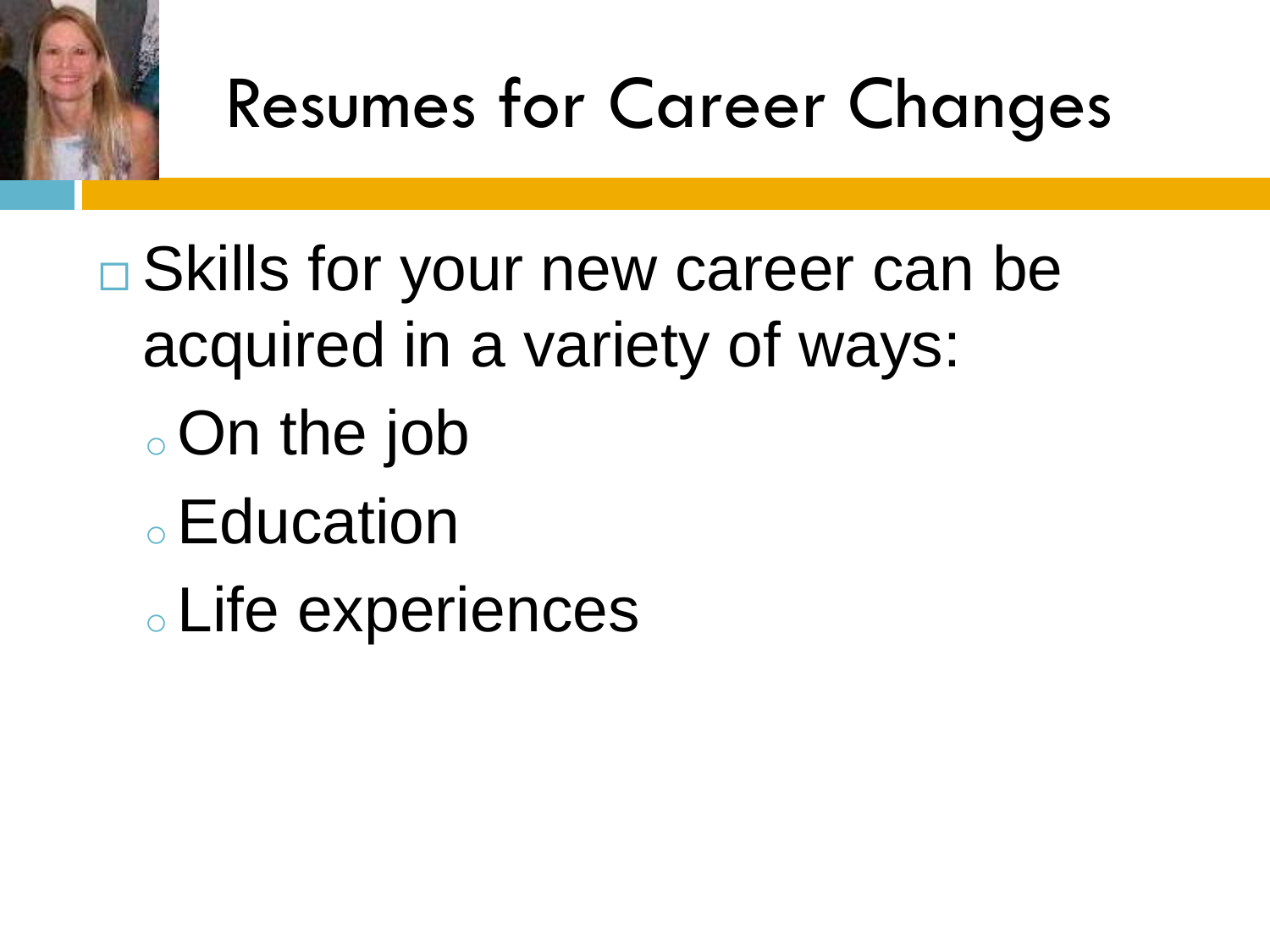



□ Your cover letter is another opportunity to sell yourself! □ Use your cover letter to highlight your skills and match for the position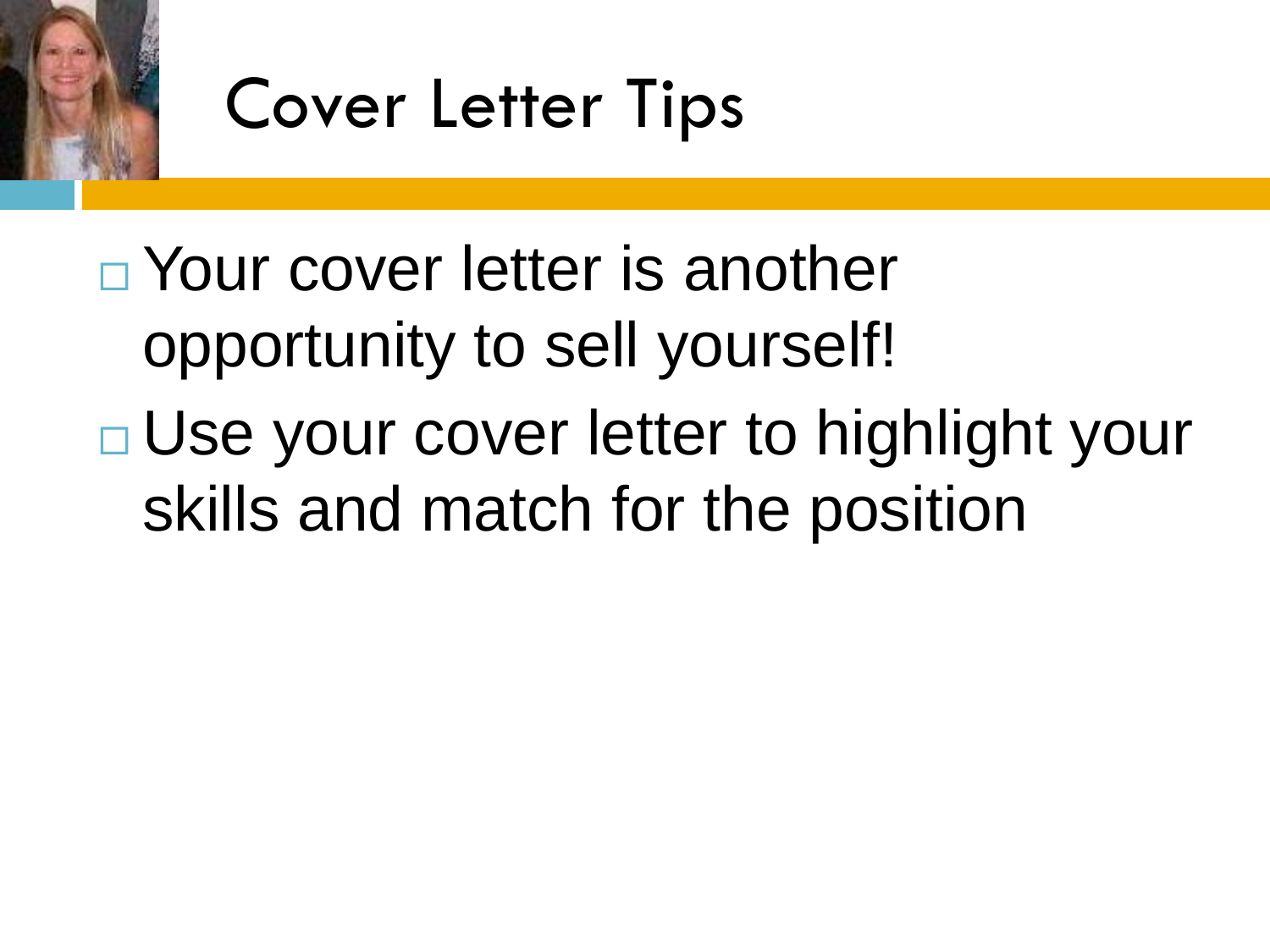

brief



**□ Customize your cover letter for each** position you apply for, using key words from the job description **□ Keep your cover letter focused and**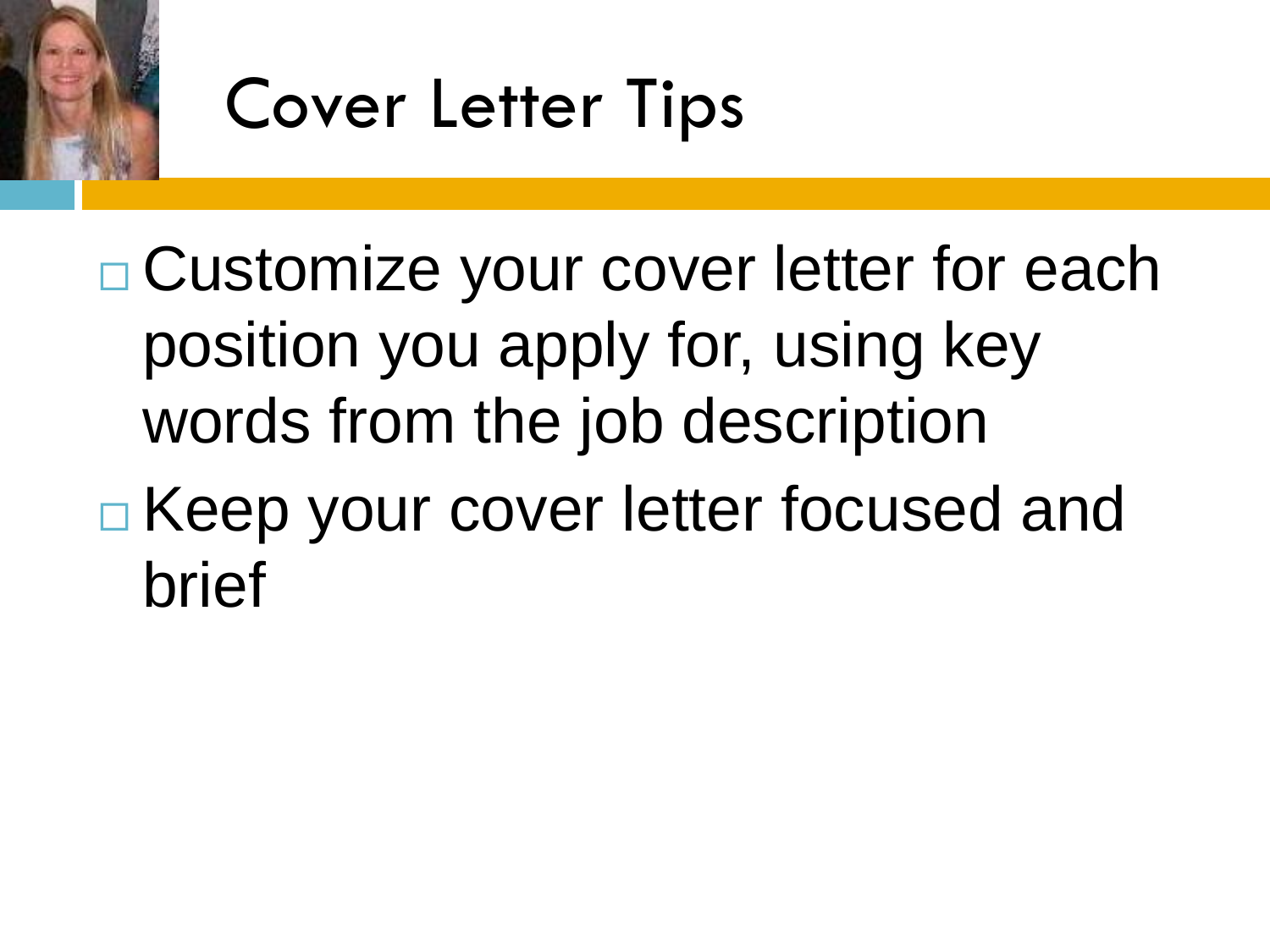



### $\Box$  Try to find out who the hiring manager is and personalize your letter by addressing it to them **□ Save copies of all your letters**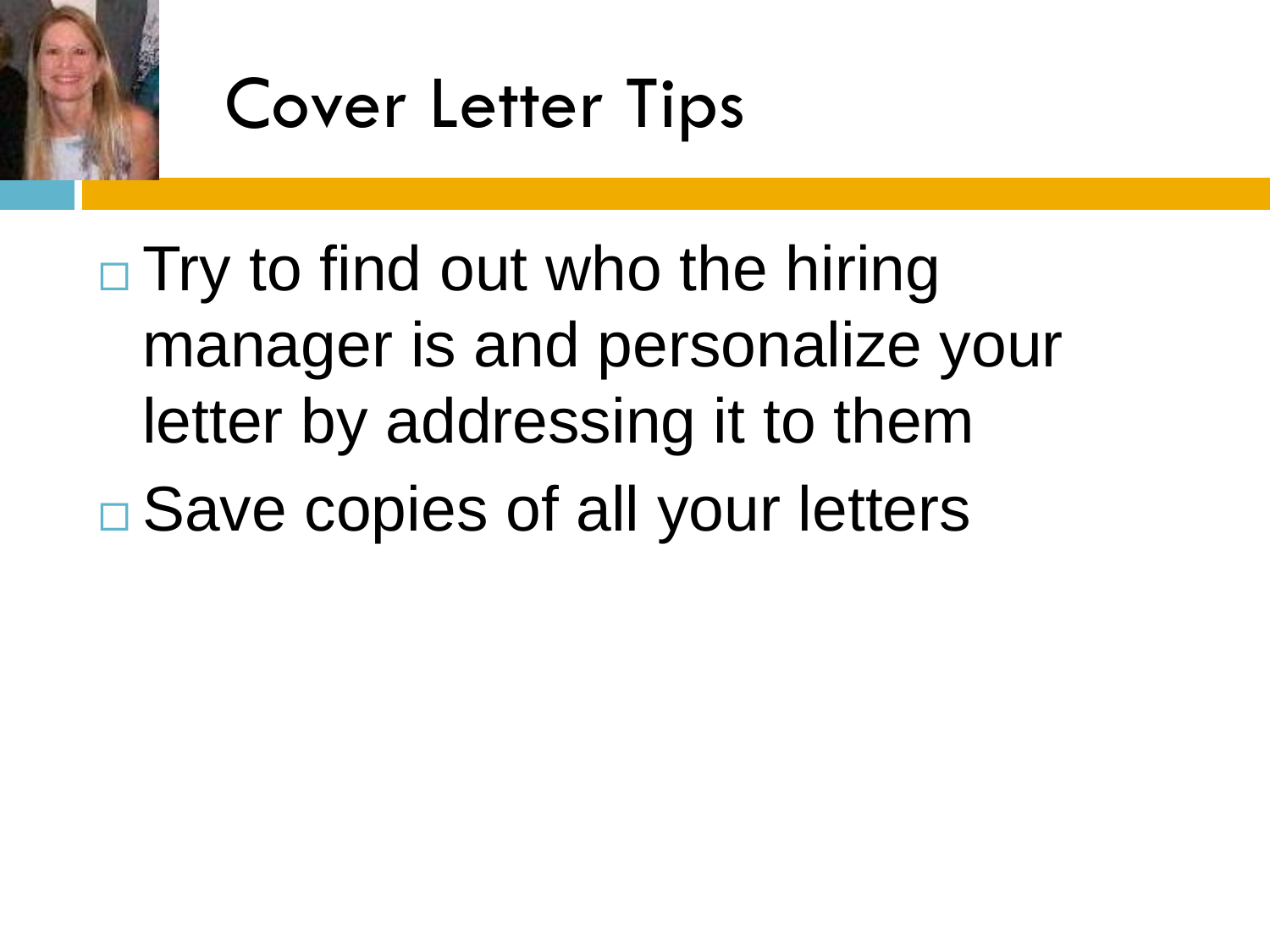Your Name Street Address City, State Zip Code Phone Number Email Address

#### Date

Dear Hiring Manager (use a name if possible, or title that is in job listing),

I saw your listing for position, and I noticed how well your requirements align with my experience, skills, abilities, education (whatever is applicable). While my attached resume provides a good overview of my background, I also have outlined some of my strengths (and/or skills) that are applicable to this position.

(Outline three or four of your skills that the employer can relate to. Use key words that are in the job listing whenever possible. Remember, this is an outline, so keep it concise. Stay employer focused.)

- Strength/Skill
- Strength/Skill
- Strength/Skill

Please contact me at \_\_\_\_\_\_\_ to schedule an interview to discuss how my skills could benefit your company. I appreciate your time and consideration, and I look forward to meeting you soon.

#### *OR*

Since my background and skills fit your requirements so closely, I plan to call you (next week) to arrange a meeting. Please feel free to call me at \_\_\_\_\_\_\_\_\_\_\_\_\_

Sincerely,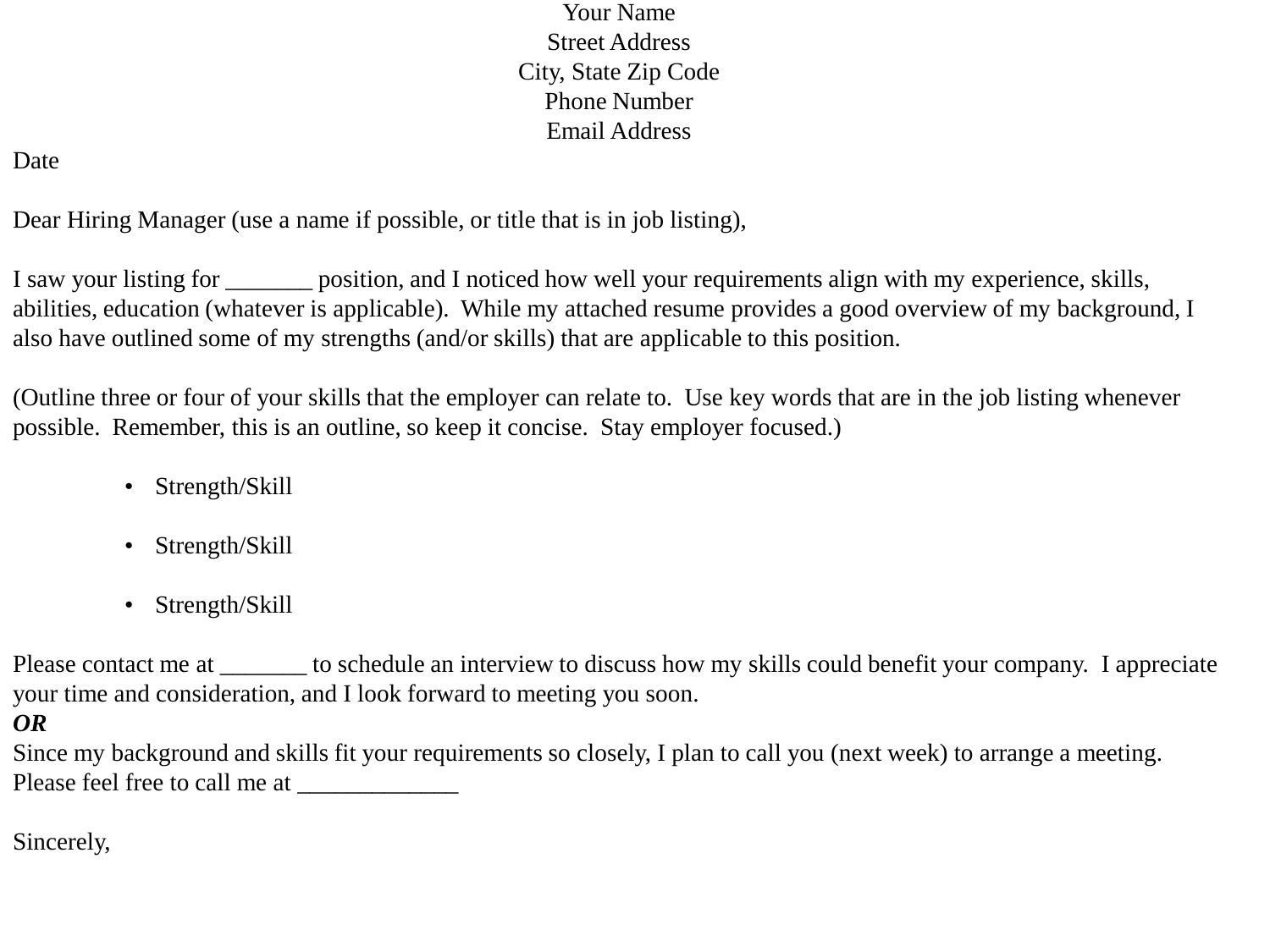

We hope we have covered most of the questions we received regarding gaps in employment and changing careers

We will also address some of the other questions we received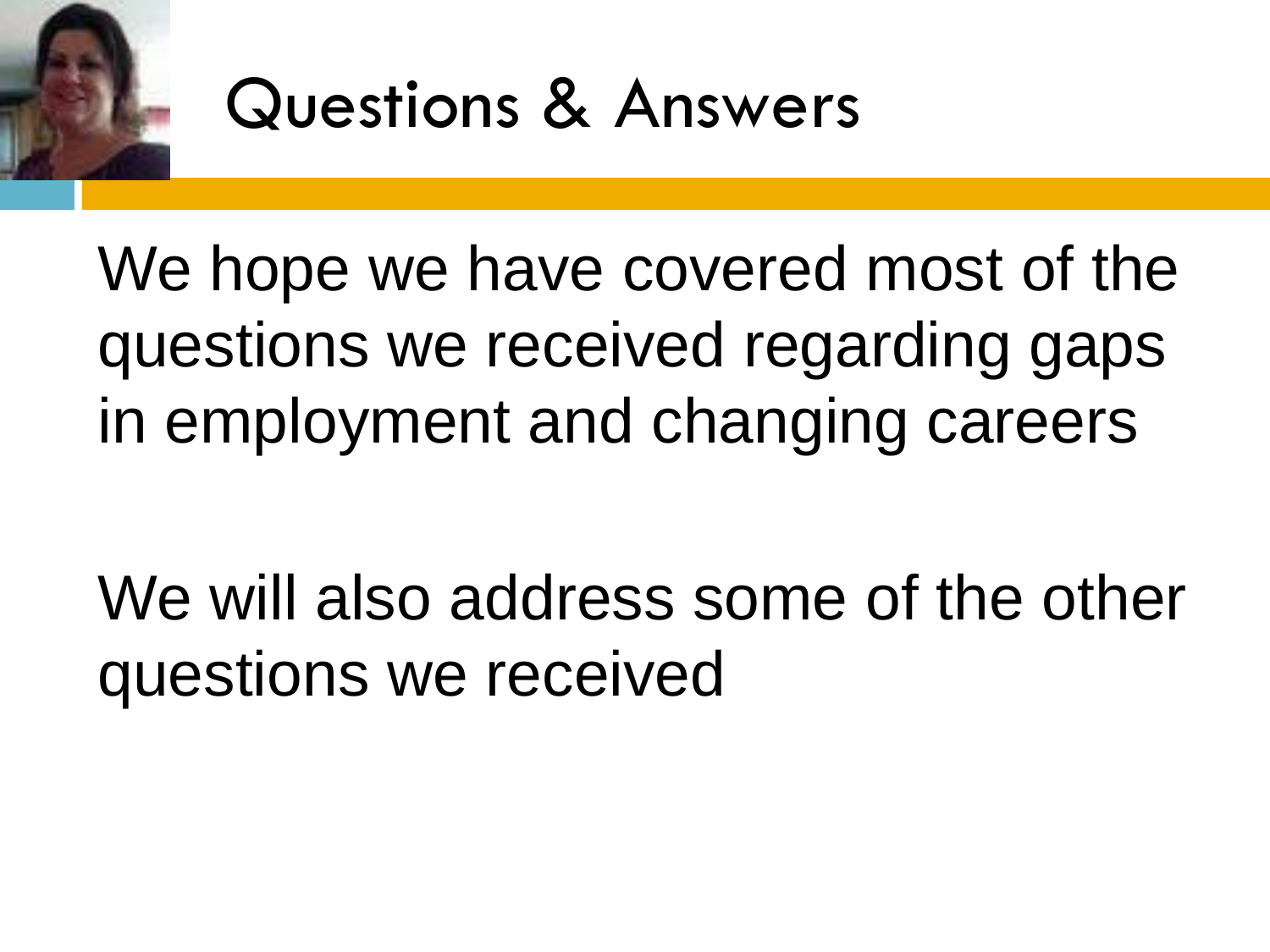

- Q: Debby from Arizona asked: How many resumes should I have and which one should I send into the company?
- A: You may want to have different types of resumes for different types of positions that highlight the skills needed for those positions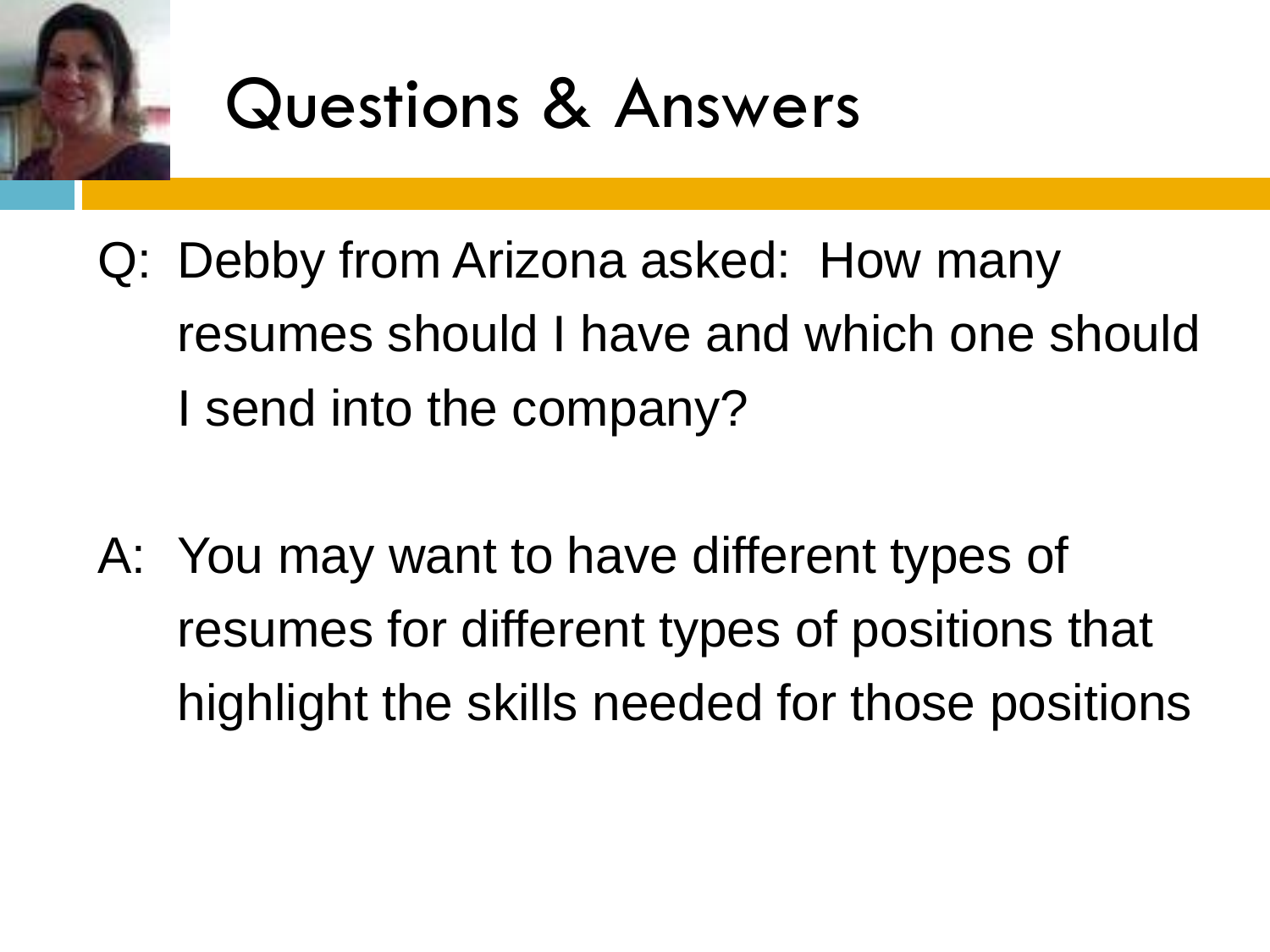

Q: James from Arizona had this question: When posting resume, Recruiters often ask to include "Key Words" as resumes are electronically stored and called-up using these terms. How does a candidate for a position insure the terms selected are effective?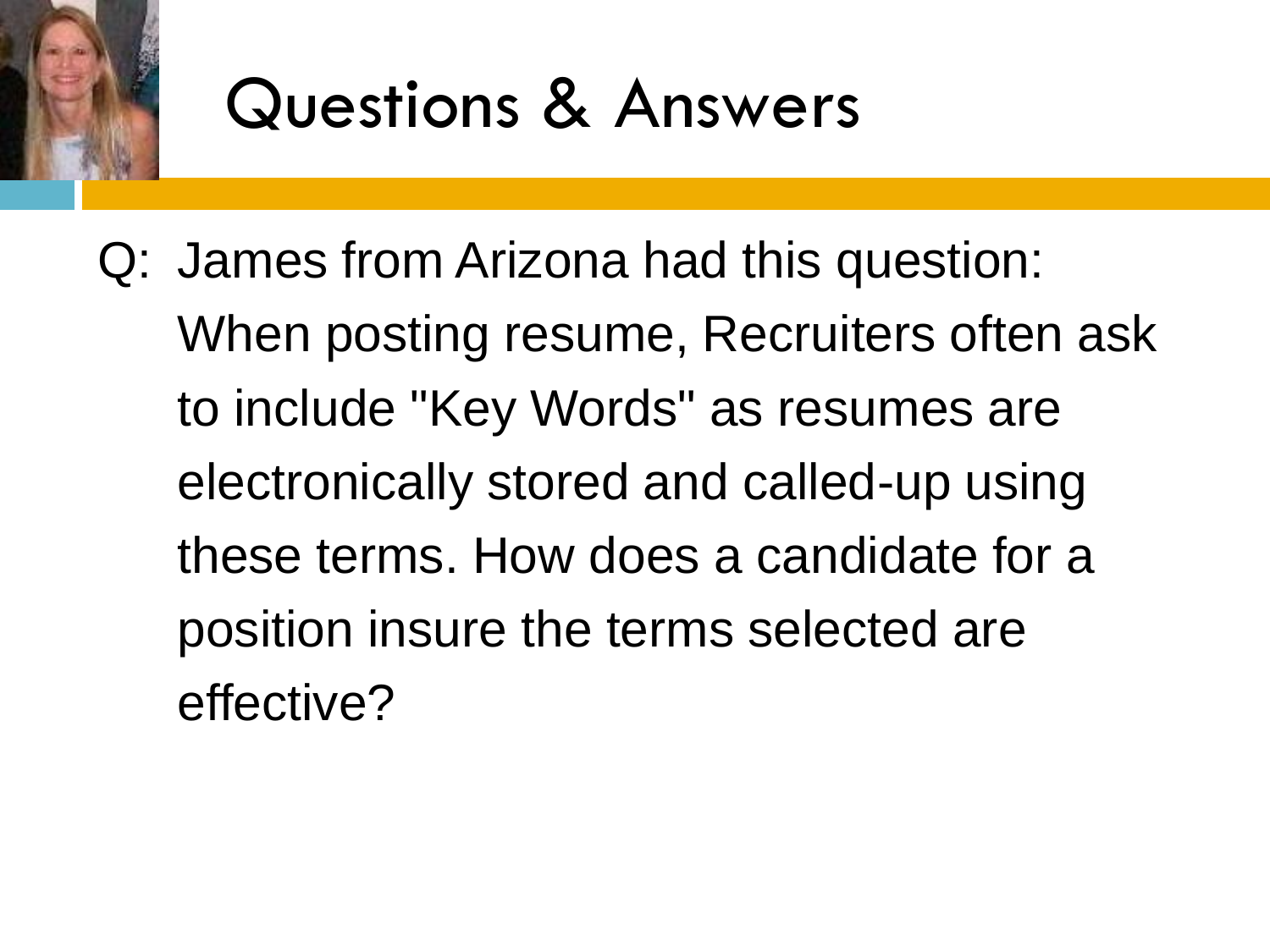

A: Keywords can be taken right from job postings Be sure to include keywords in your **OBJECTIVE SUMMARY OF QUALIFICATIONS** or **SKILLS SUMMARY** section and also in your employment summary with your qualifications and achievements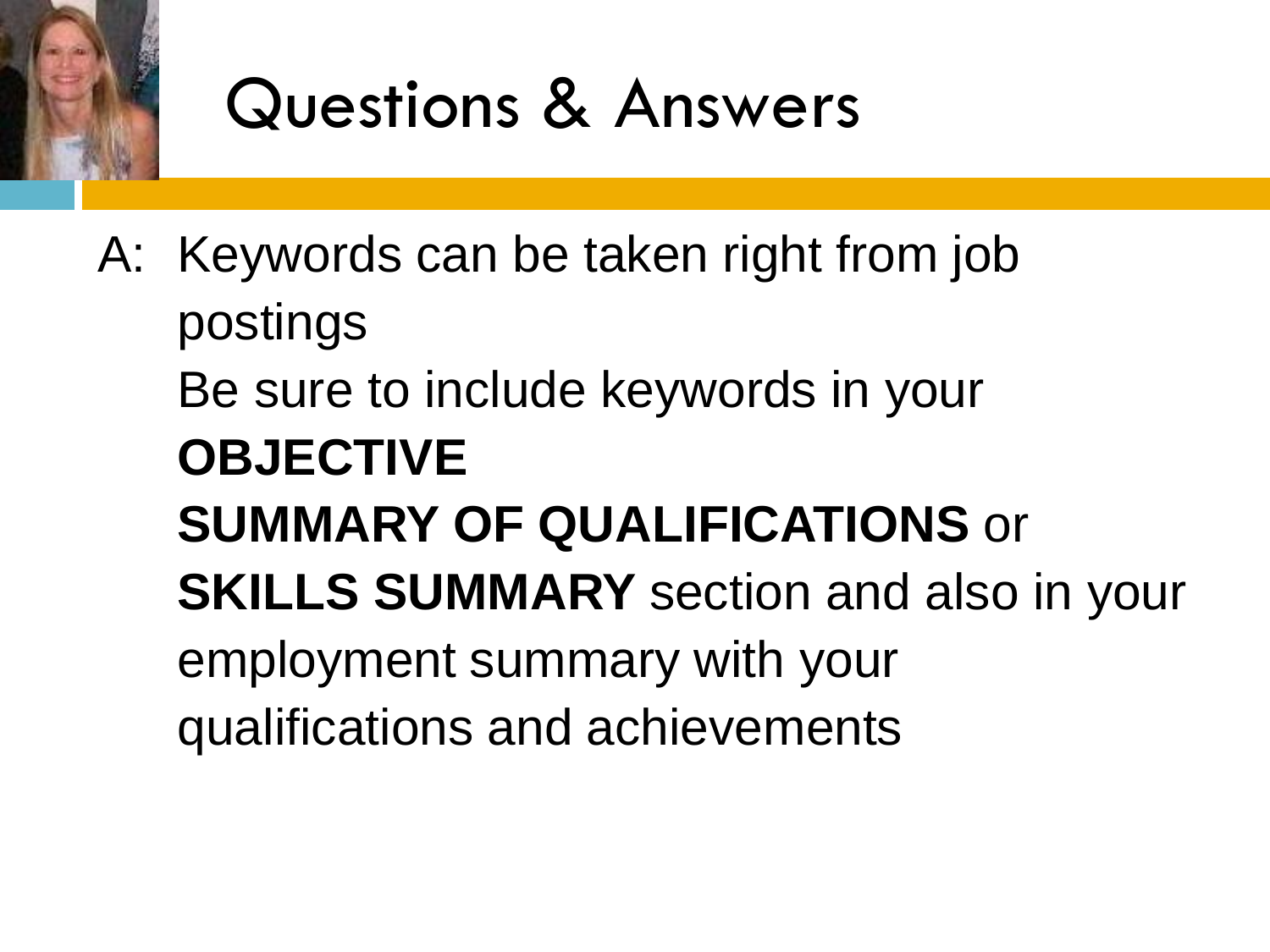

Q: Mary from Minnesota wrote: How can I rewrite my resume so it doesn't scream "mortgage industry". I want to transfer my skills to Office Management, Administrative Assistant or Sales Support. My most recent position in the mortgage industry was an assistant to multiple loan officers so I did everything from data entry, customer service, file management. Basically did what ever it took to get the deal closed on time.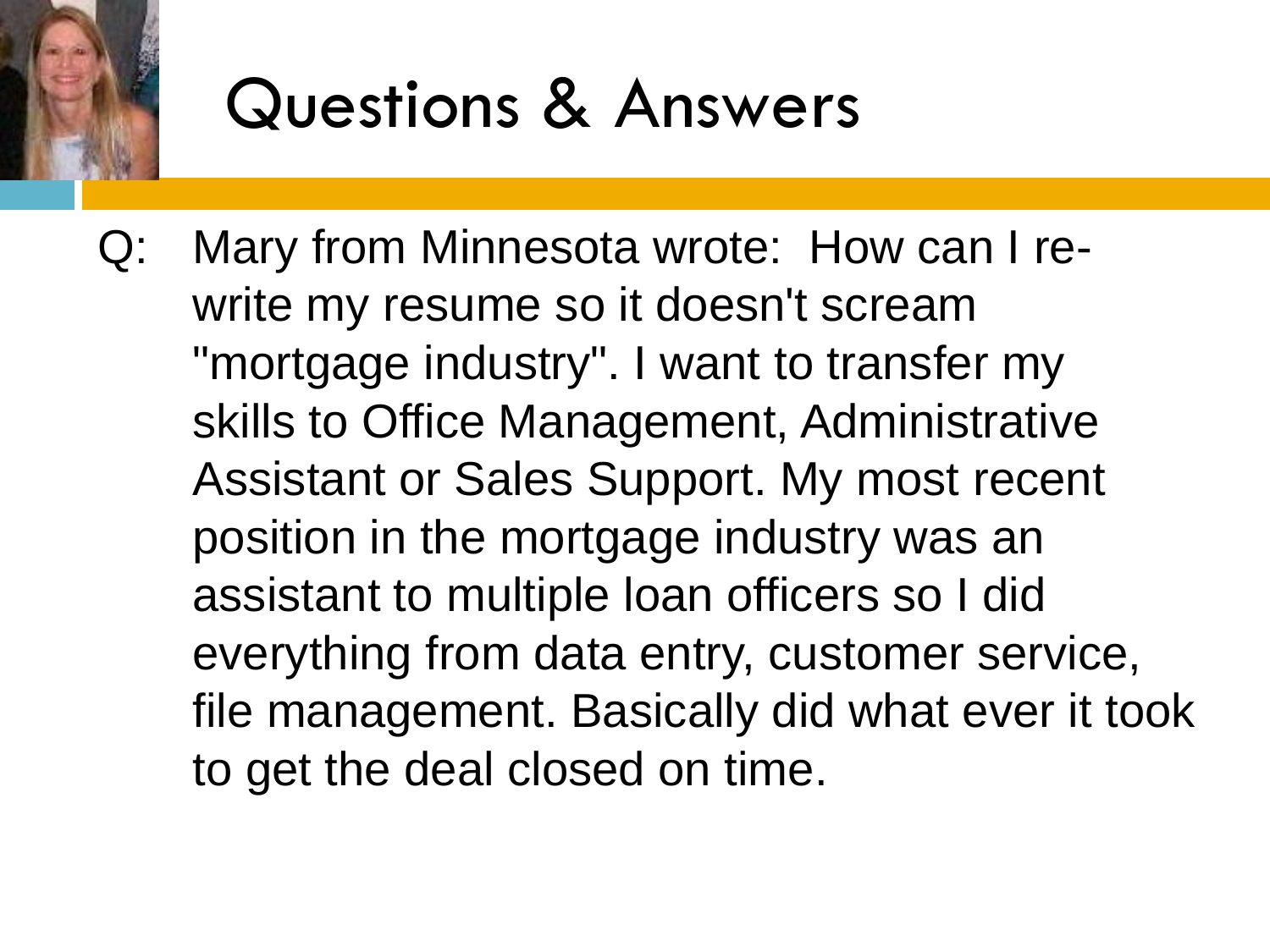

A: Mary made this answer easy! She already identified many of the transferable skills she would want to emphasize in other types of positions.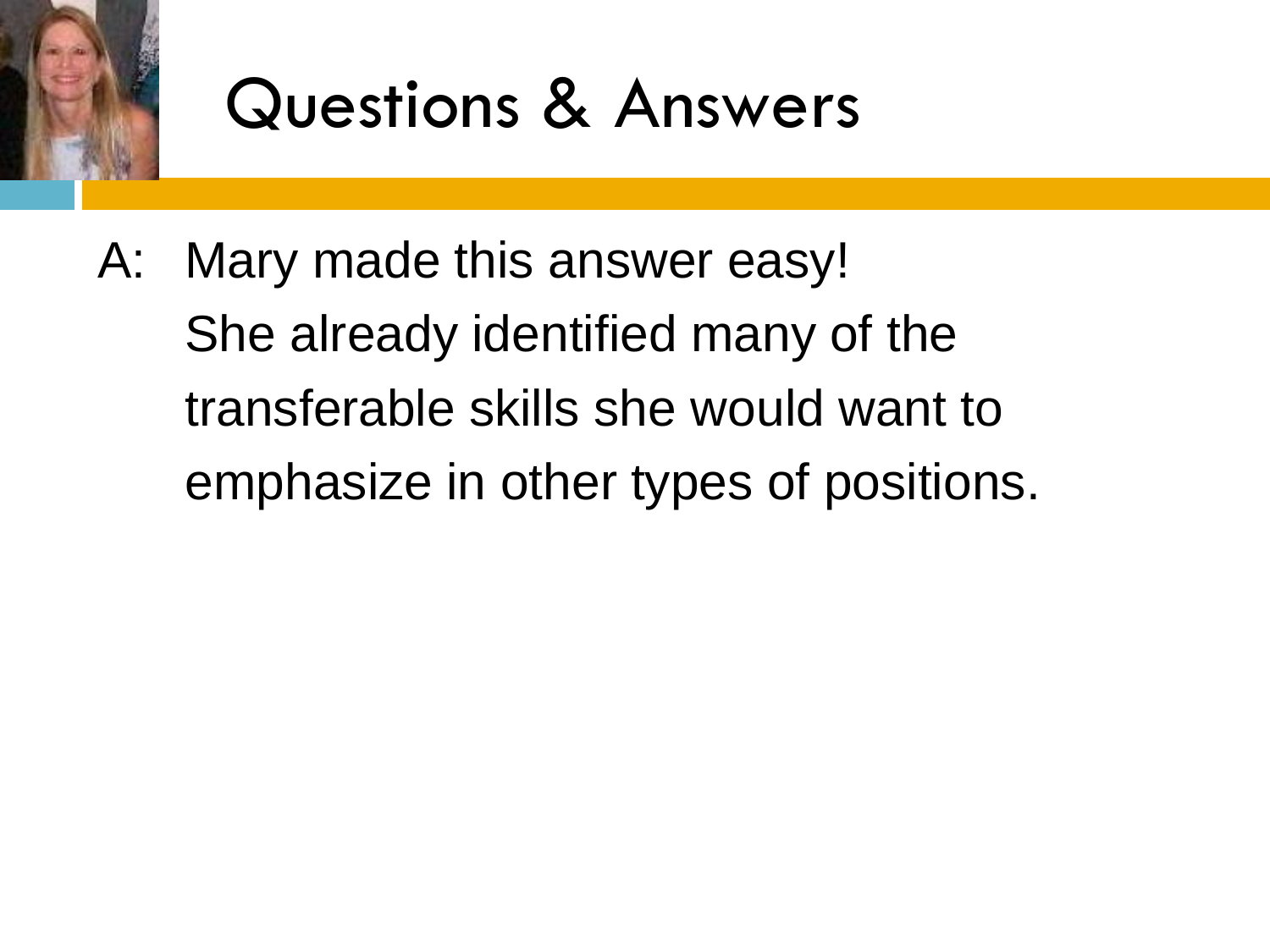**PROFILE Administrative Office Operations / Client Service Professional** with over 15 years experience managing multiple projects for fast-paced office operations. Well versed in supporting management and meeting department and client goals.Excellent interpersonal skills and the ability to collaborate with customers to identify and remedy quality issues. Strong analytical, research and problem solving skills. **CORE COMPETENCIES**

- Strong administrative and organizational skills
- Highly skilled in legal research and documentation on multi-million dollar projects
- Excellent communication skills—verbal and written
- Team player who works well independently
- Computer skills: Microsoft Word, Excel, PowerPoint, Typing Speed 50 wpm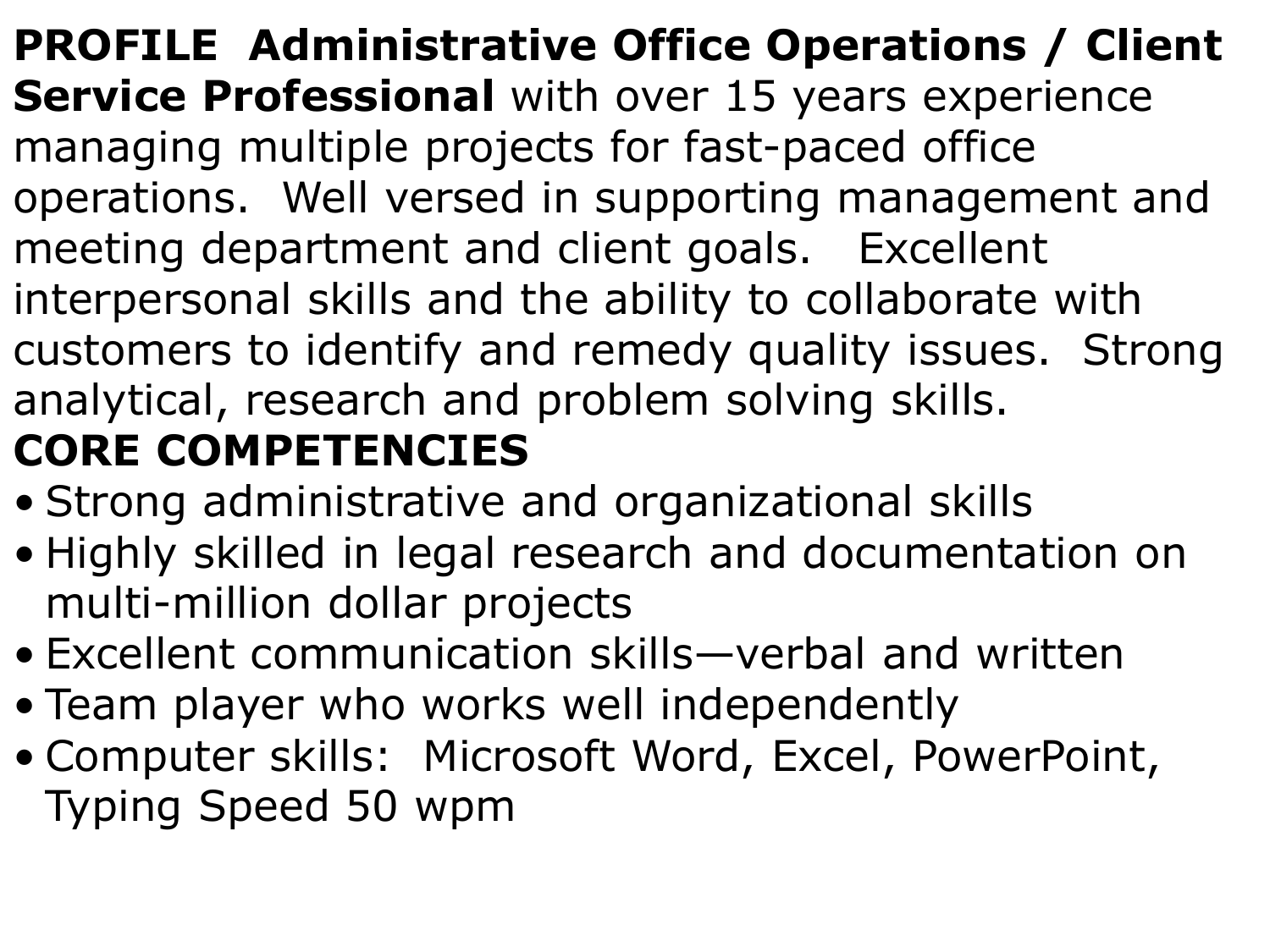

Resumes for People with Disabilities, Gaps in Employment, and Career Changes

An application asks for specific information. It leaves little room to talk about your interests, goals or transferable skills.

If you are changing careers, it is helpful to have a resume so that you can emphasize those skills and abilities you would use in a new occupation.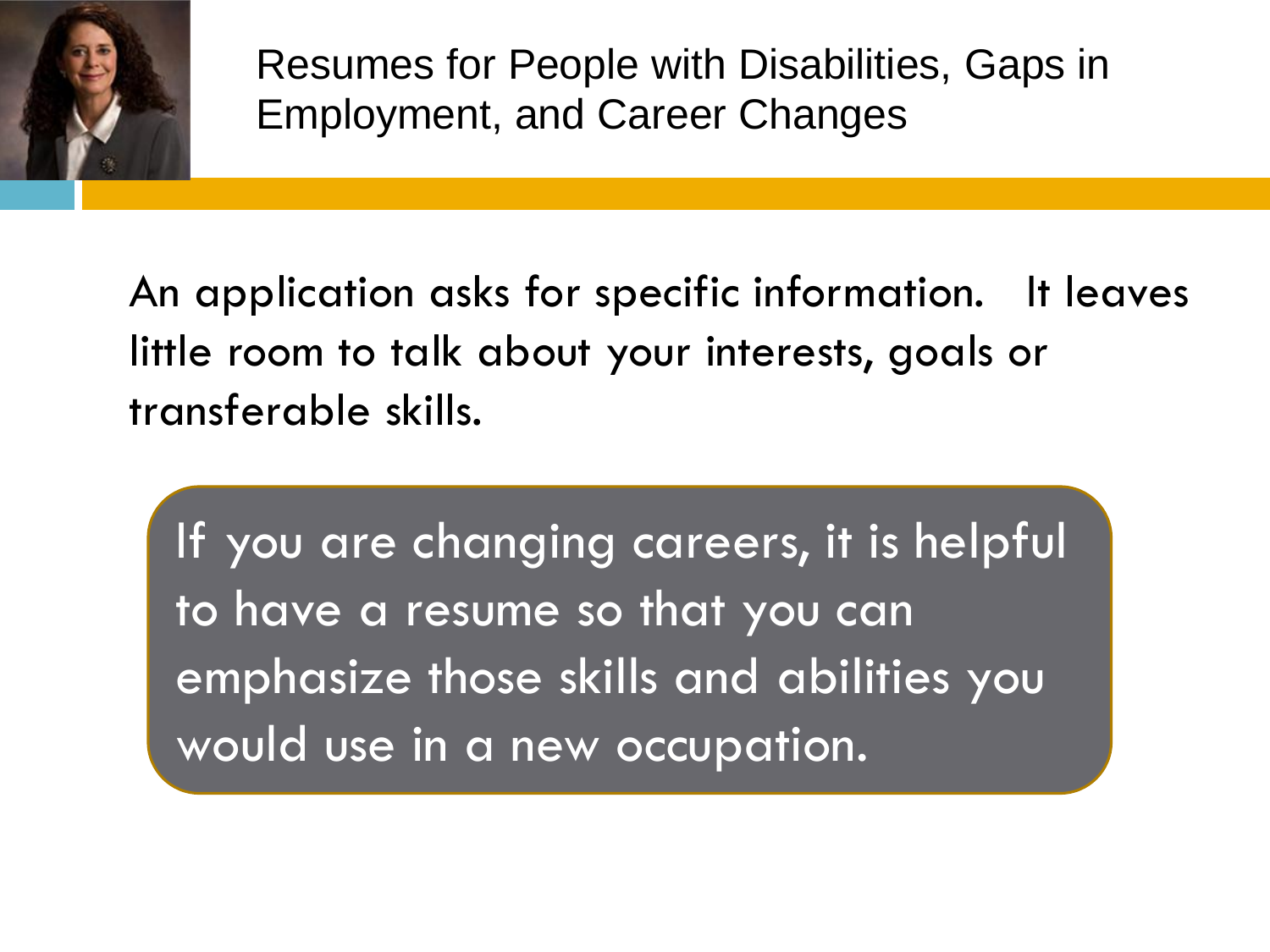

For more resume tips and sample career change resumes.



*EMPLOYMENT OPTIONS: The Ultimate Resource for Job Seekers with Disabilities and other Challenges*

**by Paula Reuben Vieillet, MA, CVE**

http://myemploymentoptions.com/resources/books/ **At your local library**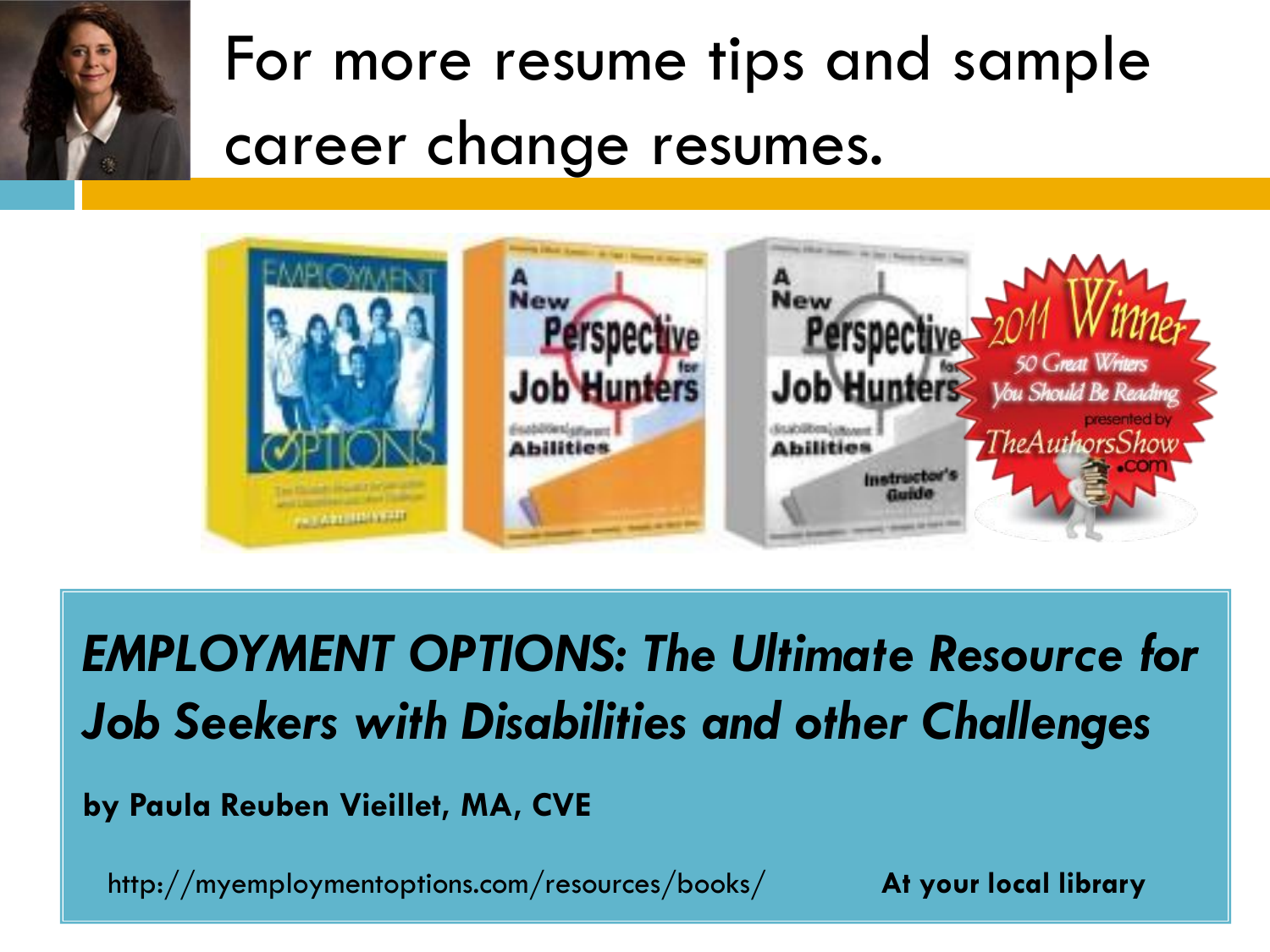

#### For Help Getting a Job

#### Ticket to Work

Employment Options is a nationallyrecognized Certified Social Security Administration (SSA) Employment Network for the Ticket to Work program, which provides employment services to people who receive SSDI or SSI. We have been in business for over 20 years and handle both work-at-home and on-site job placement.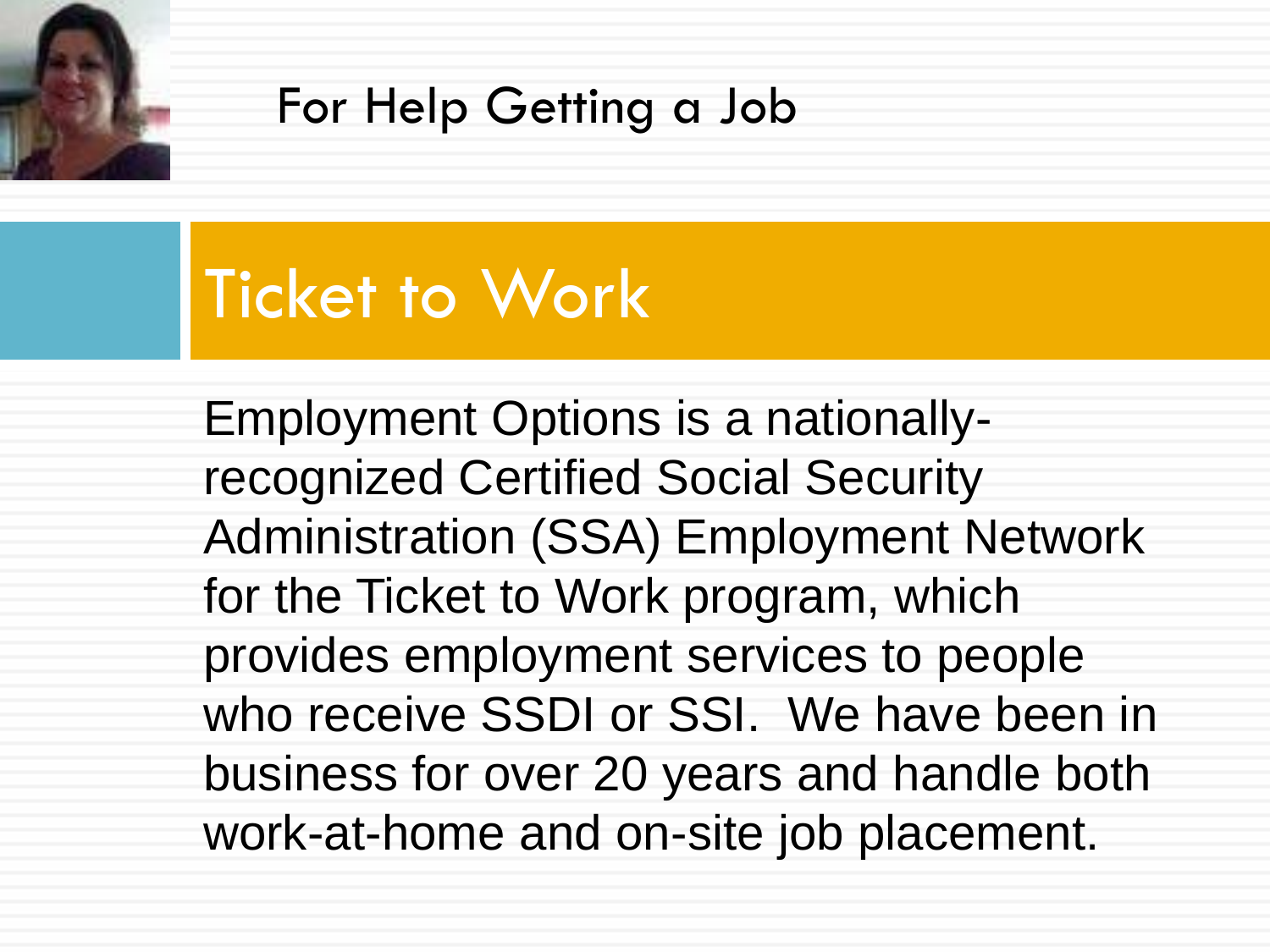

#### For More Information

Visit our website MyEmploymentOptions.com

To find out if you qualify for our work from home positions, you can find the job descriptions on our website.

To find out if you qualify for our program, complete our pre-qualify application on-line.

<http://myemploymentoptions.com/for-job-seekers/pre-qualify/>